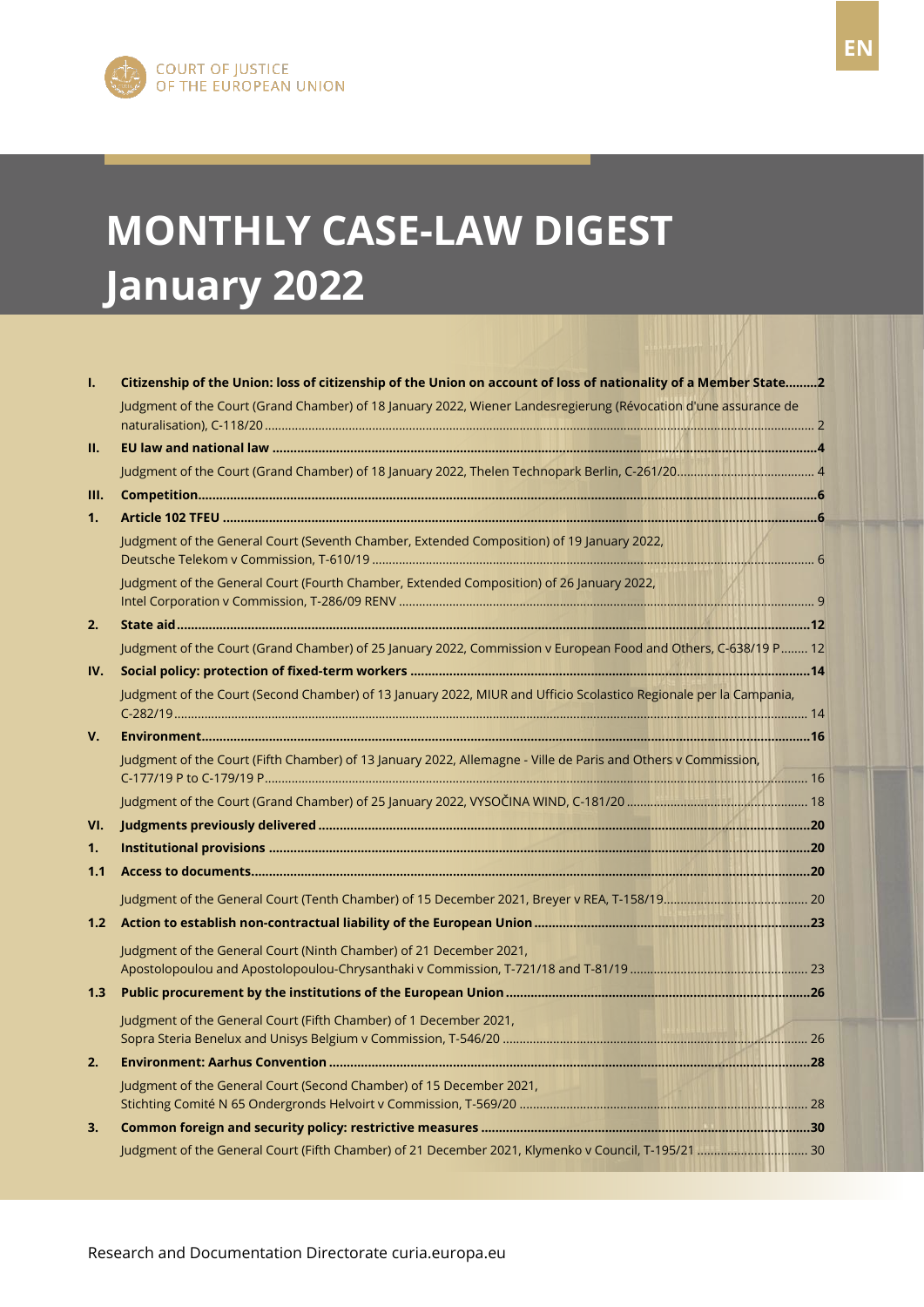# <span id="page-1-1"></span><span id="page-1-0"></span>**I. CITIZENSHIP OF THE UNION: LOSS OF CITIZENSHIP OF THE UNION ON ACCOUNT OF LOSS OF NATIONALITY OF A MEMBER STATE**

#### **Judgment of the Court (Grand Chamber) of 18 January 2022, Wiener Landesregierung (Révocation d'une assurance de naturalisation), C-118/20**

[Link to the complete text of the judgment](https://curia.europa.eu/juris/document/document.jsf;jsessionid=084513124920AD54BB9253ED49574240?text=&docid=252341&pageIndex=0&doclang=en&mode=lst&dir=&occ=first&part=1&cid=1473527)

Reference for a preliminary ruling – Citizenship of the Union – Articles 20 and 21 TFEU – Scope – Renunciation of the nationality of one Member State in order to obtain the nationality of another Member State in accordance with the assurance given by the latter to naturalise the person concerned – Revocation of that assurance on grounds of public policy or public security – Principle of proportionality – **Statelessness** 

In 2008 JY, who was then an Estonian national residing in Austria, applied for Austrian nationality. By decision of 11 March 2014, the then competent Austrian administrative authority  $\frac{1}{1}$  assured her that she would be granted that nationality if she could prove, within two years, that she had relinquished her Estonian nationality. JY provided confirmation within the prescribed period that she had relinquished her Estonian nationality on 27 August 2015. JY has been stateless since.

By decision of 6 July 2017, the Austrian administrative authority which had become competent  $2$ revoked the decision of 11 March 2014, in accordance with national law, and rejected JY's application for Austrian nationality. In order to justify its decision, that authority stated that JY no longer satisfied the conditions for grant of nationality laid down by national law. JY had committed, since receiving the assurance that she would be granted Austrian nationality, two serious administrative offences, namely failing to display a vehicle inspection disc and driving while under the influence of alcohol. She had also committed eight administrative offences before that assurance was given to her.

Following the dismissal of her action against that decision, JY lodged an appeal on a point of law before the Verwaltungsgerichtshof (Supreme Administrative Court, Austria). That court states that, in view of the administrative offences committed by JY before and after she was given assurance as to the grant of Austrian nationality, the conditions for revocation of that assurance were fulfilled under Austrian law. It asks, however, whether JY's situation falls within EU law and whether, in order to adopt its decision revoking the assurance given as to naturalisation, which prevents JY from recovering her citizenship of the Union, the competent administrative authority was required to have due regard to EU law, in particular the principle of proportionality enshrined in EU law, given the consequences of such a decision for the situation of the person concerned.

In those circumstances, the referring court decided to seek a ruling from the Court of Justice on the interpretation of EU law. In its Grand Chamber judgment, the Court interprets Article 20 TFEU in the context of its case-law<sup>3</sup> concerning the obligations of Member States with regard to the acquisition and loss of nationality under EU law.

<sup>1</sup> The Niederösterreichische Landesregierung (Government of the Province of Lower Austria, Austria).

<sup>2</sup> The Wiener Landesregierung (Government of the Province of Vienna, Austria).

<sup>3</sup> Arising from the judgments of 2 March 2010, *Rottmann* (C-135/08, EU:C:2010:104), and of 12 March 2019, *Tjebbes and Others* (C-221/17, EU:C:2019:189).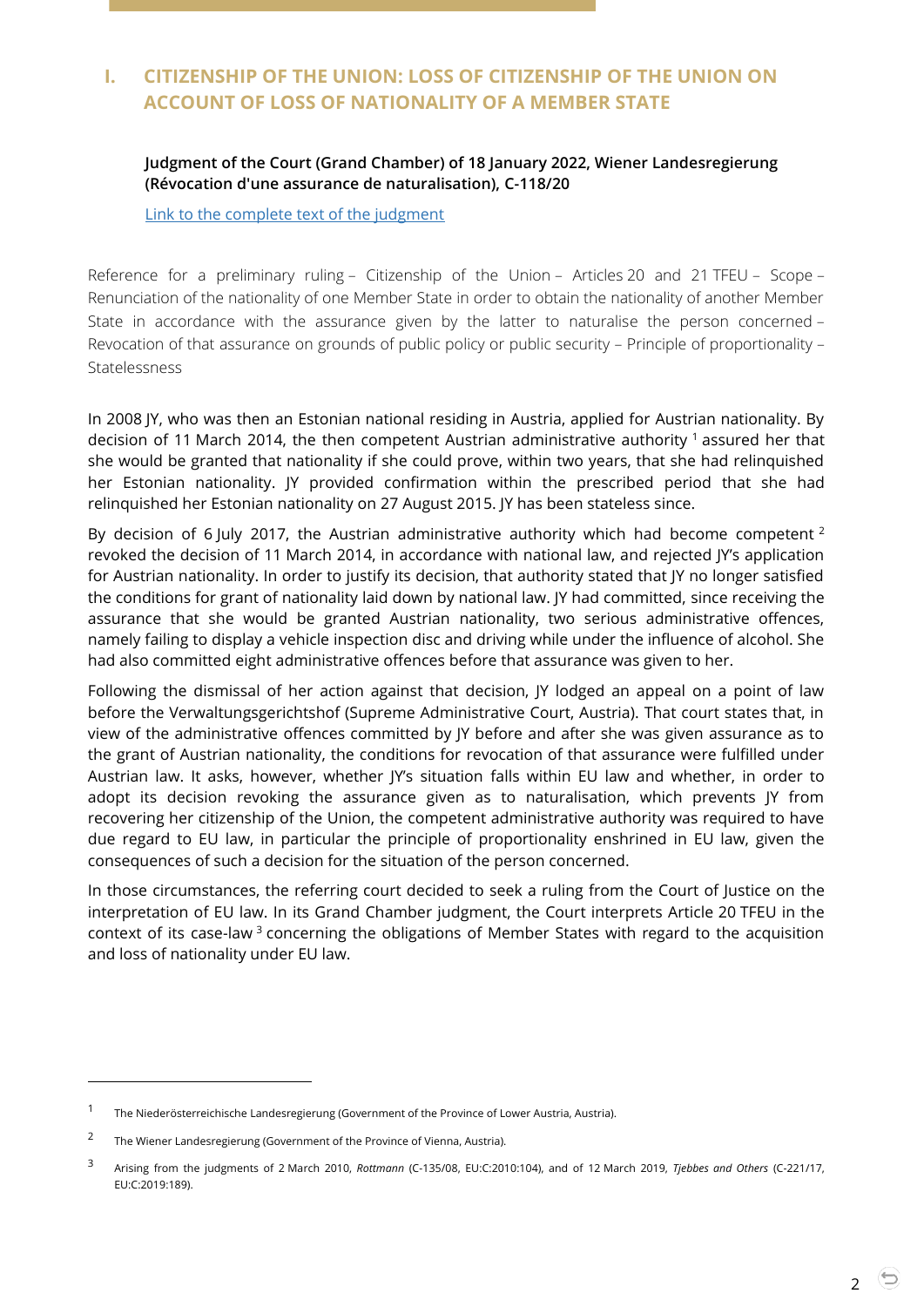#### *Findings of the Court*

In the first place, the Court rules that the situation of a person who, having the nationality of one Member State only, renounces that nationality and loses, as a result, his or her status of citizen of the Union with a view to obtaining the nationality of another Member State, following the assurance given by the authorities of the latter Member State that she or he will be granted that nationality, falls, by reason of its nature and its consequences, within the scope of EU law where that assurance is revoked with the effect of preventing that person from recovering the status of citizen of the Union.

In that regard, the Court finds, first, that, when that assurance was revoked, JY was stateless and had lost her status of citizen of the Union. Since the application for dissolution of the bond of nationality with her Member State of origin was made in the context of a naturalisation procedure seeking to obtain Austrian nationality and was a consequence of the fact that JY, taking into account the assurance given to her, complied with the requirements of that procedure, a person such as JY cannot be considered to have renounced voluntarily the status of citizen of the Union. On the contrary, having received from the host Member State the assurance that the nationality of the latter would be granted, the application for dissolution is to intended to fulfil a condition for the acquisition of that nationality and, once obtained, to continue to enjoy the status of citizen of the Union and the rights attaching thereto.

Next, where, in the context of a naturalisation procedure, the competent authorities of the host Member State revoke the assurance as to naturalisation, the person concerned who was a national of one other Member State only and renounced his or her original nationality in order to comply with the requirements of that procedure is in a situation in which it is impossible for that person to continue to assert the rights arising from the status of citizen of the Union. Such a procedure, taken as a whole, affects the status conferred by Article 20 TFEU on nationals of the Member States. It may result in a person in JY's situation being deprived of the rights attaching to that status, although, at the start of that procedure, that person was a national of a Member State and thus had the status of citizen of the Union.

Finally, noting that JY, as an Estonian national, has exercised her freedom of movement and residence by settling in Austria, where she has been living for several years, the Court points out that the underlying logic of gradual integration in the society of the host Member State that informs Article 21(1) TFEU requires that the situation of citizens of the Union, who acquired rights under that provision as a result of having exercised their right to free movement within the European Union and are liable to lose not only their entitlement to those rights but also the very status of citizen of the Union, even though they have sought, by becoming naturalised in the host Member State, to become more deeply integrated in the society of that Member State, falls within the scope of the FEU Treaty provisions relating to citizenship of the Union.

In the second place, the Court interprets Article 20 TFEU as meaning that the competent national authorities and the national courts of the host Member State are required to ascertain whether the decision to revoke, which makes the loss of the status of citizen of the Union permanent for the person concerned, is compatible with the principle of proportionality in the light of the consequences it entails for that person's situation. That requirement of compatibility with the principle of proportionality is not satisfied where such a decision is based on administrative traffic offences which, under the applicable provisions of national law, give rise to a mere pecuniary penalty.

In order to reach that conclusion, the Court states that, where, in the context of a naturalisation procedure initiated in a Member State, that State requires a citizen of the Union to renounce the nationality of his or her Member State of origin, the exercise and effectiveness of the rights which that citizen of the Union derives from Article 20 TFEU require that that person should not at any time be liable to lose the fundamental status of citizen of the Union by the mere fact of the implementation of that procedure. Any loss, even temporary, of that status means that the person concerned is deprived, for an indefinite period, of the opportunity to enjoy all the rights conferred by that status.

It follows that, where a national of a Member State applies to relinquish his or her nationality in order to be able to obtain the nationality of another Member State and thus continue to enjoy the status of citizen of the Union, the Member State of origin should not adopt, on the basis of an assurance given by that other Member State that the person concerned will be granted the nationality of that State, a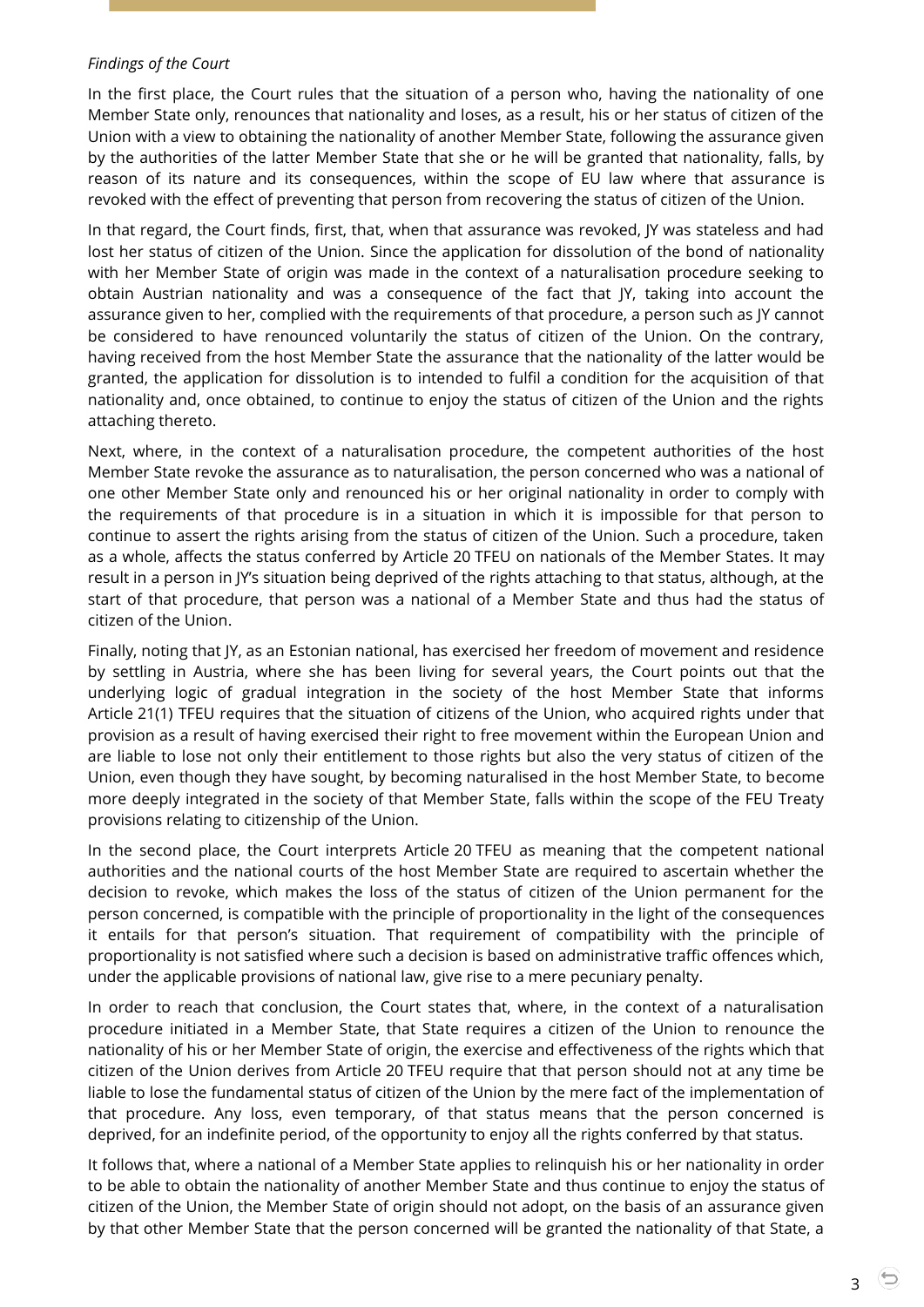final decision concerning the deprivation of nationality without ensuring that that decision enters into force only once the new nationality has actually been acquired.

That said, in a situation where the status of citizen of the Union has already been temporarily lost because, in the context of a naturalisation procedure, the Member State of origin withdraws the nationality of the person concerned before that person has actually acquired the nationality of the host Member State, the obligation to ensure the effectiveness of Article 20 TFEU falls primarily on the latter Member State. That obligation arises, in particular, in respect of a decision to revoke the assurance as to naturalisation which may make the loss of the status of citizen of the Union permanent. Such a decision can therefore be made only on legitimate grounds and subject to the principle of proportionality.

Under the examination of proportionality it is necessary to establish, in particular, whether that decision is justified in relation to the gravity of the offences committed by the person concerned. As regards JY, since the offences committed prior to the assurance as to naturalisation did not preclude that assurance being given, they can no longer be taken into account as a basis for the decision to revoke that assurance. As for those committed after receiving the assurance as to naturalisation, in view of their nature and gravity as well as the requirement that the concepts of public policy and public security be interpreted strictly, they do not show that JY represents a genuine, present and sufficiently serious threat affecting one of the fundamental interests of society or a threat to public security in Austria. Traffic offences, punishable by mere administrative fines, cannot be regarded as capable of demonstrating that the person responsible for those offences is a threat to public policy and public security which may justify the permanent loss of his or her status of citizen of the Union.

#### <span id="page-3-1"></span><span id="page-3-0"></span>**II. EU LAW AND NATIONAL LAW**

 $\overline{a}$ 

#### **Judgment of the Court (Grand Chamber) of 18 January 2022, Thelen Technopark Berlin, C-261/20**

[Link to the complete text of the judgment](https://curia.europa.eu/juris/document/document.jsf;jsessionid=2F79497052636C6AC4654EEFC14F5BCB?text=&docid=252342&pageIndex=0&doclang=en&mode=lst&dir=&occ=first&part=1&cid=609061)

Reference for a preliminary ruling – Freedom to provide services – Article 49 TFEU – Directive 2006/123/EC – Article 15 – Architects' and engineers' fees – Fixed minimum tariffs – Direct effect – Judgment establishing a failure to fulfil obligations delivered during proceedings before a national court or tribunal

In 2016, Thelen, a real estate company, and MN, an engineer, concluded a service contract pursuant to which MN undertook to perform certain services covered by the Verordnung über die Honorare für Architekten- und Ingenieurleistungen (Honorarordnung für Architekten und Ingenieure – HOAI) (German decree of 10 July 2013 on fees for services provided by architects and engineers ; 'the HOAI') in return for payment of a flat-rate fee, the amount of which was EUR 55 025.

One year later, MN terminated that contract and invoiced Thelen for the services performed by way of a final fee invoice. Relying on a provision of the HOAI<sup>4</sup> providing that, for the services which he or she has provided, the service provider is entitled to remuneration at least equal to the minimum rate set by national law, and taking into account the payments already made, MN brought an action before a

4

<sup>4</sup> Paragraph 7 of that decree makes the minimum rates set in the scale laid down in that paragraph mandatory for planning and supervision services provided by architects and engineers, except in some exceptional cases, and renders invalid any agreement concluded with architects or engineers setting fees lower than the minimum rates.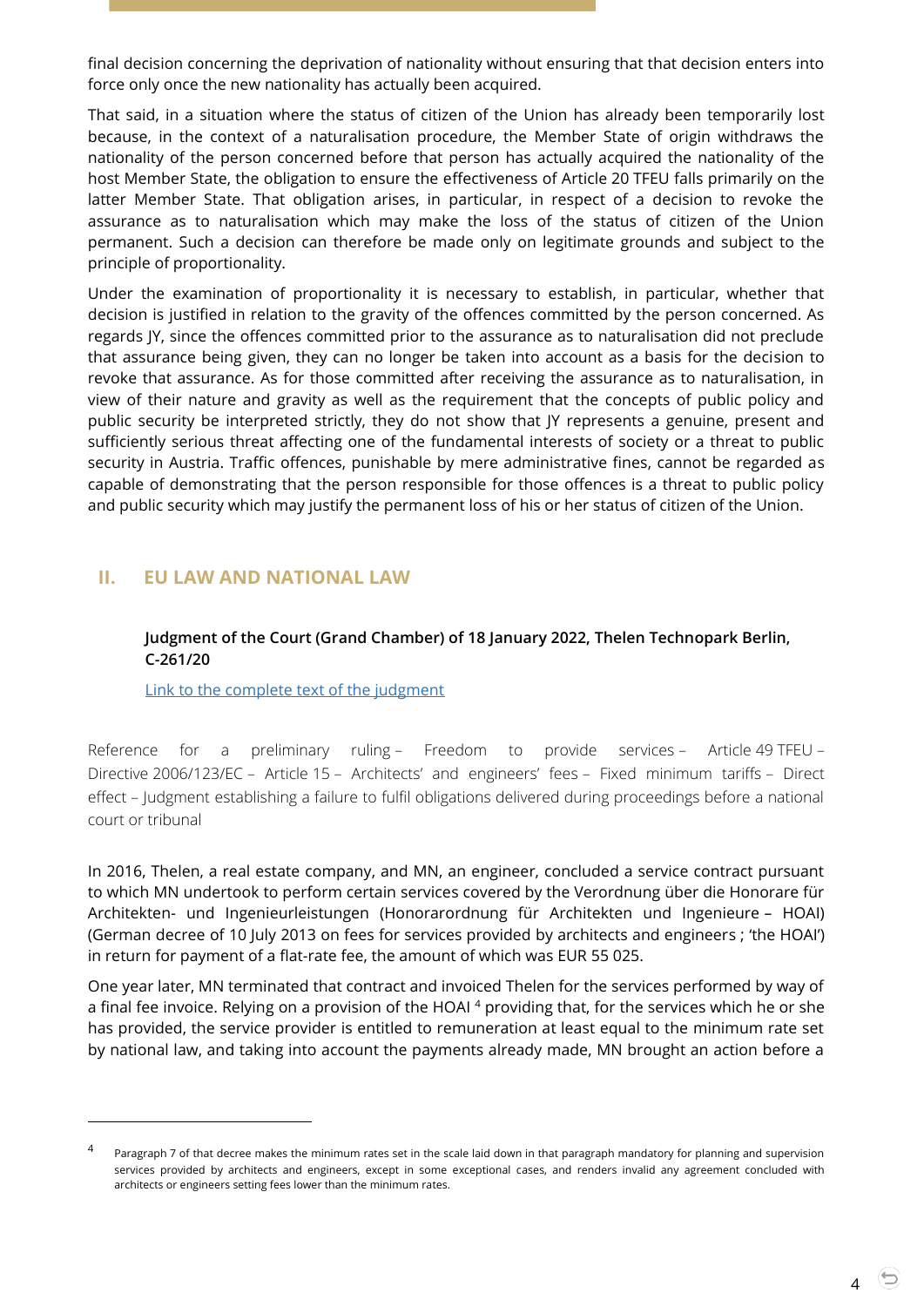court in order to claim payment of the remaining amount due – EUR 102 934.59 – that is to say, a sum greater than that agreed by the parties to the contract.

Thelen, having been partly unsuccessful at first and second instance, has brought an appeal on a point of law (*Revision*) before the Bundesgerichtshof (Federal Court of Justice, Germany), which is the referring court in the present case. In its reference for a preliminary ruling, that court recalls that the Court of Justice has previously held <sup>5</sup> that that provision of the HOAI is incompatible with the provision of Directive 2006/123 <sup>6</sup> prohibiting, in essence, the Member States from maintaining requirements which make the exercise of a service activity subject to compliance by the provider with fixed minimum and/or maximum tariffs if those requirements do not satisfy the cumulative conditions of non-discrimination, necessity and proportionality. That court has thus decided to put questions to the Court concerning the issue of whether, when assessing the merits of the action brought by a private individual against another private individual, a national court must disapply the provision of national law on which the application is based where that provision is contrary to a directive, in the present case the Services Directive. In that regard, that court notes that an interpretation of the HOAI in conformity with the Services Directive is not possible in the present case.

#### *Findings of the Court*

-

By its judgment, the Court, sitting as the Grand Chamber, rules that a national court, when hearing a dispute which is exclusively between private individuals, is not required, solely on the basis of EU law, to disapply a piece of national legislation which, in breach of Article 15(1), (2)(g) and (3) of the Services Directive, sets minimum rates for fees for services provided by architects and engineers and which renders invalid agreements derogating from that legislation.

It is true that the principle of the primacy of EU law requires all Member State bodies to give full effect to the various EU provisions. In addition, where the national court which is called upon within the exercise of its jurisdiction to apply provisions of EU law is unable to interpret national legislation in conformity with EU law, that same principle requires that national court to give full effect to those provisions, if necessary refusing of its own motion to apply any conflicting provision of national legislation, even if adopted subsequently, and it is not necessary for that court to request or await the prior setting aside of such provision by legislative or other constitutional means.

However, a national court is not required, solely on the basis of EU law, to disapply a provision of its national law which is contrary to a provision of EU law if the latter provision does not have direct effect. This is, however, without prejudice to the possibility, for that court, or for any competent national administrative authority, to disapply, on the basis of domestic law, any provision of national law which is contrary to a provision of EU law that does not have such effect.

In the present case, the Court recalled that, according to its own case-law, Article 15(1) of the Services Directive is capable of having direct effect, given that that provision is sufficiently precise, clear and unconditional. However, that provision is being relied on, in the present case, as such in a dispute between private individuals for the purpose of disapplying a piece of national legislation which is contrary to that provision. Specifically, in the dispute in the main proceedings, the application of Article 15(1) of the Services Directive would deprive MN of his right to claim rates for fees corresponding to the minimum rates laid down by the national legislation in question. However, the case-law of the Court excludes that provision from being recognised as having such effect in such a dispute between private individuals.

<sup>5</sup> Judgment of 4 July 2019, *Commission* v *Germany* (C-377/17, EU:C:2019:562), and order of 6 February 2020, *hapeg dresden* (C-137/18, not published, EU:C:2020:84).

<sup>6</sup> The provision in question is Article 15(1), (2)(g) and (3) of Directive 2006/123/EC of the European Parliament and of the Council of 12 December 2006 on services in the internal market (OJ 2006 L 376, p. 36 ; 'the Services Directive'). More specifically, under that provision, the Member States must examine whether their legal system makes the exercise of a service activity subject to compliance by the provider with fixed minimum and/or maximum tariffs and must ensure that any such requirements are compatible with the conditions of nondiscrimination, necessity and proportionality.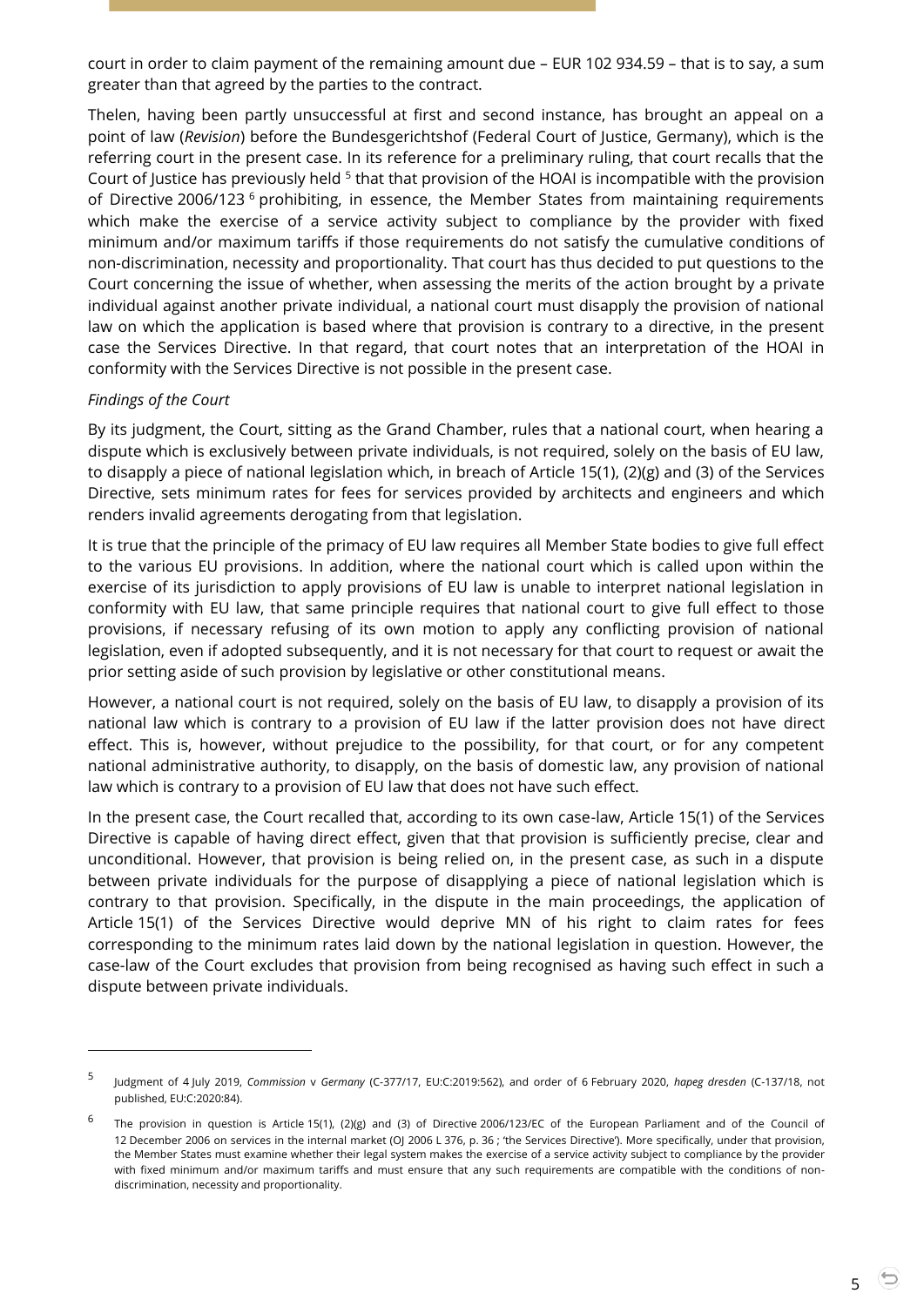The Court adds that, under Article 260(1) TFEU, if the Court finds that a Member State has failed to fulfil an obligation, that Member State is required to take the necessary measures to comply with the judgment of the Court, with the competent national courts and administrative authorities being required, for their part, to take all appropriate measures to enable EU law to be fully applied, disapplying, if the circumstances so require, a provision of national law which is contrary to EU law. However, the purpose of judgments finding that there has been such a failure to fulfil obligations is, first and foremost, to lay down the duties of the Member States when they fail to fulfil their obligations, and not to confer rights on individuals. Thus, those courts or authorities are not required, solely on the basis of such judgments, to disapply in a dispute between private individuals a piece of national legislation which is contrary to a provision of a directive.

By contrast, a party which has been harmed as a result of national law not being in conformity with EU law could rely on the case-law of the Court in order to obtain, if appropriate, compensation for loss or damage caused by that law not being in conformity with EU law. According to that case-law, it is for each Member State to ensure that individuals obtain reparation for loss and damage caused to them by non-compliance with EU law.

The Court emphasises in that regard that, having previously held that the national legislation at issue in the main proceedings is not compatible with EU law, and that maintaining that legislation thus constitutes a failure to fulfil obligations on the part of the Federal Republic of Germany, that breach of EU law must be regarded as sufficiently serious for the purposes of its case-law relating to the incurring of the non-contractual liability of a Member State for breach of EU law.

# <span id="page-5-2"></span><span id="page-5-1"></span><span id="page-5-0"></span>**III. COMPETITION**

 $\overline{a}$ 

# **1. ARTICLE 102 TFEU**

#### **Judgment of the General Court (Seventh Chamber, Extended Composition) of 19 January 2022, Deutsche Telekom v Commission, T-610/19**

Action for annulment and for damages – Competition – Abuse of dominant position – Slovak market for broadband telecommunications services – Decision finding an infringement of Article 102 TFEU and of Article 54 of the EEA Agreement – Judgment annulling the decision in part and reducing the amount of the fine imposed – Refusal of the Commission to pay default interest – Article 266 TFEU – Article 90(4)(a) of Delegated Regulation (EU) Nº 1268/2012 – Sufficiently serious breach of a rule of law conferring rights on individuals – Loss of use of the amount of the fine that had been unduly paid – Loss of profits – Default interest – Rate – Harm

By decision of 15 October 2014, <sup>7</sup> the European Commission imposed on Deutsche Telekom AG ('Deutsche Telekom') a fine of EUR 31 070 000 for abuse of its dominant position on the Slovak market for broadband telecommunications services, in infringement of Article 102 TFEU and Article 54 of the EEA Agreement.

<sup>7</sup> Decision C(2014) 7465 final relating to a proceeding under Article <sup>102</sup> TFEU and Article 54 of the EEA Agreement (Case AT.39523 – Slovak Telekom), rectified by Commission Decision C(2014) 10119 final of 16 December 2014, and also by Commission Decision C(2015) 2484 final of 17 April 2015.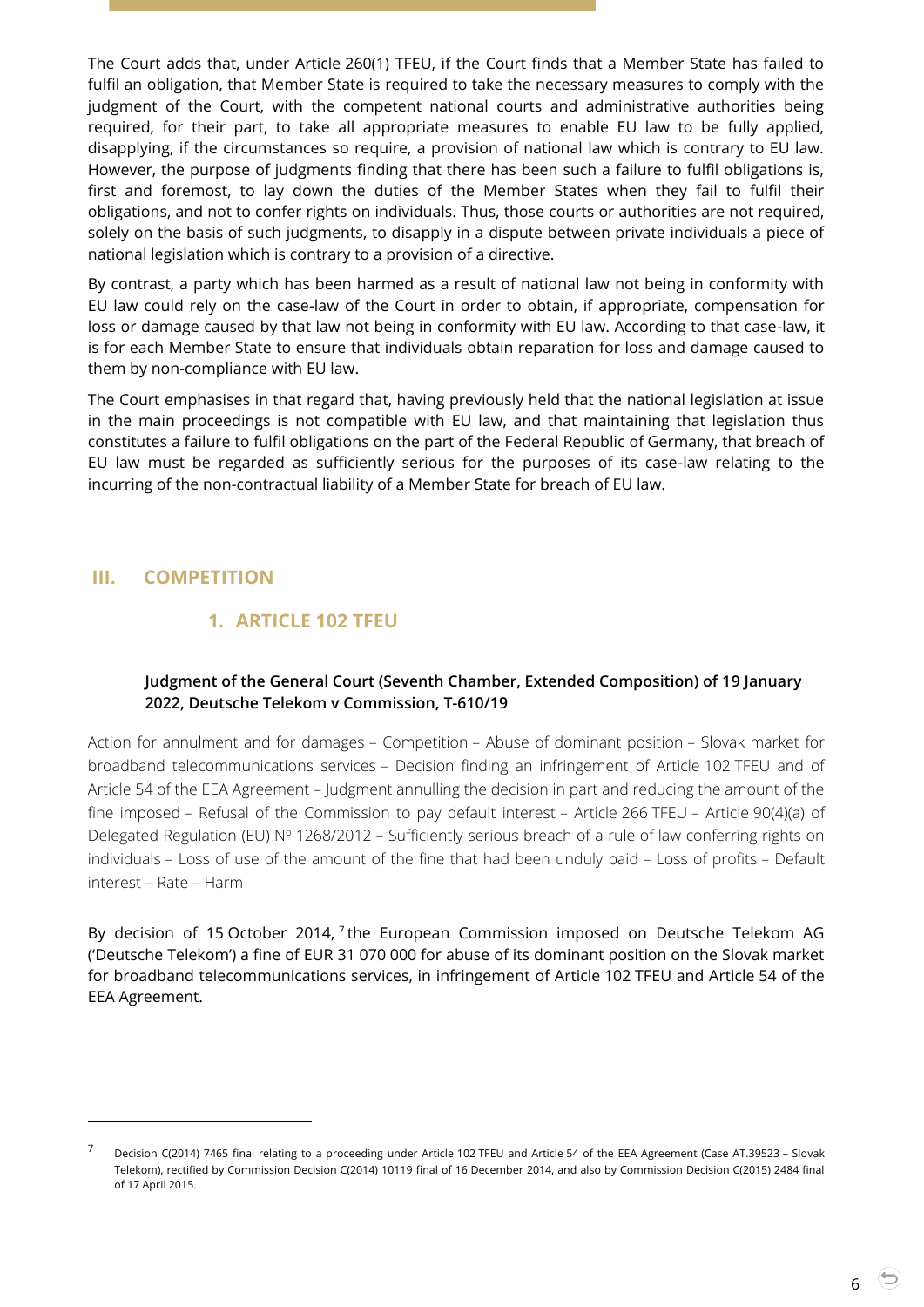Deutsche Telekom brought an action for annulment of that decision but paid the fine on 16 January 2015. By its judgment of 13 December 2018,  $8$  the General Court upheld Deutsche Telekom's action in part and, exercising its unlimited jurisdiction, reduced the amount of the fine by EUR 12 039 019. On 19 February 2019, the Commission repaid that amount to Deutsche Telekom.

However, by letter of 28 June 2019 ('the contested decision'), the Commission refused to pay default interest to Deutsche Telekom for the period between the date of payment of the fine and the date of reimbursement of the portion of the fine held not to be due ('the period in question').

Deutsche Telecom accordingly brought an action before the Court seeking annulment of the contested decision and an order directing the Commission to pay compensation for lost revenue as a result of the loss of use, during the period in question, of the principal amount of the portion of the fine unduly paid or, in the alternative, compensation for the harm suffered as a result of the Commission's refusal to pay default interest on that amount.

By its judgment, the Seventh Chamber, Extended Composition, of the General Court upholds in part Deutsche Telekom's action for annulment and compensation. In that respect, it provides clarifications with regard to the Commission's obligation to pay default interest on the portion of a fine which, following a judgment of the EU Courts, must be reimbursed to the undertaking concerned.

#### *Findings of the General Court*

 $\overline{a}$ 

In the first place, the Court rejects Deutsche Telekom's claim for compensation, on the basis of the non-contractual liability of the European Union, for the alleged loss of revenue which it claims resulted from the loss of use, during the period in question, of the portion of the fine that had been unduly paid and which corresponds to the annual return on its invested capital or to the weighted average cost of its capital.

In that regard, the Court notes that, in order for the European Union to incur non-contractual liability, a number of cumulative conditions must be satisfied: there must be a sufficiently serious breach of a rule of law conferring rights on individuals ; the damage must actually have occurred ; and there must be a causal link between the breach and the harm suffered, these being matters which the applicant must prove.

In the present case, however, Deutsche Telekom failed to adduce conclusive proof of the actual and certain nature of the harm alleged. More specifically, Deutsche Telekom demonstrated neither that it would necessarily have invested the amount of the fine that had been unduly paid in its business nor that the loss of the use of that amount led it to abandon specific and actual projects. Deutsche Telekom had also failed in this context to demonstrate that it did not have the necessary funds to take advantage of an investment opportunity.

In the second place, the Court addresses Deutsche Telekom's claim, put forward in the alternative, for compensation for infringement of Article 266 TFEU, the first paragraph of which provides for the obligation on institutions whose act has been declared void by a judgment of the EU Courts to take all necessary measures to comply with that judgment.

The Court notes, first, that, by imposing on the institutions the obligation to take all necessary measures to comply with the judgments of the EU Courts, the first paragraph of Article 266 TFEU confers rights on the individuals who have been successful in their actions before those Courts. Second, the Court notes that default interest represents an essential component of the obligation on the institutions under that provision to restore an applicant to his, her or its original position. It therefore follows from that provision that, in the event of cancellation and reduction of a fine imposed on an undertaking for infringement of competition rules, there is an obligation on the Commission to repay the amount of the fine unduly paid together with default interest.

<sup>8</sup> Judgment of 13 December 2018, *Deutsche Telekom* v *Commission* (T-827/14, EU:T:2018:930).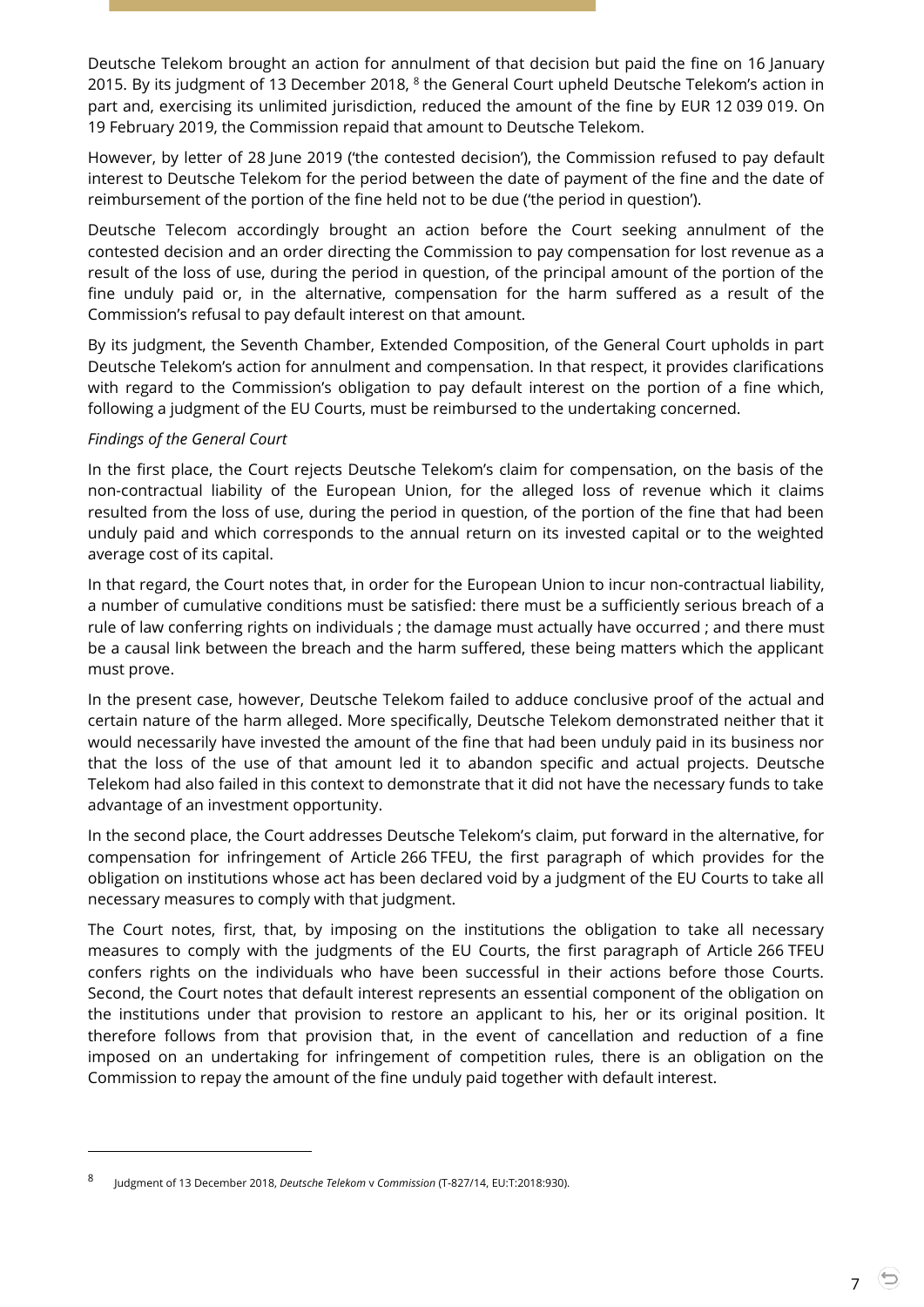The Court clarifies that, since the applicable financial legislation  $9$  gives companies which have provisionally paid a fine that is later cancelled and reduced a right to claim restitution, and since the cancellation and reduction of the amount of the fine made by the EU Courts have retroactive effect, Deutsche Telekom's claim existed and was certain as to its maximum amount at the date of the provisional payment of the fine. The Commission was therefore required, under the first paragraph of Article 266 TFEU, to pay default interest on the portion of the fine held not to be due by the Court, for the entire period in question. That obligation is designed to provide compensation at a standard rate for the loss of use of the monies owed in connection with an objective delay and to encourage the Commission to exercise particular care when adopting a decision involving the payment of a fine.

The Court adds that, contrary to what the Commission has submitted, the obligation to pay default interest does not conflict with the deterrent function of fines in competition cases, since that deterrent function is necessarily taken into account by the EU Courts when exercising their unlimited jurisdiction to reduce, with retroactive effect, the amount of a fine. Moreover, the deterrent function of fines must be reconciled with the principle of effective judicial protection set out in Article 47 of the Charter of Fundamental Rights of the European Union, compliance with which is ensured by means of judicial review as provided for in Article 263 TFEU, supplemented by the unlimited jurisdiction in respect of the amount of the fine.

The Court also rejects the other arguments put forward by the Commission.

First, even if the amount of the fine paid by the applicant did not yield interest while it was in the Commission's possession, the Commission was required, following the judgment of the Court of 13 December 2018, to reimburse to the applicant the portion of the fine held to have been unduly paid, together with default interest, without this being precluded by Article 90 of Delegated Regulation  $N<sup>o</sup>$  1268/2012, which deals with the recovery of fines. In addition, the obligation to pay default interest follows directly from the first paragraph of Article 266 TFEU and the Commission is not entitled to determine, by way of an individual decision, the conditions under which it will pay default interest in the event of annulment of a decision imposing a fine and a reduction in the amount of that fine.

Second, the interest due in the present case is default interest, not compensatory interest. Deutsche Telekom's principal claim was a claim for restitution, relating to the payment of a fine that had been made provisionally. That claim existed and was certain as to its maximum amount or at least could be determined on the basis of established objective factors at the date of that payment.

Since the Commission was required to repay to Deutsche Telekom the portion of the fine that had been unduly paid, together with default interest, and since the Commission had no discretion in that regard, the Court concludes that the refusal to pay that interest to Deutsche Telekom constitutes a serious breach of the first paragraph of Article 266 TFEU, which results in the European Union incurring non-contractual liability. Given the direct link between the infringement that occurred and the harm consisting in the loss, during the period in question, of default interest on the portion of the fine that had been unduly paid, the Court awards Deutsche Telekom compensation in the amount of EUR 1 750 522.38, calculated by application, by analogy, of the rate provided for in Article 83(2)(b) of Delegated Regulation  $N^{\circ}$  1268/2012, namely the rate applied by the European Central Bank in January 2015 to its principal refinancing operations, that being 0.05 %, increased by three and a half percentage points.

<sup>9</sup> Commission Delegated Regulation (EU) Nº 1268/2012 of 29 October 2012 on the rules of application of Regulation (EU, Euratom) Nº 966/2012 of the European Parliament and of the Council on the financial rules applicable to the general budget of the Union (OJ 2012 L 362, p. 1) and Regulation (EU, Euratom) Nº 966/2012 of the European Parliament and of the Council of 25 October 2012 on the financial rules applicable to the general budget of the Union and repealing Council Regulation (EC, Euratom) Nº 1605/2002 (OJ 2012 L 298, p. 1).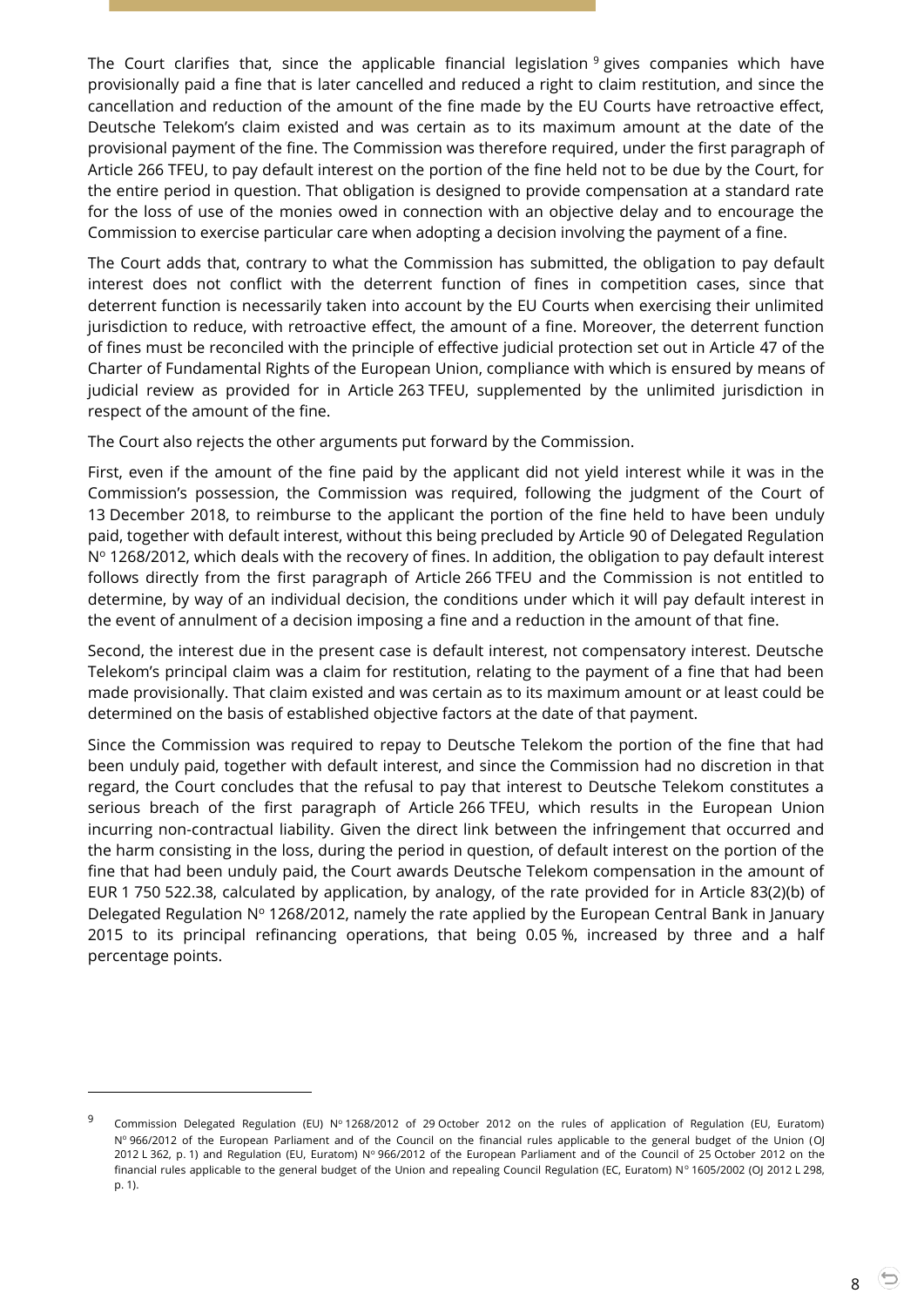#### <span id="page-8-0"></span>**Judgment of the General Court (Fourth Chamber, Extended Composition) of 26 January 2022, Intel Corporation v Commission, T-286/09 RENV**

[Link to the complete text of the judgment](https://curia.europa.eu/juris/document/document.jsf?text=&docid=252762&pageIndex=0&doclang=en&mode=lst&dir=&occ=first&part=1&cid=628963)

Competition – Abuse of dominant position – Microprocessors market – Decision finding an infringement of Article 102 TFEU and of Article 54 of the EEA Agreement – Loyalty rebates – 'Naked' restrictions – Characterisation as abuse – As-efficient-competitor analysis – Overall strategy – Single and continuous infringement

By decision of 13 May 2009, <sup>10</sup> the European Commission imposed on the microprocessor manufacturer Intel a fine of € 1.06 billion for having abused its dominant position on the worldwide market for  $x86$ <sup>11</sup> processors<sup>12</sup> between October 2002 and December 2007, by implementing a strategy intended to exclude competitors from the market.

According to the Commission, that abuse was characterised by two types of commercial conduct engaged in by Intel vis-a-vis its trading partners, namely naked restrictions and conditional rebates. As regards conditional rebates more specifically, Intel was found to have granted to four strategic original equipment manufacturers ('OEMs') (Dell, Lenovo, Hewlett-Packard (HP) and NEC), rebates which were conditional on those OEMs purchasing all or almost all of their x86 central processing units (CPUs) from Intel. Similarly, Intel was found to have awarded payments to a European retailer of microelectronic devices (Media-Saturn-Holding ; 'MSH') which were conditional on MSH selling exclusively computers containing Intel's x86 CPUs. Those rebates and payments ('the rebates at issue') ensured the loyalty of the four OEMs and MSH and thereby significantly diminished the ability of competitors to compete on the merits of their own x86 processors. According to the Commission, Intel's anticompetitive conduct thereby resulted in a reduction of consumer choice and in lower incentives to innovate.

The action brought by Intel against that decision was dismissed in its entirety by the General Court by judgment of 12 June 2014. <sup>13</sup> By judgment of 6 September 2017, on the appeal brought by Intel, the Court of Justice set aside that judgment and referred the case back to the General Court. <sup>14</sup>

In support of its claim for annulment of the initial judgment, Intel criticised the General Court in particular for having erred in law on account of the failure to examine the rebates at issue in the light of all the relevant circumstances. In that regard, the Court of Justice noted that the General Court, like the Commission, had relied on the assumption that the fidelity rebates granted by an undertaking in a dominant position were by their very nature capable of restricting competition, with the result that it was not necessary to analyse all the circumstances of the case or to carry out an as-efficientcompetitor ('AEC') test. <sup>15</sup> Nevertheless, the Commission did carry out, in its decision, an in-depth

<sup>10</sup> Commission Decision C(2009) 3726 final of 13 May 2009 relating to a proceeding under Article [102 TFEU] and Article 54 of the EEA Agreement (Case COMP/C-3/37.990 – Intel).

<sup>11</sup> Microprocessors used in computers can be subdivided into two categories, namely x86 processors and processors based on another architecture. The x86 architecture is a standard designed by Intel which can run both Windows and Linux operating systems.

<sup>12</sup> The processor is a key component of any computer, both in terms of overall performance and cost of the system.

<sup>13</sup> Judgment of the General Court of 12 June 2014, Intel v Commission[, T-286/09](https://curia.europa.eu/juris/documents.jsf?oqp=&for=&mat=or&lgrec=fr&jge=&td=%3BALL&jur=C%2CT%2CF&num=T-286%252F09&page=1&dates=&pcs=Oor&lg=&pro=&nat=or&cit=none%252CC%252CCJ%252CR%252C2008E%252C%252C%252C%252C%252C%252C%252C%252C%252C%252Ctrue%252Cfalse%252Cfalse&language=en&avg=&cid=1359087%20) (see also [Press Release N](https://curia.europa.eu/jcms/upload/docs/application/pdf/2014-06/cp140082en.pdf)º 82/14).

<sup>14</sup> Judgment of the Court of Justice of 6 September 2017, Intel v Commission, [C-413/14](https://curia.europa.eu/juris/documents.jsf?oqp=&for=&mat=or&lgrec=fr&jge=&td=%3BALL&jur=C%2CT%2CF&num=C-413%252F14&page=1&dates=&pcs=Oor&lg=&pro=&nat=or&cit=none%252CC%252CCJ%252CR%252C2008E%252C%252C%252C%252C%252C%252C%252C%252C%252C%252Ctrue%252Cfalse%252Cfalse&language=en&avg=&cid=1360539%20%20) P (see also [Press Release N](https://curia.europa.eu/jcms/upload/docs/application/pdf/2017-09/cp170090en.pdf)º 90/17) ('the judgment on the appeal').

<sup>15</sup> The economic analysis carried out in this test concerns, in the present case, the capability of the rebates to foreclose a competitor which is as efficient as Intel, albeit not dominant. More precisely, the analysis seeks to establish at what price a competitor as efficient as Intel and facing the same costs as Intel would have had to offer processors in order to compensate an OEM or retailer of microelectronic devices for the loss of the rebates at issue, in order to determine whether, in such a situation, that competitor can still cover its costs.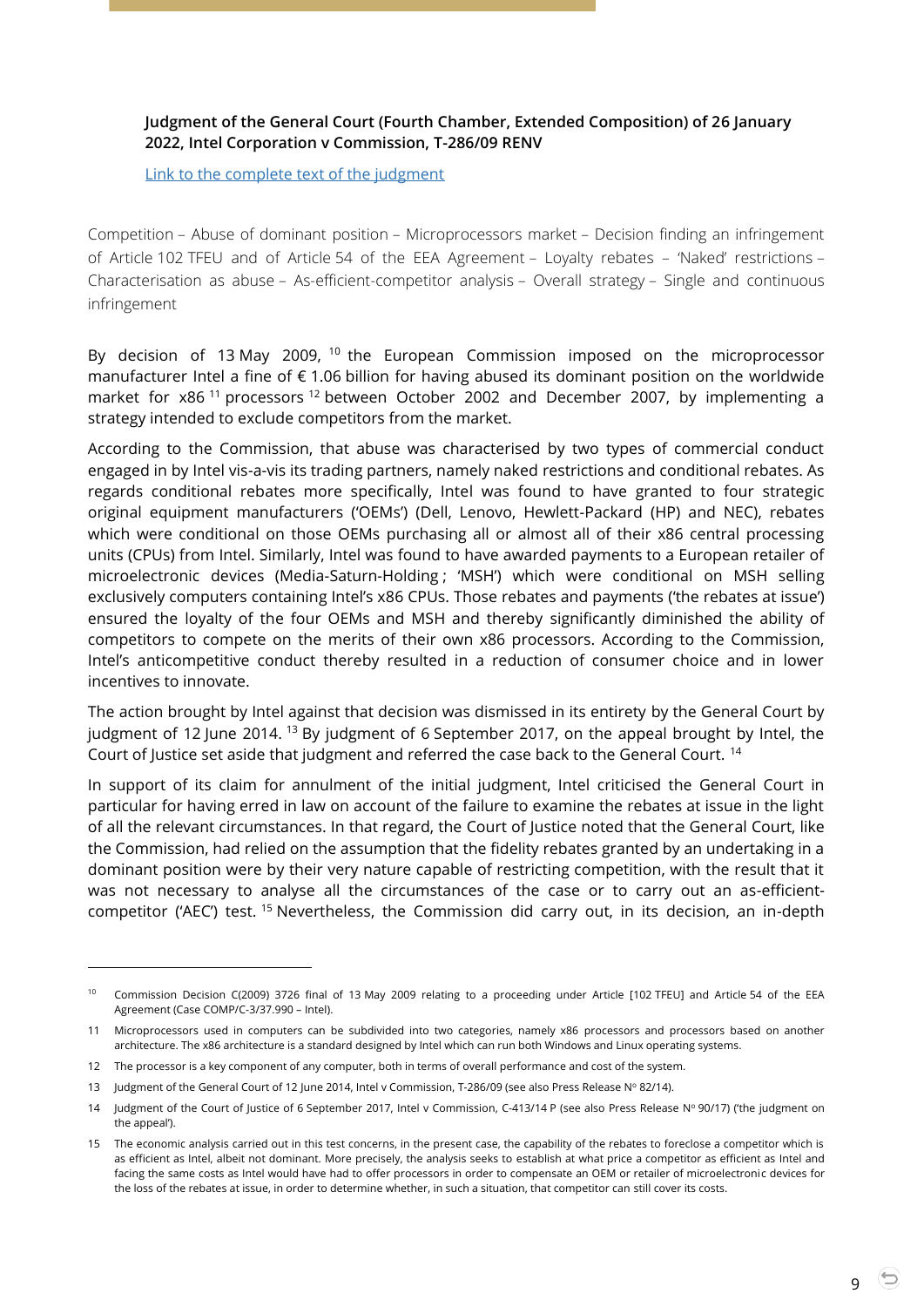examination of those circumstances, which led it to conclude that an as-efficient competitor would have had to offer prices which would not have been viable and that, accordingly, the rebate scheme at issue was capable of having foreclosure effects on such a competitor. The Court of Justice concluded that the AEC test had played an important role in the Commission's assessment of whether the scheme at issue was capable of having foreclosure effects on competitors, with the result that the General Court was required to examine all of Intel's arguments concerning that test and how the Commission had applied it. Since the General Court had failed to conduct such an examination, the Court of Justice set aside the initial judgment and referred the case back to the General Court in order for it to examine, in the light of the arguments put forward by Intel, the capability of the rebates at issue to restrict competition.

By its judgment of 26 January 2022, the General Court, giving a ruling on the referral back, sets aside in part the contested decision in so far as it characterises the rebates at issue as abusive within the meaning of Article 102 TFEU and imposes a fine on Intel in respect of all of its actions characterised as abusive.

#### *Findings of the General Court*

As a preliminary point, the General Court provides clarification regarding the scope of the dispute following the referral back. In that regard, it observes that the setting aside of the initial judgment was justified only by one single error resulting from the failure to take into consideration, in the initial judgment, Intel's line of argument seeking to challenge the Commission's AEC analysis. Accordingly, the General Court takes the view that it can accept, for the purposes of its examination, all the findings not vitiated by the error thus found by the Court of Justice, in the present case being the findings in the initial judgment concerning the naked restrictions and their unlawfulness under Article 102 TFEU. According to the General Court, the Court of Justice did not invalidate, even in principle, the distinctions established in the contested decision between practices constituting such restrictions and Intel's other actions which alone are the subject of the AEC analysis in question. Second, the General Court accepted the findings in the initial judgment according to which the Commission had established the existence of the rebates at issue in the contested decision.

Having provided that clarification, the General Court then commences, in the first place, the examination of the forms of order seeking the annulment of the contested decision by setting out the method defined by the Court of Justice for assessing whether a system of rebates has the capacity to restrict competition. In that respect, it recalls that, although a system of rebates set up by an undertaking in a dominant position on the market may be characterised as a restriction of competition, since, given its nature, it may be assumed to have restrictive effects on competition, what is involved, in the present case, is a mere presumption, which cannot relieve the Commission, in any event, of the obligation to conduct an analysis of anticompetitive effects. Accordingly, where an undertaking in a dominant position submits, during the administrative procedure, on the basis of supporting evidence, that its conduct was not capable of restricting competition and, in particular, was not capable of producing the foreclosure effects alleged against it, the Commission must analyse the foreclosure capacity of the scheme of rebates. In the context of that analysis, it is for the Commission not only to analyse, first, the extent of the undertaking's dominant position on the relevant market, and, second, the share of the market covered by the contested practice, together with the conditions and arrangements for granting the rebates in question, their duration and their amount, but also to assess the possible existence of a strategy intended to exclude at least asefficient competitors. In addition, where the Commission has carried out an AEC test, that test is one of the factors which must be taken into account by the Commission in order to assess whether the rebate scheme is capable of restricting competition.

In the second place, the General Court reviews, first of all, whether the Commission's assessment of the capability of the rebates at issue to restrict competition relies on the method thereby defined. In that regard, it finds at the outset that the Commission erred in law in the contested decision in concluding that the AEC test, which it nevertheless carried out, was not necessary to enable it to establish that Intel's rebates at issue were abusive. That being the case, the General Court takes the view that it cannot agree with that finding. Since the judgment on the appeal states that the AEC test played an important role in the Commission's assessment as to whether the rebate scheme at issue was capable of having foreclosure effects, the General Court was required to examine Intel's arguments concerning that test.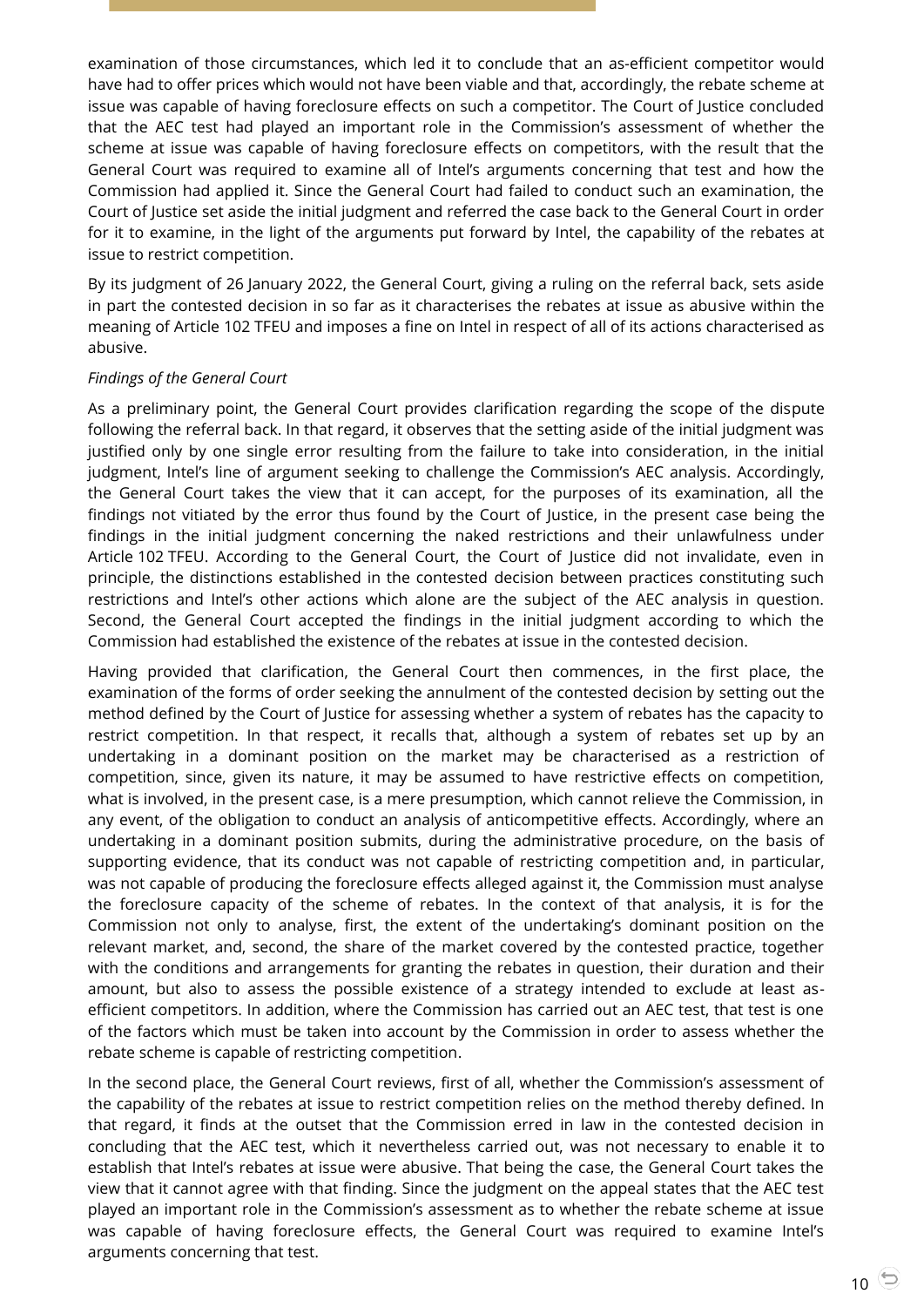In the third place, given that the analysis of the capacity of the rebates at issue to restrict competition forms part of demonstrating the existence of an infringement of competition law, in the present case an abuse of a dominant position, the General Court sets out the rules concerning the apportionment of the burden of proof and the standard of proof required. Accordingly, the principle of the presumption of innocence, which also applies in that field, requires the Commission to establish the existence of such an infringement, where necessary by means of a precise and consistent body of evidence, so as to leave no residual doubt in that regard. Where the Commission maintains that the established facts can be explained only by anticompetitive behaviour, it must be found that the infringement at issue has not been sufficiently demonstrated if the undertakings concerned put forward a separate plausible explanation of the facts. However, where the Commission relies on evidence which is, in principle, capable of demonstrating the existence of an infringement, it is for the undertakings concerned to demonstrate that the probative value of that evidence is insufficient.

In the fourth place, it is in the light of those rules that the General Court examines the arguments regarding the errors allegedly made by the Commission in its AEC analysis. In that regard, the General Court finds that the Commission has not established to the requisite legal standard the capacity of each of the rebates at issue to have a foreclosure effect, in the light of the arguments put forward by Intel regarding the Commission's assessment of the relevant analysis criteria.

Indeed, first, as regards the application of the AEC test to Dell, the General Court takes the view that, in the circumstances of the present case, the Commission could, admittedly, reasonably rely, for the purposes of assessing the 'contestable share', <sup>16</sup> on data known to economic operators other than the dominant undertakings. However, having examined the evidence put forward by Intel in that regard, the General Court concluded that that evidence is capable of giving rise to doubt in the mind of the Court as to the result of that assessment, finding, therefore, the evidence relied on by the Commission to conclude that the rebates granted to Dell were capable of having a foreclosure effect throughout the whole of the relevant period to be insufficient. Second, the same applies, according to the General Court, to the analysis of the rebate granted to HP, since the foreclosure effect found was not, in particular, demonstrated for the entire infringement period. Third, as regards the rebates granted on different terms to companies within the NEC group, the General Court finds two errors which vitiate the Commission's analysis: one affecting the value of the conditional rebates and the other relating to an extrapolation of the results for one single quarter-year period to the entire infringement period, which was not sufficiently substantiated. Fourth, the General Court also concludes that there was insufficient evidence regarding the capacity of the rebates granted to Lenovo to have a foreclosure effect, on account of errors made by the Commission in the quantified assessment of the non-cash advantages at issue. Fifth, the General Court makes the same finding regarding the AEC analysis for MSH, considering, in particular, that the Commission provided no explanation at all of the reasons which led it, in the analysis of the payments made to that retailer, to extrapolate the results obtained, for the purposes of analysing the rebates granted to NEC, for a onequarter-year period to the entire infringement period.

In the fifth place, the General Court reviews whether the contested decision took proper account of all the criteria making it possible to determine the capacity of the pricing practices to have a foreclosure effect, in accordance with the case-law of the Court of Justice. In that regard, it finds that the Commission did not consider properly the criterion relating to the share of the market covered by the contested practice and also did not analyse correctly the duration of the rebates.

It follows, therefore, from all of the foregoing considerations that the analysis carried out by the Commission is incomplete and, in any event, does not make it possible to establish to the requisite legal standard that the rebates at issue were capable of having, or were likely to have, anticompetitive

<sup>&</sup>lt;sup>16</sup> This term refers, in the present case, to the share of demand which Intel's customers were willing and able to switch to another supplier, which is necessarily limited given, in particular, the nature of the product and Intel's brand image and profile.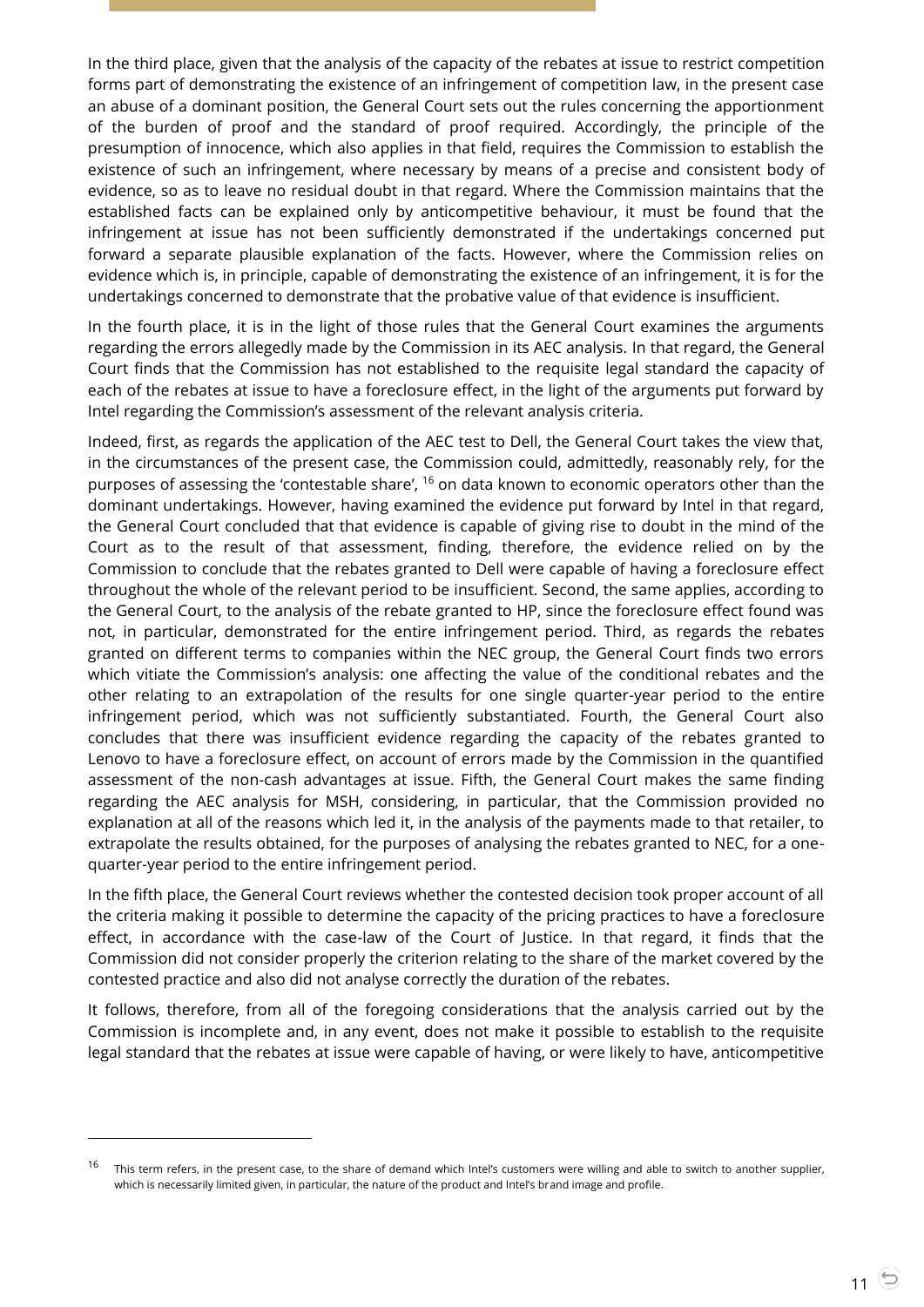effects, which is why the General Court annuls the decision, in so far as it finds that those practices constitute an abuse within the meaning of Article 102 TFEU.

Finally, as regards the effect of such setting aside in part of the contested decision on the amount of the fine imposed by the Commission on Intel, the General Court consider that it is not in a position to identify the amount of the fine which relates solely to the naked restrictions. Accordingly, it annuls in its entirety the article of the contested decision which imposes on Intel a fine of €1.06 billion in respect of the infringement found.

# **2. STATE AID**

-

#### <span id="page-11-1"></span><span id="page-11-0"></span>**Judgment of the Court (Grand Chamber) of 25 January 2022, Commission v European Food and Others, C-638/19 P**

[Link to the complete text of the judgment](https://curia.europa.eu/juris/document/document.jsf?text=&docid=252641&pageIndex=0&doclang=EN&mode=lst&dir=&occ=first&part=1&cid=613729)

Appeal – State aid – Articles 107 and 108 TFEU – Bilateral Investment Treaty – Arbitration clause – Romania – Accession to the European Union – Repeal of a tax incentives scheme prior to accession – Arbitral award granting payment of damages after accession – European Commission decision declaring that payment to be State aid incompatible with the internal market and ordering its recovery – Competence of the European Commission – Application *ratione temporis* of EU law – Determination of the date at which the right to receive aid is conferred on the beneficiary – Article 19 TEU – Articles 267 and 344 TFEU – Autonomy of EU law

On 29 May 2002, the Kingdom of Sweden and Romania concluded a bilateral investment treaty on the promotion and reciprocal protection of investments ('the BIT'), Article 2(3) of which provides that each contracting party would at all times ensure fair and equitable treatment of the investments by investors of the other contracting party. The BIT provides, in addition, that disputes between investors and the contracting countries are to be settled by an arbitral tribunal.

In 2005, in the context of the negotiations for Romania's accession to the European Union, the Romanian Government repealed a national tax incentives scheme for the benefit of certain investors in disadvantaged regions ('the tax incentives scheme').

Considering that, by repealing the tax incentives scheme, Romania had breached its obligation to ensure fair and equitable treatment of the investments in accordance with the BIT, several Swedish investors requested the establishment of an arbitral tribunal with a view to obtaining compensation for the damage caused. By arbitral award of 11 December 2013, that tribunal ordered Romania to pay those investors damages in the sum of approximately EUR 178 million.

Notwithstanding various warnings by the European Commission as to the necessity of complying in this case with the rules and procedures applicable to State aid, the Romanian authorities paid the compensation awarded by the arbitral tribunal in favour of the Swedish investors.

By decision of 30 March 2015 ('the decision at issue'), <sup>17</sup> the Commission classified the payment of that compensation as State aid incompatible with the internal market, prohibited its implementation and ordered the recovery of the sums already paid.

<sup>17</sup> Commission Decision (EU) 2015/1470 of 30 March 2015 on State aid SA.38517 (2014/C) (ex 2014/NN) implemented by Romania – Arbitral award Micula v Romania of 11 December 2013 (OJ 2015 L 232, p. 43).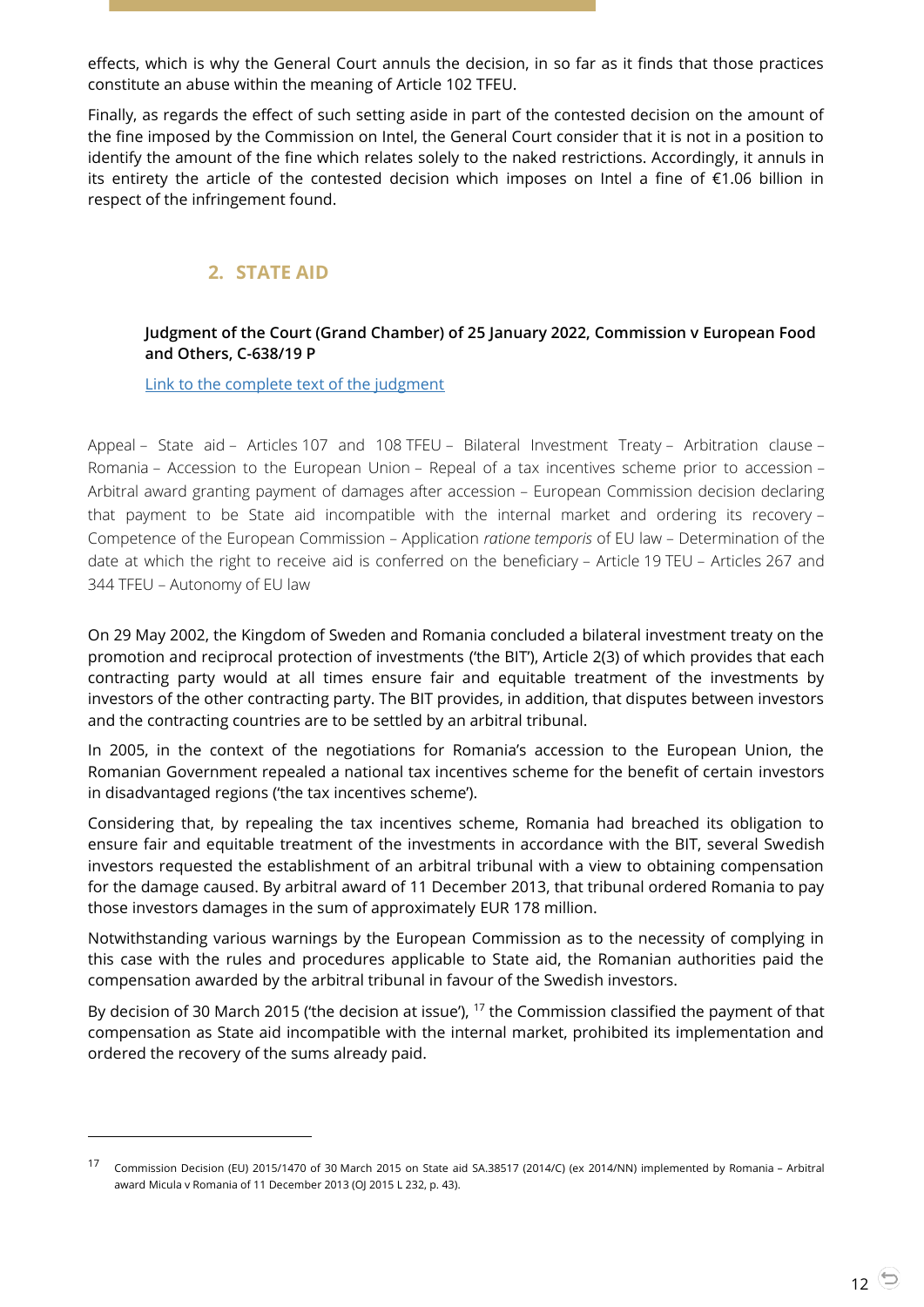Hearing a number of actions, the General Court annulled that decision <sup>18</sup> on the ground, in essence, that the Commission had retroactively applied its competences to facts predating the accession of Romania to the European Union on 1 January 2007. The General Court started from the premiss that the aid referred to had been granted by Romania on the date of repeal of the tax incentives scheme, namely in 2005.

On appeal, the Court of Justice, sitting as the Grand Chamber, sets aside that judgment of the General Court and confirms the Commission's competence to adopt the decision at issue, whilst referring the case back to the General Court for it to rule on the pleas and arguments raised before it as regards the merits of that decision.

#### *Findings of the Court*

As the Commission had acquired competence to control, pursuant to Article 108 TFEU, aid measures granted by Romania with effect from its accession to the European Union, the Court of Justice recalls that State aids must be regarded as being granted, within the meaning of Article 107(1) TFEU, on the date on which the right to receive it is conferred on the beneficiary under the applicable national legislation. The decisive factor for establishing that date is acquisition by those beneficiaries of a definitive right to receive the aid in question and the corresponding commitment, by the State, to grant that aid. It is at that date that such a measure is liable to distort of competition and affect trade between Member States, within the meaning of Article 107(1) TFEU.

In the present case, the Court finds that the right to compensation for the damage alleged by the Swedish investors, even though it was the result of the repeal by Romania, allegedly in breach of the BIT, of the tax incentives scheme, was only granted by the arbitral award of 11 December 2013, which not only upheld that right, but also quantified its amount. It was only upon the conclusion of that arbitration procedure that those investors were able to obtain actual payment of compensation, even if it was intended to make good, in part, the damage that they alleged they had suffered in a period before the accession of Romania to the European Union.

Thus, having regard to the fact that the aid measure in question was granted after Romania's accession to the European Union, the General Court erred in law in holding that the Commission lacked competence *ratione temporis* to adopt the decision at issue under Article 108 TFEU.

The Court states that the question of whether the compensation granted by the arbitral award is capable of constituting State aid, within the meaning of Article 107(1) TFEU, falls outside its jurisdiction on an appeal, in so far as it was not examined by the General Court. However, the Commission's competence under Article 108 TFEU cannot in any case depend on the outcome of the examination of that question as the prior control by the Commission pursuant to that article is intended to determine, inter alia, whether the compensation in question constitutes State aid.

Finally, the Court finds that the General Court also erred in law in finding that the judgment of the Court of Justice in *Achmea* <sup>19</sup> is irrelevant to the present case.

In the *Achmea* judgment, the Court of Justice held that Articles 267 and 344 TFEU preclude an international agreement concluded between two Member States which provides that an investor from one of those Member States, in the event of a dispute concerning investments in the other Member State, may bring proceedings against that other Member State before an arbitral tribunal whose jurisdiction that other Member State has undertaken to accept. By the conclusion of such an agreement, Member States agree to remove from the jurisdiction of their own courts, and hence from the system of judicial remedies which the second subparagraph of Article 19(1) TEU requires them to

<sup>18</sup> Judgment of 18 June 2019, *European Food and Others* <sup>v</sup>*Commission*, (T-624/15, T-694/15 and T-704/15, EU:T:2019:423).

<sup>19</sup> Judgment of 6 March 2018, *Achmea*, (C-284/16, EU:C:2018:158).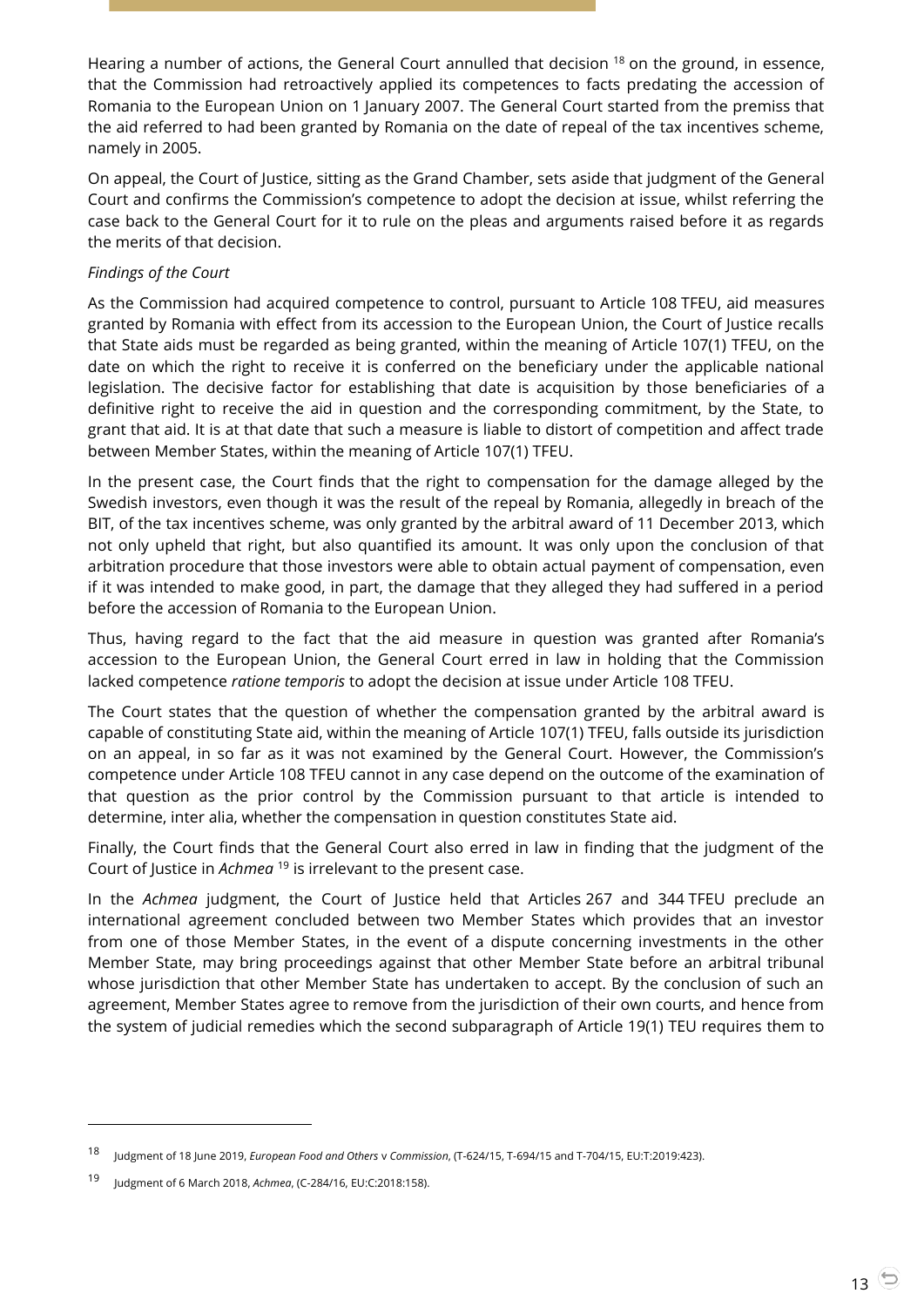establish in the fields covered by EU law, disputes which may concern the application or interpretation of that law.

In the present case it is common ground that the compensation sought by the Swedish investors also related to alleged damage suffered after Romania's accession to the European Union, with effect from which EU law, including Articles 107 and 108 TFEU, applied to that Member State. To that extent, the dispute brought before the arbitral tribunal could not be regarded as being confined in all respects to a period during which Romania, having not yet acceded to the European Union, was not yet bound by the rules and principles stemming from the *Achmea* judgment. It is also common ground that the arbritral tribunal does not form part of the EU judicial system which the second subparagraph of Article 19(1) TEU requires the Member States to establish in fields covered by EU law.

Accordingly, Romania's consent to the arbitration system laid down in the BIT became inapplicable following the accession of that Member State to the European Union.

In the light of all those considerations, the Court sets aside the judgment under appeal and refers the case back to the General Court to adjudicate on the pleas and arguments raised before it concerning the merits of the decision at issue, in particular the question whether the measure referred to in that decision satisfies, from a substantive point of view, the conditions laid down in Article 107(1) TFEU.

# <span id="page-13-1"></span><span id="page-13-0"></span>**IV. SOCIAL POLICY: PROTECTION OF FIXED-TERM WORKERS**

#### **Judgment of the Court (Second Chamber) of 13 January 2022, MIUR and Ufficio Scolastico Regionale per la Campania, C-282/19**

[Link to the complete text of the order](https://curia.europa.eu/juris/document/document.jsf?text=&docid=252122&pageIndex=0&doclang=en&mode=lst&dir=&occ=first&part=1&cid=614370)

 $\overline{a}$ 

Reference for a preliminary ruling – Social policy – Directive 1999/70/EC – Framework agreement on fixedterm work concluded by ETUC, UNICE and CEEP – Clauses 4 and 5 – Fixed-term employment contracts in the public sector – Catholic religious education teachers – Concept of 'objective reasons' justifying the renewal of such contracts – Permanent need for replacement staff

YT and 17 other persons (together, 'the applicants'), who have been Catholic religious education teachers in public establishments for many years, were recruited by the Ministero dell'Istruzione dell'Università e della Ricerca – MIUR (Ministry of Education, Universities and Research, Italy) under successive fixed-term contracts. Having observed that they were not eligible for the tenure provided for under Italian law concerning teaching staff, on account of the fact that their contracts lasted one year, which precluded their inclusion on the permanent ranking lists, the applicants brought an action before the referring court, seeking primarily to obtain the transformation of their current contracts into contracts of indefinite duration.

The referring court, observing that the Italian legislation transposing the framework agreement on fixed-term work <sup>20</sup> excludes the transformation of successive fixed-term contracts into contracts of indefinite duration in the teaching sector, takes the view that the action cannot be upheld. According to that court, having regard to that exclusion and to the fact that the Catholic religious education teachers in question were not eligible for the tenure provided for under Italian law, that law does not

<sup>&</sup>lt;sup>20</sup> Framework agreement on fixed-term work, concluded on 18 March 1999 ('the framework agreement'), which is annexed to Council Directive 1999/70/EC of 28 June 1999 concerning the framework agreement on fixed-term work concluded by ETUC, UNICE and CEEP (OJ 1999 L 175, p. 43).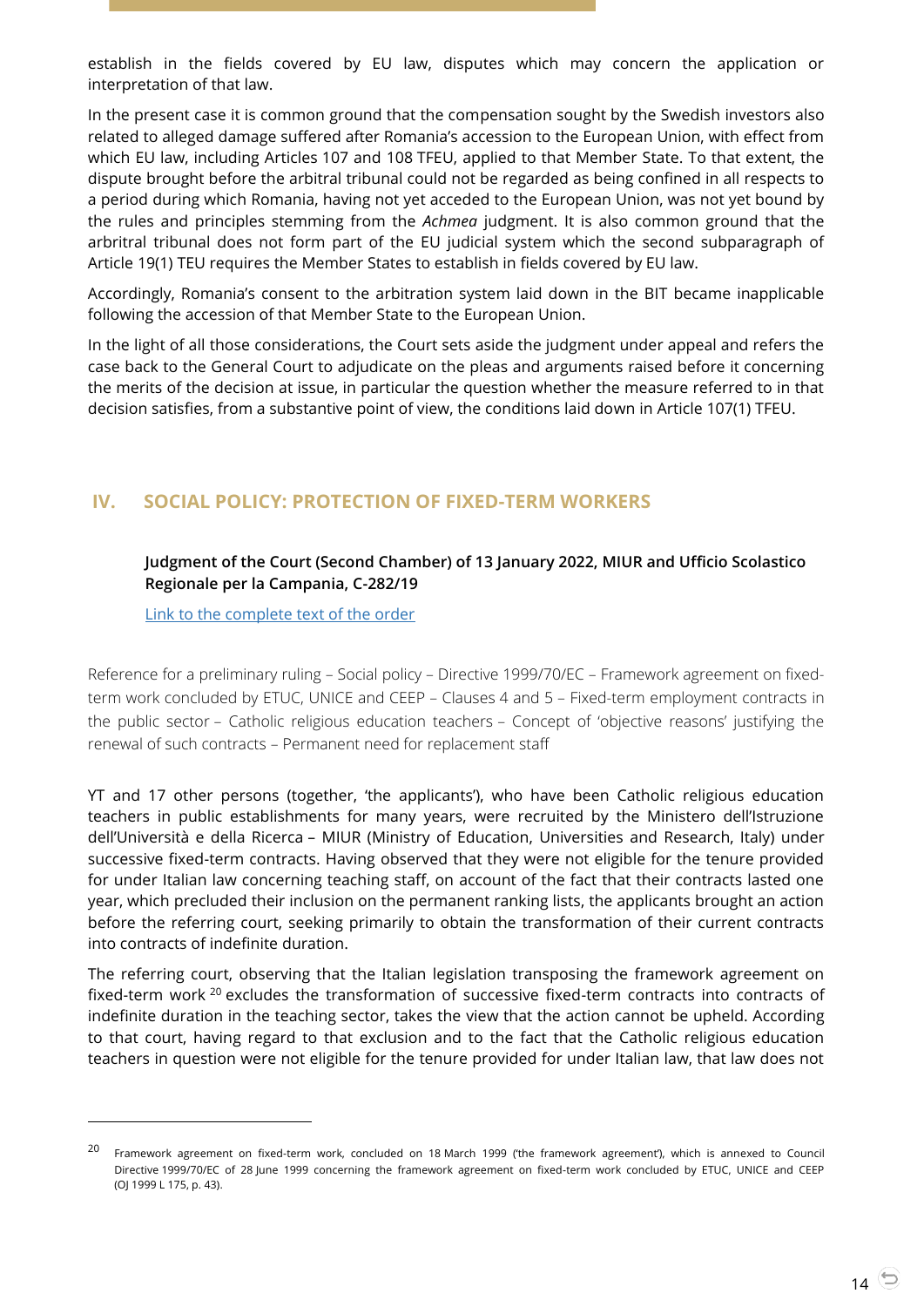provide for any measure to prevent abuse arising from the use of successive fixed-term contracts for those teachers, within the meaning of Clause 5 of the framework agreement.

It therefore decided to make a reference to the Court of Justice regarding the compatibility of the Italian legislation with that provision and with the prohibition of discrimination on grounds of religion prohibited under EU law. <sup>21</sup> In addition, it asked the Court to specify whether the requirement to hold a suitability certificate issued by an ecclesiastical authority, which Catholic religious education teachers must hold in order to be able to teach, constitutes an 'objective reason' within the meaning of the framework agreement, justifying the renewal of such fixed-term contracts. Last, it was uncertain as to the consequences to be drawn, for the dispute in the main proceedings, from the Court's finding relating to the potential incompatibility of the legislation at issue.

In its judgment, the Court gives a ruling on, inter alia, the effectiveness of the measures that are intended to penalise, under national law, abuse arising from the use of successive fixed-term contracts.

#### *Findings of the Court*

 $\overline{a}$ 

As a preliminary point, observing, inter alia, that the national provisions at issue do not seek to organise the relations between a Member State and churches, but relate to the conditions of employment of Catholic religious education teachers in public establishments – the case thus not relating to the status enjoyed by the churches covered by Article 17(1) TFEU – the Court finds that it has jurisdiction to give a preliminary ruling on the reference made.

Regarding the substance, after having found that there is no discrimination on grounds of religion, as tenure could not be granted to the applicants on account of the length of their contracts, a matter entirely unrelated to their religion, the Court rules, first of all, that the fact that the applicants cannot benefit from the reclassification of their contract as a contract of indefinite duration, whereas teachers of other subjects in a similar situation could, constitutes a difference in treatment between two categories of fixed-term workers. Accordingly, such a situation is not covered by Clause 4 of the framework agreement, <sup>22</sup> as the latter prohibits differences in treatment between fixed-term workers and permanent workers. Thus, the referring court cannot refrain from applying the national rules at issue on the basis of that clause.

Next, regarding Clause 5 of the framework agreement, entitled 'Measures to prevent abuse', the Court rules that that provision precludes national legislation which excludes Catholic religious education teachers from the application of the rules intended to penalise abuse arising from the use of successive fixed-term contracts where there is no other effective measure in the domestic legal system penalising that abuse, which it is for the referring court to ascertain.

It is, admittedly, possible for the sector of public Catholic religious education to require the number of workers employed in that sector to be in constant keeping with the number of potential users, which leads to temporary recruitment needs for the employer, as the particular need for flexibility in that sector is capable of providing justification, in the light of Clause 5(1)(a) of the framework agreement, for recourse to successive fixed-term contracts. However, in order to comply with that provision, it must be specifically verified that the renewal of such contracts is intended to cover temporary needs and that such a possibility is not, in fact, being used to meet permanent staffing needs of the employer. In the present case, the various fixed-term employment contracts between the applicants and their employer have given rise to the performance of similar tasks over several years, with the

<sup>&</sup>lt;sup>21</sup> That prohibition is provided for by Article 21 of the Charter of Fundamental Rights of the European Union and by Council Directive 2000/78/EC of 27 November 2000 establishing a general framework for equal treatment in employment and occupation (OJ 2000 L 303, p. 16).

 $22$  Clause 4(1) of the framework agreement, that clause being entitled 'Principle of non-discrimination', provides that, in respect of employment conditions, fixed-term workers are not to be treated in a less favourable manner than comparable permanent workers solely because they have a fixed-term contract unless different treatment is justified on objective grounds.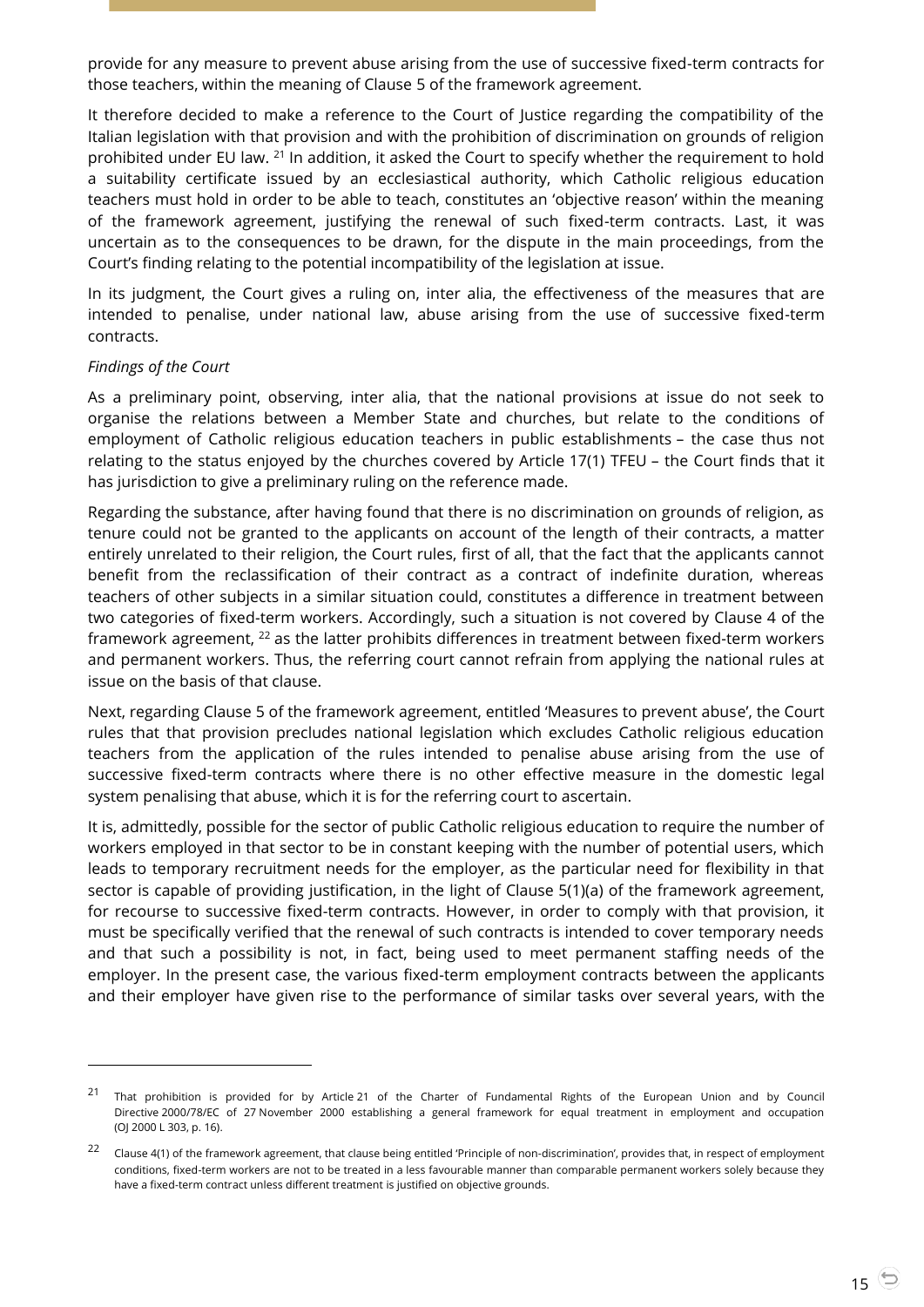result that that employment relationship can be regarded as having satisfied a long-term need, which it is for the referring court to verify.

In addition, finding, inter alia, that the suitability certificate which Catholic religious education teachers must hold in order to be able to teach is issued once, and not before every school year, giving rise to the conclusion of a fixed-term contract, irrespective of the length of the fixed-term contract given to them, and that the issuing of that certificate is not connected with measures pursuing social policy objectives, the Court rules that that certificate is not an 'objective reason' justifying the renewal of fixed-term contracts, within the meaning of Clause 5(1)(a) of the framework agreement.

Last, the Court recalls that, although that clause does not have direct effect and national courts are therefore not required to refrain from applying a national provision which conflicts with it, it is for the referring court to verify whether an interpretation of the national provisions at issue which is consistent with the framework agreement is possible, taking the whole body of domestic law into consideration and applying the interpretative methods recognised by domestic law.

# <span id="page-15-1"></span><span id="page-15-0"></span>**V. ENVIRONMENT**

 $\overline{a}$ 

#### **Judgment of the Court (Fifth Chamber) of 13 January 2022, Allemagne - Ville de Paris and Others v Commission, C-177/19 P to C-179/19 P**

[Link to the complete text of the judgment](https://curia.europa.eu/juris/document/document.jsf?text=&docid=252121&pageIndex=0&doclang=en&mode=lst&dir=&occ=first&part=1&cid=619767)

Appeal – Action for annulment – Environment – Type approval of motor vehicles – Regulation (EU) 2016/646 – Emissions from light passenger and commercial vehicles (Euro 6) – Setting of the not-toexceed (NTE) values for emissions of oxides of nitrogen during the real driving emission (RDE) tests – Fourth paragraph of Article 263 TFEU – Admissibility of an action – Infra-State entity with powers in the field of environmental protection to limit the circulation of certain vehicles – Condition that the applicant must be directly concerned

By adopting Directive 2007/46, <sup>23</sup> the EU legislature established a harmonised framework for the approval of motor vehicles in order to facilitate their registration, sale and entry into service in the European Union. In the context of the 'Dieselgate' scandal, the European Commission set up a procedure for testing the real driving emissions ('RDE') <sup>24</sup> of light passenger and commercial vehicles, approved in accordance with the applicable legislation,  $^{25}$  in order better to reflect the emissions measured on the road. The requirements for the RDE tests were subsequently supplemented by Commission Regulation 2016/646, <sup>26</sup> which sets limit values for emissions of oxides of nitrogen which must not be exceeded during those tests ('the contested regulation').

<sup>&</sup>lt;sup>23</sup> Directive 2007/46/EC of the European Parliament and of the Council of 5 September 2007 establishing a framework for the approval of motor vehicles and their trailers, and of systems, components and separate technical units intended for such vehicles (Framework Directive) (OJ 2007 L 263, p. 1).

<sup>24</sup> Commission Regulation (EU) 2016/427 of 10 March 2016 amending Regulation (EC) N° 692/2008 as regards emissions from light passenger and commercial vehicles (Euro 6) (OJ 2016 L 82, p. 1).

<sup>&</sup>lt;sup>25</sup> Regulation (EC) N° 715/2007 of the European Parliament and of the Council of 20 June 2007 on type approval of motor vehicles with respect to emissions from light passenger and commercial vehicles (Euro 5 and Euro 6) and on access to vehicle repair and maintenance information (OJ 2007 L 171, p. 1).

<sup>&</sup>lt;sup>26</sup> Commission Regulation (EU) 2016/646 of 20 April 2016 amending Regulation (EC) N° 692/2008 as regards emissions from light passenger and commercial vehicles (Euro 6) (OJ 2016 L 109, p. 1).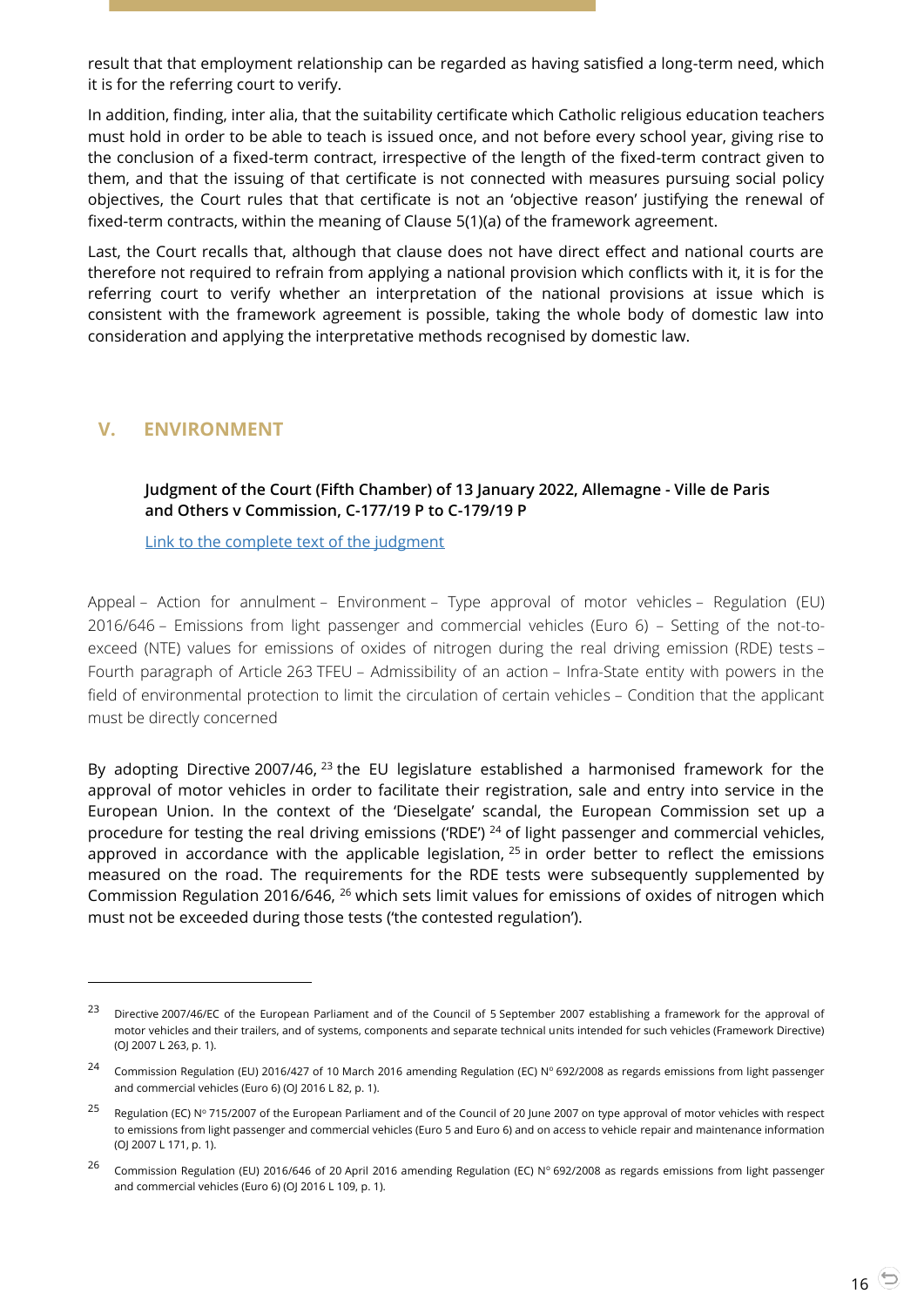The City of Paris, the City of Brussels and the Municipality of Madrid ('the respondents') each brought an action for annulment of the regulation at issue, in so far as it prevented them from imposing restrictions on the circulation of passenger vehicles in relation to their pollutant emissions. The Commission raised objections of inadmissibility against the abovementioned actions, alleging that the regulation at issue was not of direct concern to the applicant cities within the meaning of the fourth paragraph of Article 263 TFEU.

Those actions were nevertheless partially upheld by the General Court, which held that the regulation at issue was of direct concern to the applicant cities.  $27$  In interpreting Directive 2007/46,  $28$  in the context of which the regulation at issue was adopted, the General Court, in particular, considered that that regulation must be regarded as a regulatory act which does not entail implementing measures and which directly affects the exercise by those cities of their powers to regulate the circulation of motor vehicles.

Ruling on appeals brought by the Federal Republic of Germany (Case C-177/19 P), Hungary (Case C-178/19 P) and the Commission (Case C-179/19 P), the Court of Justice sets aside the judgment of the General Court and clarifies, in that context, the concept of 'direct concern' as a condition for the admissibility of an action for annulment brought by a regional entity of a Member State against an act of the European Union.

#### *Findings of the Court*

First of all, the Court notes that a regional or local entity with legal personality may, like any natural or legal person, institute proceedings against an act of EU law only if it comes within one of the situations referred to in the fourth paragraph of Article 263 TFEU,  $^{29}$  which requires that the act at issue must be of direct concern to the person or entity in question. In order for an infra-State entity to be directly concerned by the measure in question, two cumulative criteria must be satisfied. First, the contested measure must directly affect the legal situation of those entities and, secondly, it must leave no discretion to its addressees who are entrusted with the task of implementing it.

Next, the Court examines whether the second subparagraph of Article 4(3) of Directive 2007/46, according to which Member States are not to 'prohibit, restrict or impede the registration, sale, entry into service or circulation on the road of vehicles… if they satisfy the requirements of the [directive]', effectively prevents the applicant cities from exercising their powers to regulate the circulation of passenger vehicles in order to reduce pollution and, accordingly, whether, having regard to the relationship between that provision and the contested regulation, those cities must be regarded as being directly concerned by that regulation. To that end, the Court interprets the provision at issue in the light of its wording, its context, the objectives pursued by the legislation of which it forms part, and relevant information concerning its legislative history.

As regards the wording of the second subparagraph of Article 4(3) of Directive 2007/46 and, in particular, the prohibition laid down therein on restricting the 'circulation on the road' of certain vehicles, the Court states that that provision covers not only the circulation of vehicles in the territory of a Member State, but also other activities, such as the registration, sale and entry into service of vehicles. Such restrictions entail a general barrier to access to the vehicle market.

As regards the context of that provision, the Court notes that the obligations imposed on Member States under Directive 2007/46 concern the placing on the market of motor vehicles and not their subsequent use. It also notes that, although the second subparagraph of Article 4(3) of that directive

-

<sup>27</sup> Judgment in *Ville de Paris, Ville de Bruxelles and Ayuntamiento de Madrid* <sup>v</sup>*Commission* (T-339/16, T-352/16 and T-391/16) (see also Press Release  $N^{\circ}$  198/18).

<sup>28</sup> Article 4(3) of Directive 2007/46.

<sup>&</sup>lt;sup>29</sup> Article 263(4) TFEU provides that 'Any natural or legal person may, under the conditions laid down in 263(1) and (2), institute proceedings against an act addressed to that person or which is of direct and individual concern to them, and against a regulatory act which is of direct concern to them and does not entail implementing measures.'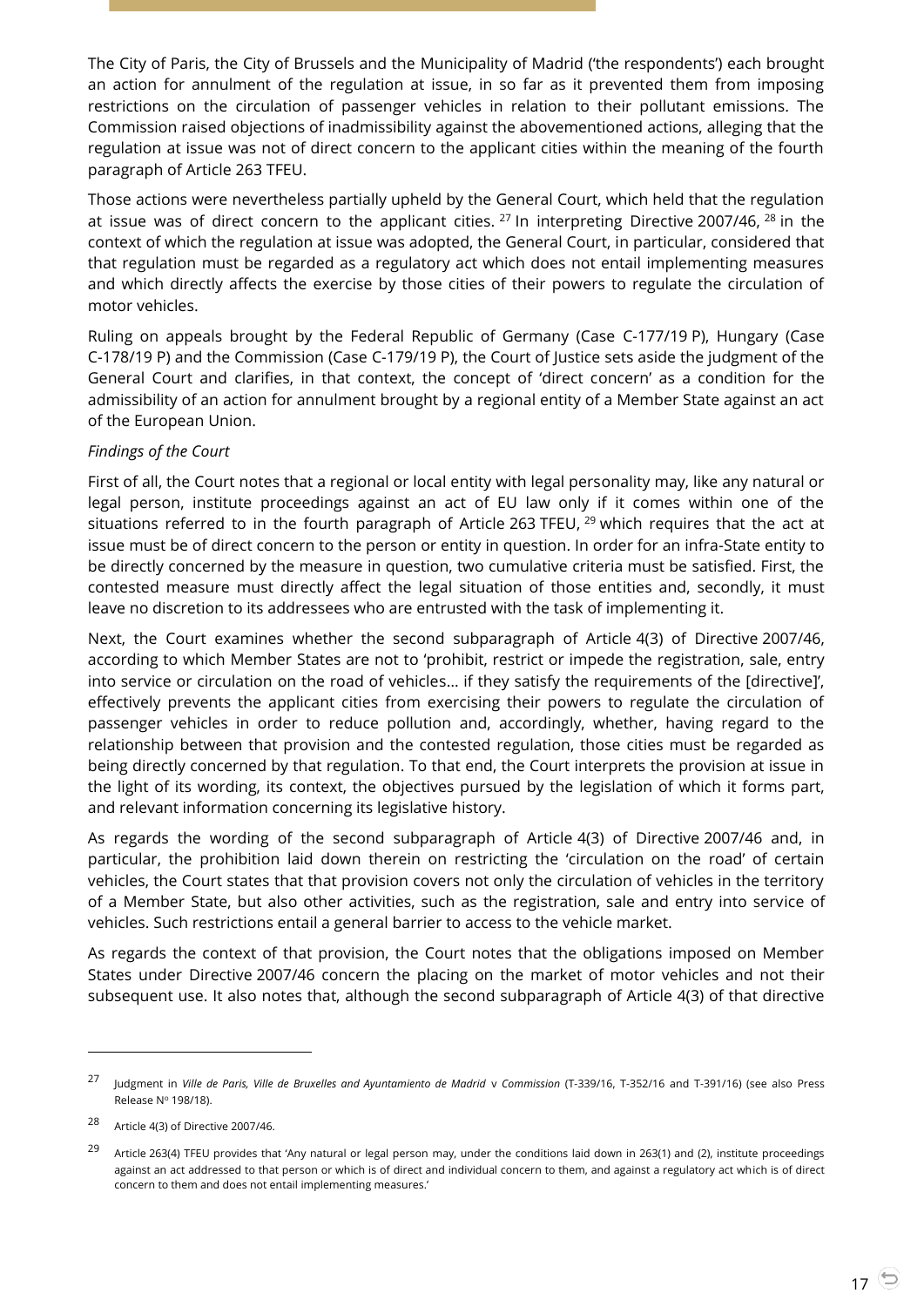lays down a negative obligation preventing Member States from prohibiting, restricting or impeding the circulation on the road of vehicles which comply with the requirements of the directive, its first subparagraph lays down a positive obligation allowing Member States to register and authorise the sale and entry into service of those vehicles, without any mention of circulation on the road. Thus, contrary to the interpretation adopted by the General Court, the scope of the negative obligation cannot be wider than the scope of the positive obligation, since the wording of those two subparagraphs is complementary. Finally, the Court notes that the applicant cities do not have powers in relation to vehicle type-approval.

As regards the objective pursued by Directive 2007/46, that objective consists in the establishment of a uniform procedure for the approval of new vehicles and, by extension, in the establishment and functioning of the internal market, while seeking to ensure a high level of road safety by means of the total harmonisation of technical requirements concerning, inter alia, the construction of vehicles.

Moreover, the legislative history of the second subparagraph of Article 4(3) of Directive 2007/46 shows that the purpose of the prohibition on preventing the 'circulation on the road' of certain vehicles was not to extend the scope of the legislation on vehicle type-approval, but only to prevent the circumvention, by the Member States, of the prohibition on opposing access to the market for vehicles which comply with the applicable legislation.

Therefore, according to the Court of Justice, the General Court's interpretation amounts to giving the second subparagraph of Article 4(3) of Directive 2007/46 a broad scope in order to support the conclusion that that provision precludes certain local restrictions on circulation which are intended, inter alia, to protect the environment. That interpretation is not consistent with the context of that provision, with the objectives of the legislation of which it forms part, or with the legislative history of that provision.

Consequently, the Court concludes that the General Court erred in law in holding that the regulation at issue is of direct concern to the applicant cities, within the meaning of the fourth paragraph of Article 263 TFEU.

As regards the applicant cities' concerns with regard to the possibility of infringement proceedings being brought against one of the Member States to which they belong for infringement of the regulation at issue, the Court points out that the adoption of legislation limiting the local circulation of certain vehicles for the purposes of protecting the environment is not liable to infringe the prohibition imposed by the contested regulation, with the result that it cannot have a direct effect on any action for failure to fulfil obligations.

In the light of the foregoing, the Court of Justice sets aside the judgment under appeal and, considering that the state of the proceedings so permits, gives final judgment in the matter, dismissing the actions for annulment brought by the applicant cities as inadmissible.

# <span id="page-17-0"></span>**Judgment of the Court (Grand Chamber) of 25 January 2022, VYSOČINA WIND, C-181/20**

[Link to the complete text of the judgment](https://curia.europa.eu/juris/document/document.jsf?text=&docid=252642&pageIndex=0&doclang=en&mode=lst&dir=&occ=first&part=1&cid=620123)

Reference for a preliminary ruling – Environment – Directive 2012/19/EU – Waste electrical and electronic equipment – Obligation to finance the costs relating to the management of waste from photovoltaic panels – Retroactive effect – Principle of legal certainty – Incorrect transposition of a directive – Liability of the Member State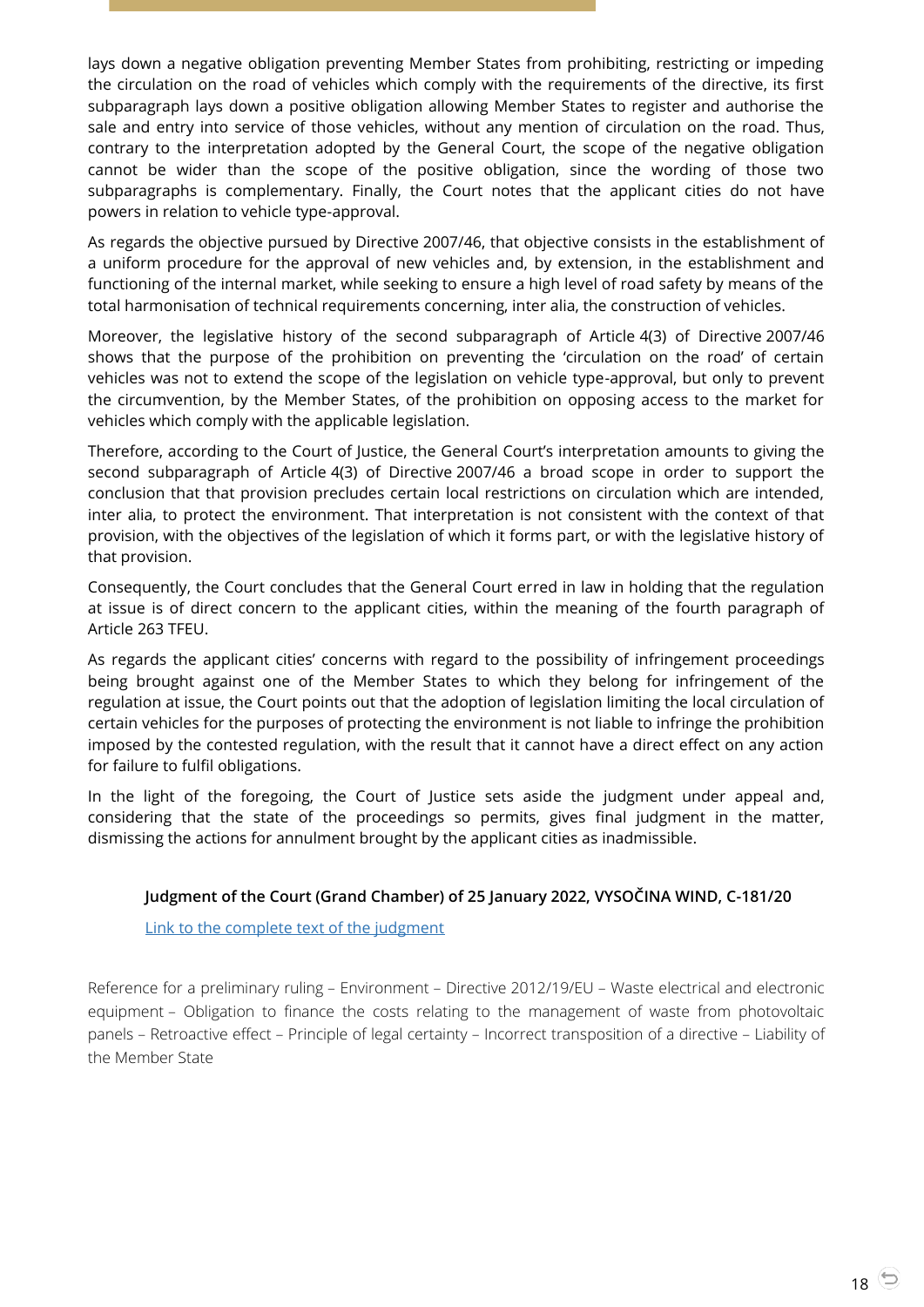Vysočina Wind is a Czech company which operates a solar power plant equipped with photovoltaic panels that were placed on the market after 13 August 2005.

In accordance with the obligation laid down by Czech Law  $N^{\circ}$  185/2001 on waste ('the Law on waste'),  $30$  it participated in the financing of the costs relating to the management of waste from photovoltaic panels and, for that purpose, paid contributions in the course of 2015 and 2016.

Since Vysočina Wind took the view, however, that that obligation to pay contributions resulted from an incorrect transposition of Directive 2012/19 on waste electrical and electronic equipment (WEEE) <sup>31</sup> and that the payment of those contributions constituted harm, it brought before the Czech courts an action for damages against the Czech Republic. In that context, Vysočina Wind submitted that the provision of the Law on waste laying down the obligation on users of photovoltaic panels to pay contributions is contrary to Article 13(1) of the WEEE Directive, which makes producers of electrical and electronic equipment, and not its users, responsible for the financing of the costs relating to the management of waste from equipment placed on the market after 13 August 2005.

After the action brought by Vysočina Wind was upheld, both at first instance and on appeal, the Czech Republic brought an appeal on a point of law before the Nejvyšší soud (Supreme Court, Czech Republic).

Having been requested by that court to give a preliminary ruling, the Court of Justice, sitting as the Grand Chamber, rules on the interpretation and validity of Article 13(1) of the WEEE Directive and also explains the conditions under which a Member State may be liable for infringement of EU law in the context of transposition of a directive.

#### *Findings of the Court*

 $\overline{a}$ 

On the basis of a literal interpretation of the WEEE Directive, the Court confirms, first, that photovoltaic panels constitute electrical and electronic equipment within the meaning of that directive, so that, in accordance with Article 13(1) of the directive, the financing of the costs relating to the management of waste from such panels placed on the market from 13 August 2012, the date on which the directive entered into force, must be borne by their producers and not, as the Czech legislation provides, their users.

Second, the Court examines the validity of Article 13(1) of the WEEE Directive, in so far as that provision applies to photovoltaic panels placed on the market after 13 August 2005, that is to say, on a date before the date on which the directive entered into force.

In that regard, the Court notes first of all that, whilst the principle of legal certainty precludes a new legal rule from applying to a situation established prior to its entry into force, it also follows from the Court's case-law that a new legal rule applies immediately to the future effects of a situation which arose under the old law, as well as to new legal situations.

Thus, the Court determines whether application of the legal rule laid down in Article 13(1) of the WEEE Directive, that producers, and not users, are required to provide for the financing of the costs relating to the management of waste from photovoltaic panels placed on the market after 13 August 2005, where those panels have, or will, become waste from the date of the directive's entry into force, is such as to affect adversely a situation established before the directive entered into force or whether its application serves, on the contrary, to govern the future effects of a situation which arose before the directive entered into force.

<sup>&</sup>lt;sup>30</sup> Paragraph 37p of zákon č. 185/2001 Sb., o odpadech a o změně některých dalších zákonů (Law N° 185/2001 on waste and amending certain other laws).

<sup>31</sup> Directive 2012/19/EU of the European Parliament and of the Council of 4 July 2012 on waste electrical and electronic equipment (WEEE) (OJ 2012 L 197, p. 38), 'the WEEE Directive'.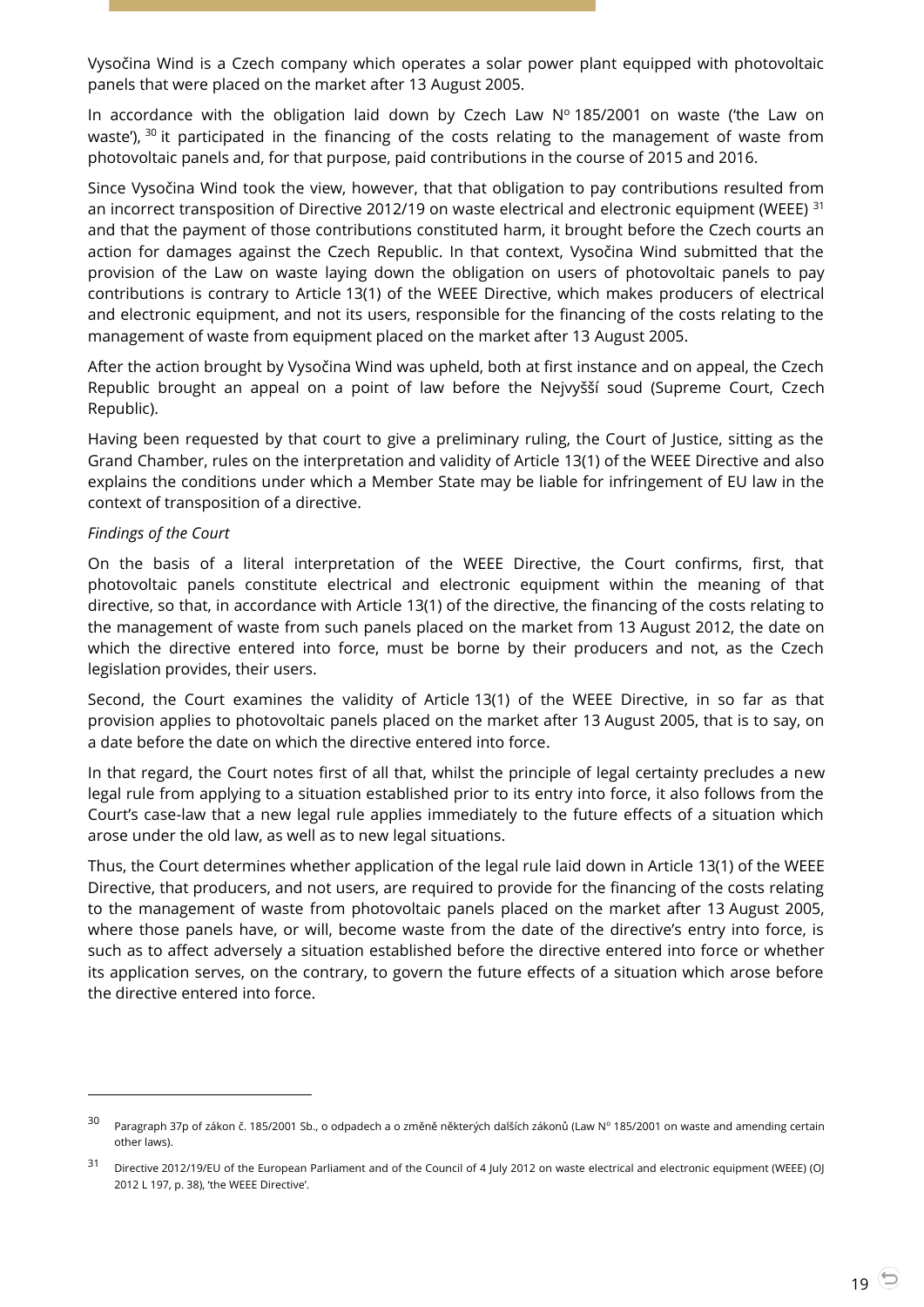Since the EU legislation which existed before the WEEE Directive was adopted left the Member States the choice of requiring the costs of management of waste from photovoltaic panels to be borne either by the current or previous waste holders or by the producer or distributor of the panels, the WEEE Directive affected situations established before it entered into force, in the Member States which had decided to impose those costs on the users of photovoltaic panels and not their producers, as was the case in the Czech Republic.

In this respect, the Court explains that a new legal rule which applies to previously established situations cannot be regarded as complying with the principle of the non-retroactivity of legal acts where it alters, subsequently and unforeseeably, the allocation of costs the incurring of which can no longer be avoided. In the present instance, producers of photovoltaic panels were unable to foresee, when designing the panels, that they would subsequently be required to provide for the financing of the costs relating to the management of waste from those panels.

In the light of those considerations, the Court declares Article 13(1) of the WEEE Directive invalid in so far as it imposes on producers the obligation to finance the costs relating to the management of waste from photovoltaic panels placed on the market between 13 August 2005 and 13 August 2012.

Third, the Court states that the insertion in the Law on waste of a provision obliging users of photovoltaic panels to pay contributions which is contrary to the WEEE Directive, more than a month before the directive was adopted, does not constitute, in itself, a breach of EU law by the Czech Republic, since the achievement of the result prescribed by the directive cannot be regarded as seriously compromised before the directive formed part of the EU legal order.

# <span id="page-19-2"></span><span id="page-19-1"></span><span id="page-19-0"></span>**VI. JUDGMENTS PREVIOUSLY DELIVERED**

-

# **1. INSTITUTIONAL PROVISIONS**

# **1.1 Access to documents**

#### <span id="page-19-3"></span>**Judgment of the General Court (Tenth Chamber) of 15 December 2021, Breyer v REA, T-158/19**

Access to documents – Regulation (EC)  $N^{\circ}$  1049/2001 – Horizon 2020 – the Framework Programme for Research and Innovation (2014-2020) – Regulation (EU)  $N^{\circ}$  1290/2013 – Documents concerning the research project 'iBorderCtrl: Intelligent Portable Border Control System' – Exception relating to the protection of the commercial interests of a third party – Partial refusal to grant access – Overriding public interest

In 2016, the European Research Executive Agency (REA) concluded a grant agreement with a consortium concerning a research project under the EU Framework Programme for Research and Innovation 'Horizon 2020', seeking to contribute to the management of the European Union's external borders. The applicant, who is a natural person, requested, on the basis of Regulation N° 1049/2001, <sup>32</sup> access to several documents relating to the various stages of development of that project which had been sent to the REA by the members of that consortium. The REA granted only partial access to the documents requested and justified the refusal to grant full access by the

<sup>32</sup> Regulation (EC) N° 1049/2001 of the European Parliament and of the Council of 30 May 2001 regarding public access to European Parliament, Council and Commission documents (OJ 2001 L 145, p. 43).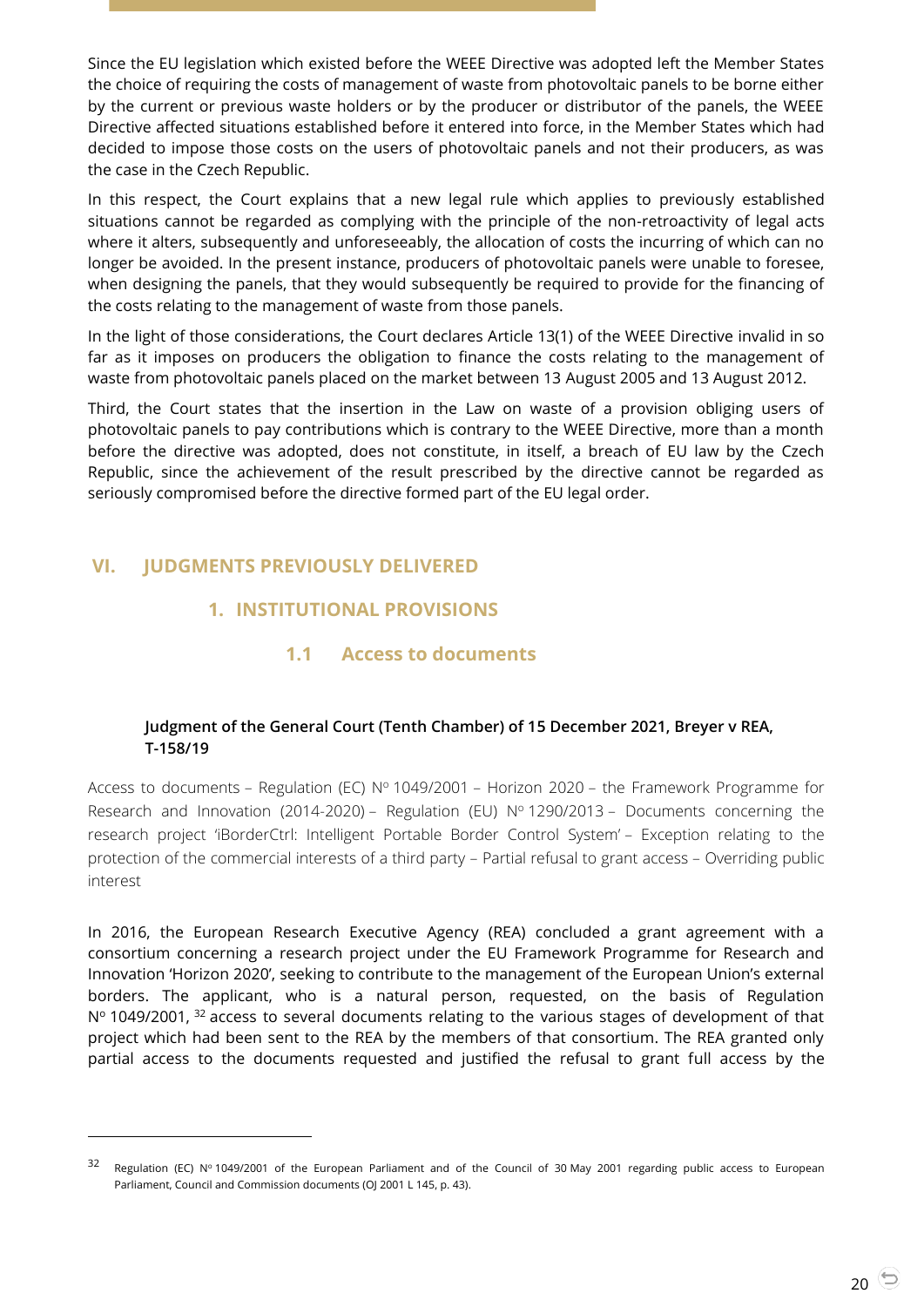application of the exceptions provided for by Regulation  $N^{\circ}$  1049/2001, in particular that relating to the protection of the commercial interests of the members of the consortium concerned.<sup>33</sup>

Hearing an action against the REA's decision  $34$  to grant partial access to the documents requested, the General Court annulled that decision in so far as the REA, first, had failed to carry out a full examination of the application for access and, secondly, had not granted access to the information contained in the documents at issue which was not covered by the exception in question.

This case has allowed the Court to develop and supplement its case-law on access to documents in the context of the EU-funded research project, as well as its case-law on the requirement for a full examination of an application for access at the initial application stage. Moreover, it has given the Court the opportunity to answer questions not previously addressed concerning, in particular, the effect of Regulation  $N^{\circ}$  1290/2013 <sup>35</sup> in the context of an application for access to documents made under Regulation Nº 1049/2001 and the consequences of conduct by an applicant consisting in obtaining, by his or her own efforts and before the Court rules on the action, access to the redacted parts of a document to which he had been granted only partial access.

#### *Findings of the Court*

First of all, the Court finds that, in this case, the REA infringed its obligation to carry out a full examination of all the documents referred to in the application for access, since that obligation applies, in principle, not only when dealing with a confirmatory application for access, but also when dealing with an initial application for access. Specifically, the REA failed to give a decision in respect of the initial application for access in so far as that application concerned access to documents relating to the authorisation of the project at issue, thereby clearly undermining the objectives pursued by Regulation  $N^{\circ}$  1049/2001.

In that context, the Court notes that, first, the applicant expressly stated in his confirmatory application for access that that application was a follow up to his initial application for access, which, inter alia, concerned documents relating to the authorisation of the project at issue. Accordingly, there were no circumstances which would allow the REA to presume that the applicant had withdrawn that part of his application in his confirmatory application. Secondly, the applicant was not obliged, in his confirmatory application, expressly to challenge the REA's failure, in its initial decision, to give a decision in respect of a part of the applicant's original application. That failure had the consequence that the second stage of the procedure concerning the documents to which that failure relates was not initiated. Moreover, even though, in the event of a refusal of access, a person may submit a new application for access, a failure to give a decision in respect of part of an application for access cannot be equated with a refusal of access. Therefore, a possibility of submitting a new application cannot serve to remedy a failure by the institution concerned to examine fully the first application for access or constitute an argument for depriving the applicant of the possibility of bringing proceedings.

Next, the Court rules on the consistent application of Regulations  $N^{\circ}$  1290/2013 and  $N^{\circ}$  1049/2001 in this case. In that regard, it states that the rule laid down in Regulation  $N^{\circ}$  1290/2013, according to which documents communicated as confidential in the framework of an action such as the project at issue are to be kept confidential,  $36$  must be taken into account when examining a third party's application for access to those documents. The fact that, in this case, the parties to the agreement

<sup>33</sup> Article 4(2), first indent, of Regulation  $N^{\circ}$  1049/2001.

<sup>34</sup> REA's Decision of 17 January 2019 (ARES (2019) 266593) concerning partial access to documents.

<sup>35</sup> Regulation (EU) Nº 1290/2013 of the European Parliament and of the Council of 11 December 2013 laying down the rules for participation and dissemination in 'Horizon 2020 – the Framework Programme for Research and Innovation (2014-2020)' and repealing Regulation (EC) N<sup>o</sup> 1906/2006 (OJ 2013 L 347, p. 81).

<sup>36</sup> Article 3 of Regulation  $N^{\circ}$  1290/2013.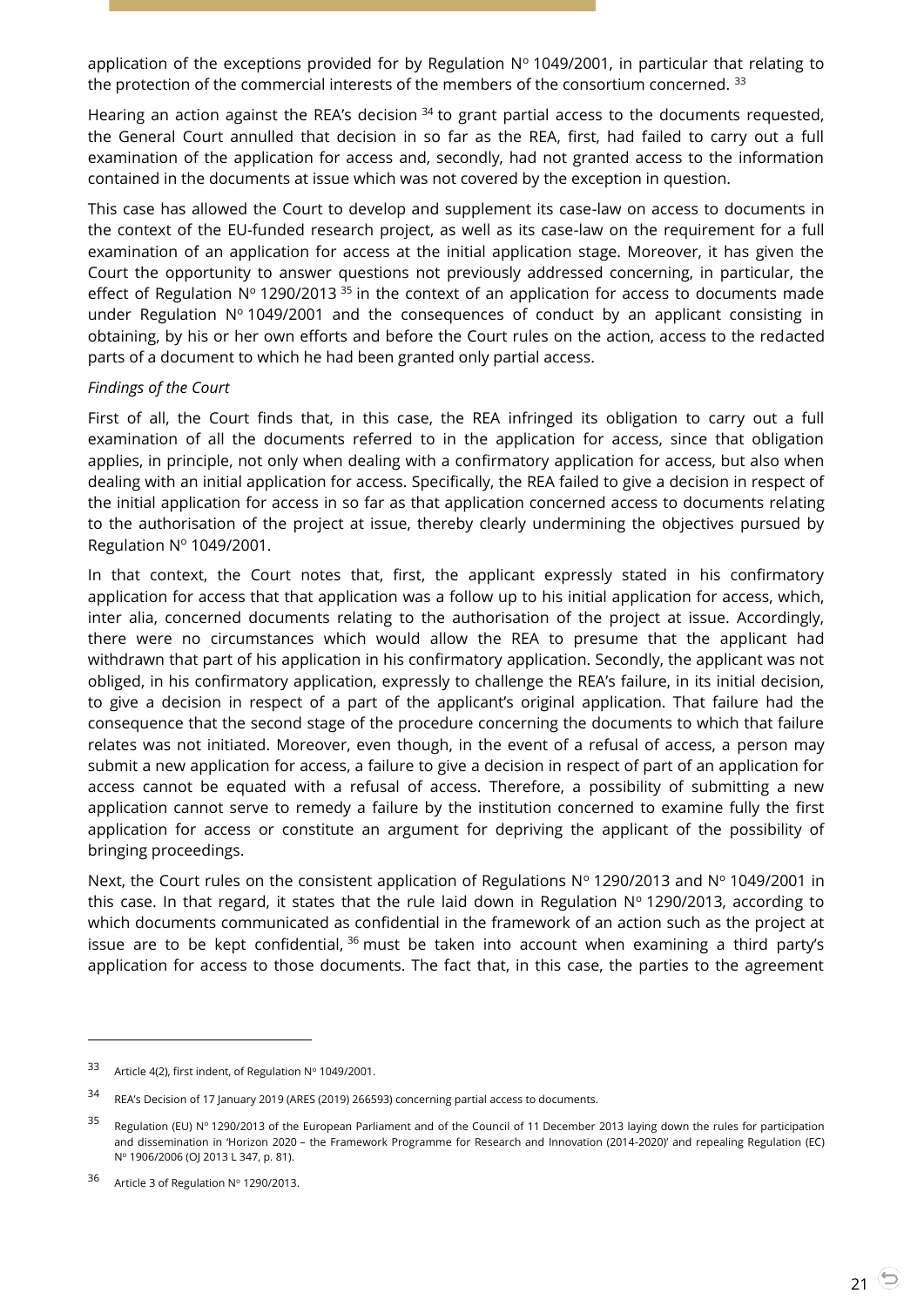classified the documents communicated to the REA as confidential is an indication that the content of those documents is sensitive from the point of view of the interests of the members of the consortium. However, the classification of documents as confidential in the context of a project is not sufficient to justify application of the exception relating to the protection of commercial interests provided for by Regulation  $N^{\circ}$  1049/2001. Accordingly, that classification does not release the REA, in the context of the specific and individual examination of the application for access to those documents, from its obligation to examine whether they fall partially or entirely within that exception.

Next, after verifying that the REA carried out a specific and individual examination of the documents requested, the Court concluded that the REA's refusal to grant access to certain information contained in several of those documents was not justified by the protection of the commercial interests of the members of the consortium. The information in question is concerned, in particular, with general questions likely to arise irrespective of the specific design of the system and project developed by the members of the consortium and not with assessments relating to the specific legal and ethical implications of the project in question or to the solutions envisaged in developing the technologies or features of that project.

As regards the documents requested, or the parts of those documents in respect of which the REA correctly concluded that they were covered by the exception relating to the protection of the commercial interests of the members of the consortium, the Court finds that the applicant has not established the existence of an overriding public interest which would justify disclosure to the public of the information covered by that exception. <sup>37</sup>

In that context, in ruling in particular on the public interest in dissemination of the results of projects financed by EU funds, the Court notes that that interest is ensured by the introduction of legislative and contractual provisions for the dissemination of the results of projects funded under the Horizon 2020 programme and that the need to disclose the information covered by the exception concerned has not been demonstrated by the applicant. As regards legislative provisions, the Court points out that Regulation  $N^{\circ}$  1290/2013 lays down both an obligation for participants in an action to disseminate the results of the project subject to certain restrictions and a right for EU institutions, bodies, offices and agencies and for Member States to access information concerning results generated by those participants. <sup>38</sup>

Finally, the Court notes that the fact that the applicant obtained, by his own efforts, access to the full version of a document which, in a partially redacted version, had been communicated to him by the REA and that he disseminated that full version on the internet does not call into question his interest in having the contested decision annulled in so far as the REA had refused access to the redacted parts of that document. That conduct has no bearing on the lawfulness of the contested decision in that respect or on the Court's judicial review of it.

Nevertheless, the Court considers that the applicant, by acting in that way, failed to comply with the procedures laid down by EU law relating to access to documents and did not await the outcome of the dispute in order to ascertain whether or not he could lawfully obtain access to the full version of the document in question. Accordingly, the Court takes that conduct of the applicant into account in the allocation of costs, by ordering him to pay the costs he unreasonably caused the REA to incur.

<sup>37</sup> Under Article 4(2) of Regulation N° 1049/2001, the institutions are to refuse access to a document where disclosure would undermine, in particular, the protection of commercial interests of a natural or legal person 'unless there is an overriding public interest in disclosure'.

<sup>38</sup> Articles 4, 43 and 49 of Regulation  $N^{\circ}$  1290/2013.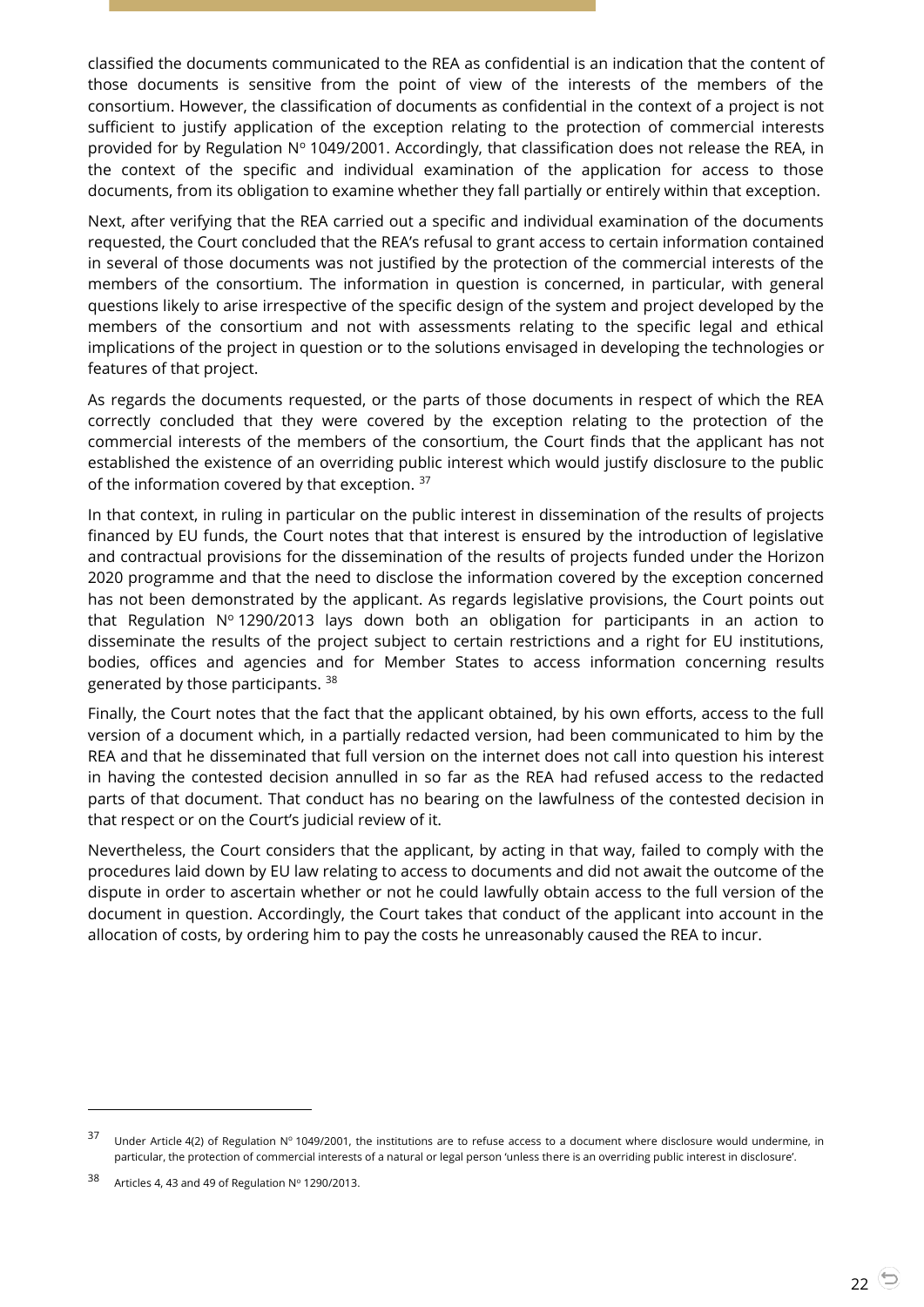# **1.2 Action to establish non-contractual liability of the European Union**

#### <span id="page-22-1"></span><span id="page-22-0"></span>**Judgment of the General Court (Ninth Chamber) of 21 December 2021, Apostolopoulou and Apostolopoulou-Chrysanthaki v Commission, T-721/18 and T-81/19**

Non-contractual liability – Grant agreements concluded in the context of various EU programmes – Breach of contractual terms by the beneficiary company – Eligible costs – OLAF investigation – Liquidation of the company – Recovery from the partners in the company – Enforcement – Allegations made by the representatives of the Commission before the national courts – Identification of the defendant – Failure to have regard to procedural requirements – Partial inadmissibility – Sufficiently serious breach of a rule of law intended to confer rights on individuals

The applicants are the only two partners in Koinonia Tis Pliroforias Anoichti Stis Eidikes Anagkes – Isotis ('Isotis'), a Greek civil non-profit company incorporated in January 2004. At the time of its incorporation Isotis had a legal personality under national legislation. Thus, its creditors could seek payment of their claim from the partners only after the winding-up and liquidation of the company, and on condition that the company's assets were not sufficient to satisfy them.

Isotis had concluded several contracts with the European Community, represented by the Commission of the European Communities, for the implementation of certain projects within the framework of various EU programmes. Some of those contracts were the subject of a financial audit carried out by the Commission in February 2010. The final audit report concluded that all the costs incurred by Isotis in the course of the performance of the contracts covered by the audit were noneligible, and that all relevant amounts paid to Isotis were to be recovered. In December 2010, Isotis was put into liquidation. Subsequently, in April and June 2011, the Commission issued several debit notes in respect of the contracts covered by the audit of February 2010. Following its investigation into potential fraud affecting the European Union's financial interests by, among others, Isotis, the European Anti-Fraud Office (OLAF) recommended the adoption of appropriate measures and the provision of information to the Greek judicial authorities on account of suspicions concerning the existence of fraud affecting those interests.

The action brought by Isotis, on the basis of Article 272 TFEU, was dismissed by the General Court, <sup>39</sup> which ordered Isotis, inter alia, to reimburse the financial contributions from which it had benefitted under the contracts covered by the audit of February 2010. The appeal brought against that judgment was dismissed by the Court of Justice. 40

Alongside the contracts covered by the audit of February 2010, the Community had also concluded a contract for the implementation of the REACH112 project with a number of contracting parties established in various EU Member States, including Isotis. In September 2013, the Commission issued a debit note for recovery of a certain amount on account of the termination of Isotis' participation in that project. The Court upheld the action brought by Isotis as regards the costs it had declared for the

<sup>39</sup> Judgment of 16 July 2014, *Isotis* <sup>v</sup>*Commission* (T-59/11, EU:T:2014:679).

<sup>40</sup> Order of 31 May 2016, *Isotis* <sup>v</sup>*Commission* (C-450/14 P, not published, EU:C:2016:477).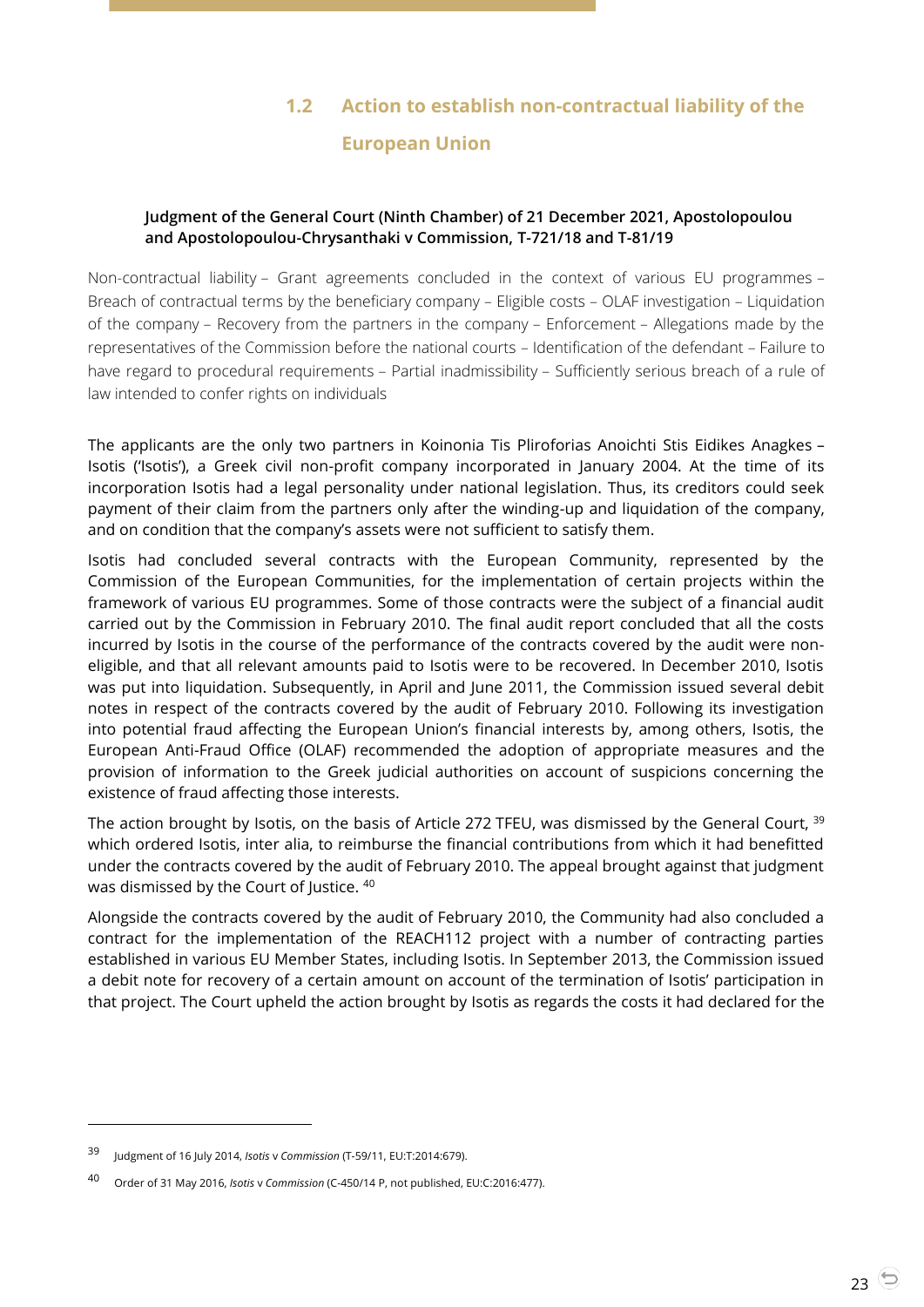first reference period of the REACH112 project, and ordered it to pay the Commission the remainder of the amount in respect of which that institution had sought recovery, <sup>41</sup> plus default interest.

In September 2017, the Commission notified to the applicants three enforcement orders issued by the Monomeles Protodikeio Athinon (Court of First Instance (single judge), Athens, Greece). The judgment by which that court partially upheld the objection to enforcement lodged by the applicants was overturned by the Efeteio Athinon (Court of Appeal, Athens, Greece). The latter court upheld the objection in view of the fact that it was not permissible, under the applicable Greek law, to proceed to enforcement against the applicants, even though they were the only two partners in Isotis, and that such enforcement could be sought only against Isotis as a legal person.

In December 2018 and February 2019, the applicants brought two actions seeking, inter alia, compensation for the damage which they allegedly suffered as a result of their reputation and dignity being adversely affected, first, by the representatives of the Commission and an OLAF official in the procedure for objecting to enforcement ('Case T-721/18') and, secondly, by the representatives of the Commission in the appeal proceedings ('Case T-81/19').

The Court dismissed those actions as, in part, inadmissible and, in part, unfounded. Those cases gave the Court the opportunity to examine the difficult question as to the extent to which the applicants, which are the only partners in Isotis, may obtain compensation for the non-material damage which they claim to have suffered as a result of various allegations made by the Commission's legal representatives before the Greek courts.

#### *Findings of the Court*

As regards the admissibility of the actions, the Court considers, in the first place, the alleged lack of precision in the applications. The Court points out, first, that the applicants' claim that the Commission should be ordered to refrain in future from any attack on their character must be regarded as an application for a prohibitory injunction. Such an injunction is one of the forms of compensation in kind granted by the EU judicature, which can be obtained only if the non-contractual liability of the European Union is already established. Accordingly, the Court finds that that claim by the applicants is admissible, in so far as it is directly linked to the subject matter of the ongoing dispute and the applicants are seeking compensation for non-material damage, consisting of damage to their reputation, for which they hold the Commission liable.

Secondly, the Court points out that the applicants' claim that the Commission should be ordered to restore their reputation by means of a public declaration constitutes an application for a mandatory injunction. Nonetheless, it states that although, in accordance with the case-law, compensation in kind may take the form of such an injunction imposed on the Commission by the EU judicature, the application for an injunction must meet the requirements of clarity and precision. <sup>42</sup> In the present case, the Court considers that the applicants' claim is inadmissible in so far as, first, they failed to specify in their applications either the form the declaration to restore their reputation should take or the manner in which it should be made and, secondly, they failed to provide sufficient explanations as to the exact scope of their claim.

In the second place, the Court finds that, in so far as the subject matter of the two actions is not strictly identical, there is no *lis pendens*, and therefore the action in Case T-81/19 is admissible. Indeed, although the two actions were brought on the same legal basis,  $43$  involve the same parties and seek compensation for non-material damage allegedly caused to each of the applicants by the Commission, the damage for which compensation is sought is not the same in each case, in so far as it arises from different facts. First, the repetition of allegedly false and defamatory allegations in the

<sup>41</sup> Judgment of 4 February 2016, *Isotis* <sup>v</sup>*Commission* (T-562/13, not published, EU:T:2016:63).

<sup>42</sup> Article 76(d) of the Rules of Procedure of the General Court.

<sup>43</sup> Article 268 and Article 340, second paragraph, TFEU.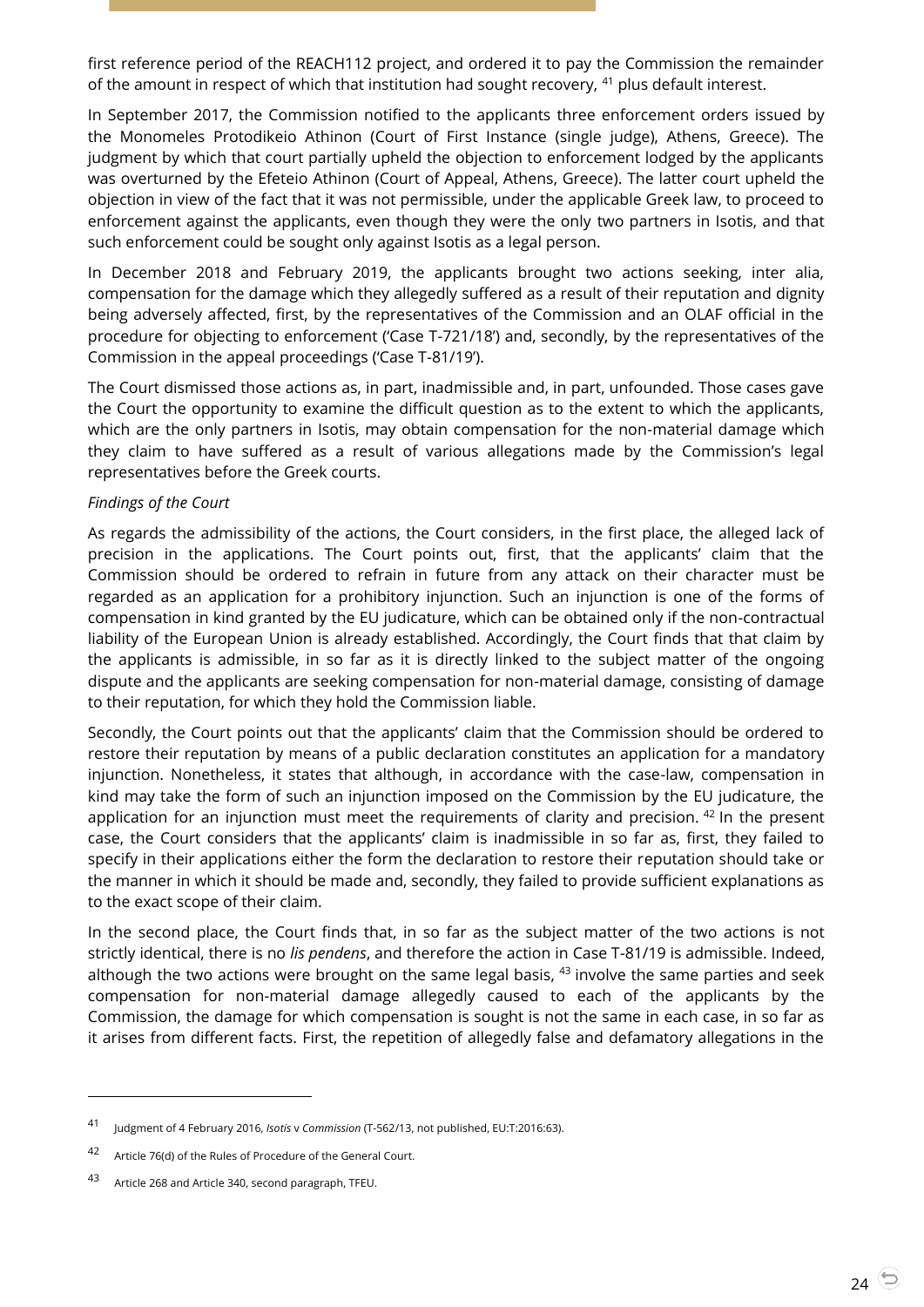appeal proceedings could, in itself, give rise to damage distinct from that initially caused. Secondly, in those same proceedings, the Commission made new allegations which, if harmful, could give rise to non-material damage distinct from that alleged by the applicants in Case T-721/18.

As to the substance, the Court analyses, in the first place, the conduct alleged against the Commission. The Court notes that, in the written pleadings lodged at first instance and on appeal, the representatives of the Commission complained not that the applicants were guilty of fraudulent acts, but that they played an active role in the management of Isotis. Accordingly, the mere assertion, in Case T-721/18, that the applicants played an active role in the management of Isotis, including as regards the management of EU financing, cannot be regarded as an accusation of fraud against them. Similarly, in Case T-81/19, the allegations made by the representatives of the Commission in the appeal proceedings, which sought to call into question the existence of Isotis' legal personality, do not in themselves imply an accusation of fraud affecting the financial interests of the European Union made against the applicants.

In the second place, the Court ascertains whether the fact that the representatives of the Commission claimed, wrongly, that the applicants had played an active role in the management of Isotis and made a number of factual claims seeking to call into question the existence of Isotis' legal personality in the proceedings at first instance and on appeal constitutes unlawful conduct capable of giving rise to noncontractual liability on the part of the European Union. The Court rejects the applicants' line of argument alleging infringement of their right to human dignity, <sup>44</sup> according to which the Commission infringed that right by portraying them, in the proceedings at first instance and on appeal, as having defrauded the Commission and the European Union, in so far as that line of argument is based on a false premiss. Furthermore, it observes that, in any event, the ability to assert one's rights through the courts, and the judicial review which that entails, constitutes the expression of a general principle of law common to the Member States. <sup>45</sup> It states that the applicants' line of argument implies that any assertion by the Commission, in the procedure for objecting to enforcement, of fraudulent conduct on the part of the applicants necessarily entails an infringement of their right to dignity capable of giving rise to non-contractual liability on the part of the European Union, in so far as the assertion in question has been rejected by the national courts. If that line of argument were to be upheld, it would be tantamount to restricting the Commission's right to bring proceedings before the national courts in order to obtain enforcement of a judgment of the Court recognising its claim, <sup>46</sup> in accordance with its obligations to ensure the sound management of EU resources and to combat fraud and any other illegal activities affecting the financial interests of the European Union. <sup>47</sup>

Lastly, in the third place, the Court rejects the applicants' assertion, in Case T-81/19, that the Commission's conduct is unlawful inasmuch as it infringed the principle of procedural fairness. It points out, first of all, that the applicants do not allege infringement of a rule of EU law intended to confer rights on individuals, which is one of the conditions giving rise to the non-contractual liability of the European Union, but infringement of a principle enshrined in national law which has not been enshrined in EU law. Next, the Court observes that the national courts have jurisdiction over complaints that enforcement is being carried out in an irregular manner, <sup>48</sup> and notes that it was for the Efeteio Athinon (Court of Appeal, Athens) to satisfy itself that, in the procedure for objecting to enforcement which took place before it, the conduct of the Commission representatives was compliant with the principle of procedural fairness. Lastly, the Court states that, despite the fact that it has exclusive jurisdiction to hear actions to establish non-contractual liability of the European Union

<sup>44</sup> As provided for in Article 1 of the Charter of Fundamental Rights of the European Union.

<sup>45</sup> Enshrined in Articles 6 and 13 of the Convention for the Protection of Human Rights and Fundamental Freedoms.

<sup>46</sup> On the basis of Article <sup>299</sup> TFEU.

<sup>47</sup> Provided for in Articles 317 and 325 TFEU.

<sup>48</sup> Article 299, fourth paragraph, TFEU.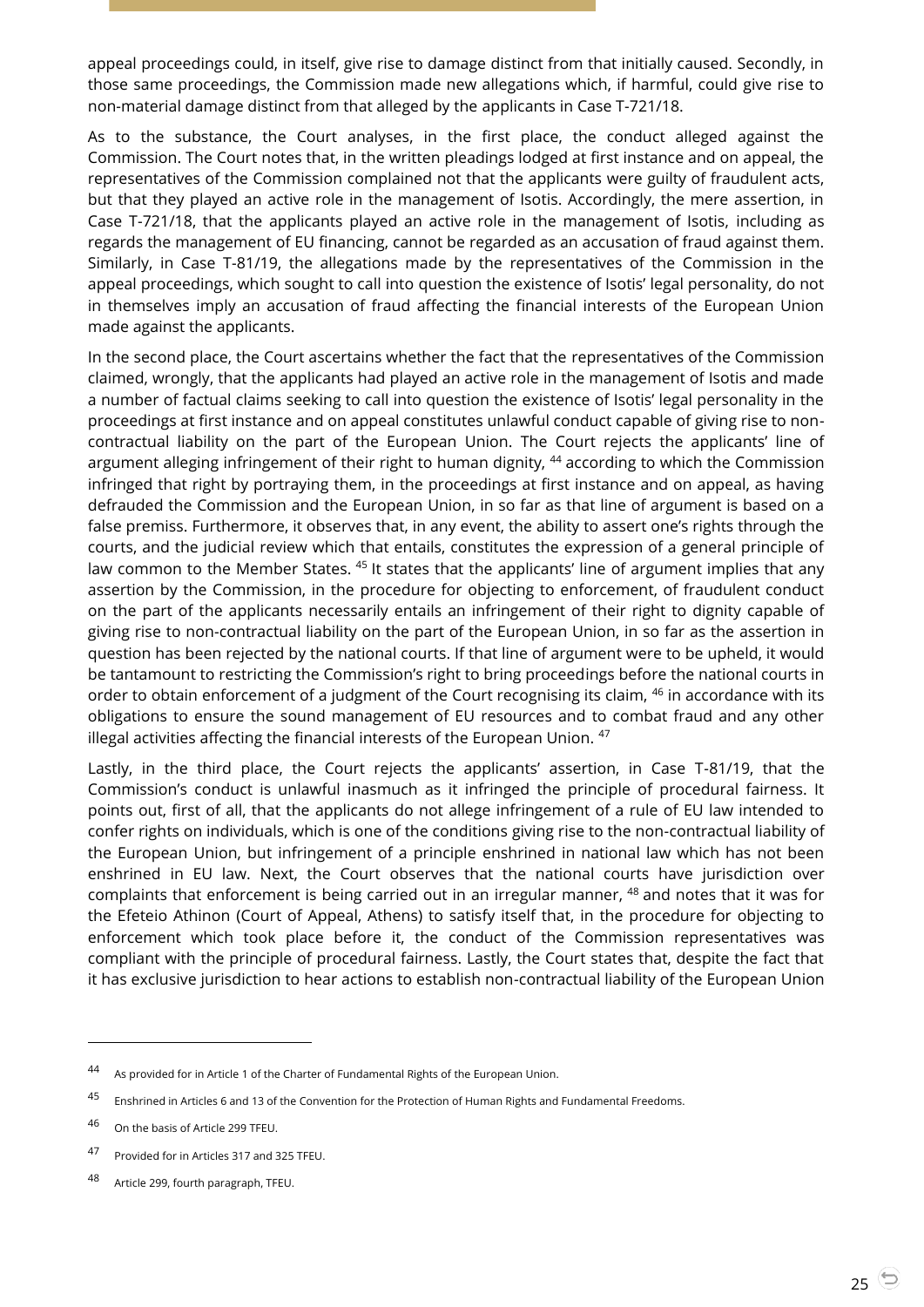or its servants, <sup>49</sup> it cannot rule, in such actions, on the alleged infringement by the Commission of a rule of national procedural law, in the context of a dispute concerning the enforcement of a judgment of the Court before a national court, without undermining the prerogatives expressly reserved to the latter and, therefore, the division of powers between the EU judicature and the national courts established by the TFEU.

# **1.3 Public procurement by the institutions of the**

# **European Union**

#### <span id="page-25-1"></span><span id="page-25-0"></span>**Judgment of the General Court (Fifth Chamber) of 1 December 2021, Sopra Steria Benelux and Unisys Belgium v Commission, T-546/20**

Public service contracts – Tendering procedure – Specification, Development, Maintenance and Support of DG Taxation and Customs Union (TAXUD) IT Platforms – Rejection of the tender submitted by a tenderer and decision to award the contract to another tenderer – Obligation to state reasons – Abnormally low tender

On 6 December 2019, the European Commission published a contract notice for the procurement of services to cover the specification, development, maintenance and third level support of Directorate General (DG) Taxation and Customs Union (TAXUD) IT platforms, divided into two lots. <sup>50</sup>

On 27 February 2020, the applicants, Sopra Steria Benelux SA and Unisys Belgium SA, submitted a joint tender as a consortium.

By decision of 2 July 2020, the Commission informed the applicants of the rejection of their tender submitted for Lot A, on the ground that it was not the most economically advantageous tender, and of the award of the contract to another tenderer. The applicants brought an action before the General Court for annulment of that decision.

By its judgment, the Court upheld the action brought by the applicants and annulled the decision of 2 July 2020 relating to Lot A on the ground that it was not supported by a sufficient statement of reasons, in so far as it did not state the reasons for considering that the successful tender did not appear to be abnormally low. In addition, it provides details on the scope of the obligation to state reasons with regard to unsuccessful tenderers who make an express request, where the contracting authority considered that the successful bid did not appear abnormally low.

#### *Findings of the Court*

After having recalled the settled case-law concerning the obligation to state reasons for the administration and the right to effective judicial protection, the Court finds, in the first place, that EU rules on public procurement provide for reasoning in two stages in respect of unsuccessful tenderers. <sup>51</sup> First of all, the contracting authority informs all unsuccessful tenderers of the rejection

<sup>49</sup> Article <sup>268</sup> TFEU.

<sup>50</sup> Lot A, entitled 'Evolution services for the CCN/CSI Platform', and Lot B, entitled 'Evolution services for the CCN2(ng), SPEE<sup>D</sup> 2(ng), CDCO/TSOAP and SSV Platforms'

<sup>51</sup> Article 170 of Regulation (EU, Euratom) 2018/1046 of the European Parliament and of the Council of 18 July 2018 on the financial rules applicable to the general budget of the Union, amending Regulations (EU) Nº 1296/2013, (EU) Nº 1301/2013, (EU) Nº 1303/2013, (EU) Nº 1304/2013, (EU) Nº 1309/2013, (EU) Nº 1316/2013, (EU) Nº 223/2014, (EU) Nº 283/2014, and Decision Nº 541/2014/EU and repealing Regulation (EU, Euratom) Nº 966/2012 (OJ 2018 L 193, p. 1; 'the Financial Regulation') and paragraph 31 of Annex 1 thereto.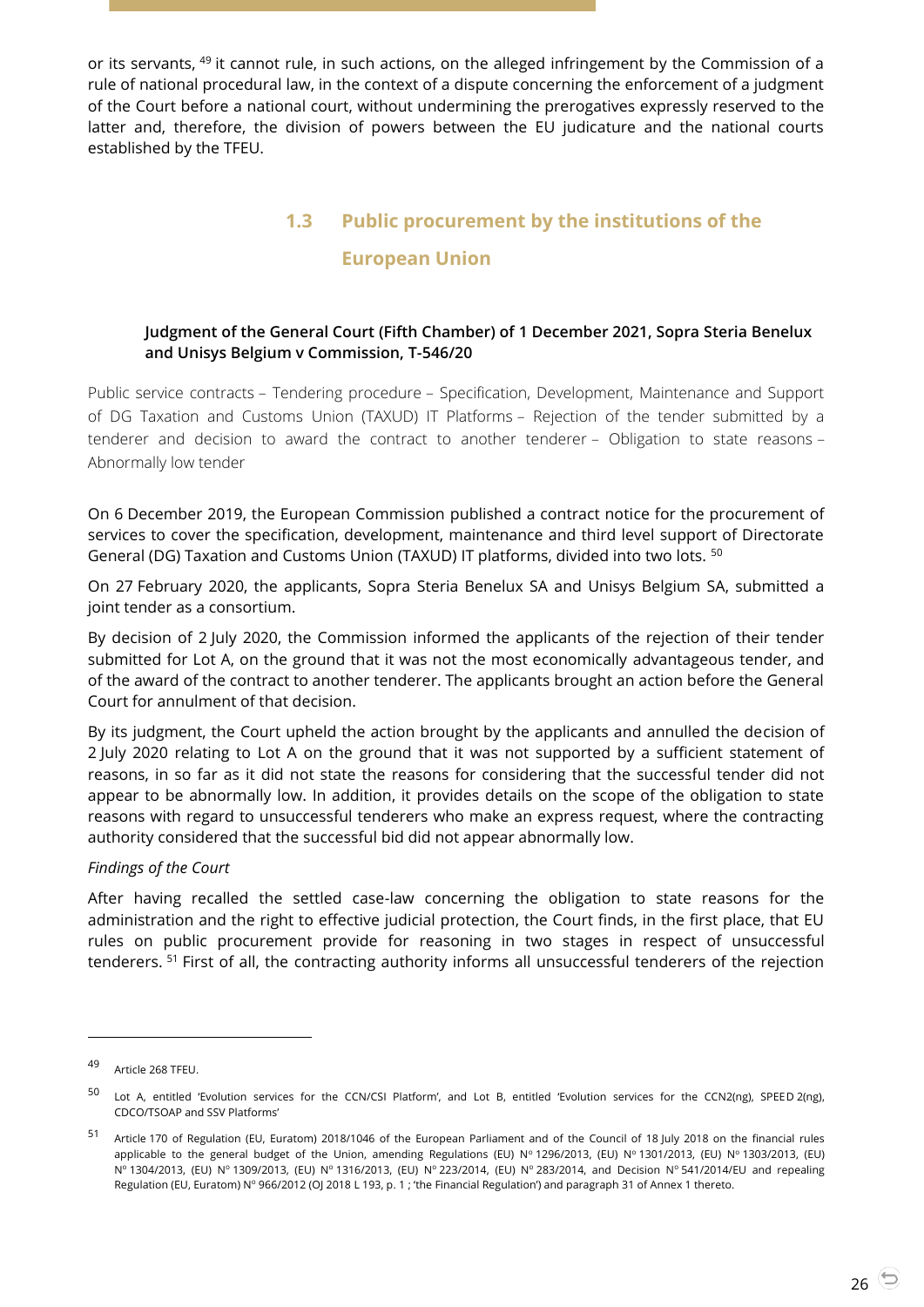of their tender and of the grounds on which the decision was taken. Next, where an unsuccessful tenderer who is not in an exclusion situation and satisfies the selection criteria and makes a request in writing, the contracting authority communicates, as soon as possible and in any case within 15 days of receipt of that request, information on the characteristics and the relative advantages of the successful tender, the price paid or contract value and the name of the successful tenderer. <sup>52</sup> Disclosure of reasons in two stages is consistent with the purpose of the duty to state reasons, which, on the one hand, consists in making the persons concerned aware of the reasons for the measure and, thereby, enabling them to defend their rights and, on the other, enabling the EU judicature to exercise its power of review.

In the second place, with regard to the scope of the obligation to state reasons on the part of the contracting authority where it considers that the successful tender does not appear to be abnormally low, the Court points out, first, that the assessment of the existence of abnormally low tenders is made in two stages. In the first stage, the contracting authority determines whether the price or costs proposed in a tender appears to be abnormally low.<sup>53</sup> Thus, the contracting authority need only determine whether the tenders submitted contain evidence such as to arouse suspicion that they might be abnormally low. If the tenders submitted do not appear to be abnormally low, the contracting authority may continue with the evaluation of the tenders and the contract award procedure. By contrast, if there is evidence which arouses suspicion that a tender might be abnormally low, the contracting authority must, in the second stage, check the constituent elements of the tender in order to satisfy itself that it is not abnormally low. Where it carries out such a check, the contracting authority must give the tenderer which submitted that tender the opportunity to set out the reasons why it considers that its tender is not abnormally low. The contracting authority must then assess the explanations provided and determine whether the tender concerned is abnormally low and, if that is the case, it must reject the tender.

Lastly, the Court finds that the obligation to state reasons on the part of the contracting authority, where it considers that the successful tender does not appear to be abnormally low, is limited. This is explained, in particular, by the fact that the contracting authority carries out, in the first stage, only a prima facie assessment as to whether the tender is abnormally low. To require the contracting authority to set out in detail the reasons why a tender does not appear to be abnormally low would amount to not taking into account the distinction between the two stages of the assessment. In particular, where a contracting authority selects a tender, it is not required to expressly indicate, in response to a request for a statement of reasons, <sup>54</sup> the reasons why the successful tender did not appear to be abnormally low. It results implicitly but necessarily from the fact that it accepted a tender that the contracting authority considered there to be no evidence that the tender was abnormally low. By contrast, those reasons must be brought to the attention of the unsuccessful tenderer who made an express request, since a statement of reasons in that regard informs the unsuccessful tenderer of an essential aspect of the characteristics and relative merits of the tender accepted. In addition, it is not sufficient for the contracting authority merely to state that the successful tender in the course of a contract award procedure is not abnormally low, nor for it merely to maintain that that was considered not to be the case.

Lastly, the Court notes that, where, first, there is a substantial difference between the price proposed by the unsuccessful tenderer and that proposed by the successful tenderer – the only tenders submitted – and, secondly, the price of the unsuccessful tender is the only point of comparison establishing evidence that the tender accepted may be considered abnormally low, the contracting authority must provide the unsuccessful tenderer which so requests with sufficient information to

<sup>52</sup> Article 170(3) of the Financial Regulation and paragraph 31.2 of the Annex thereto.

<sup>53</sup> Paragraph 23.1 of Annex I to the Financial Regulation.

<sup>54</sup> The request for a statement of reasons is submitted pursuant to Article 170(3) of the Financial Regulation.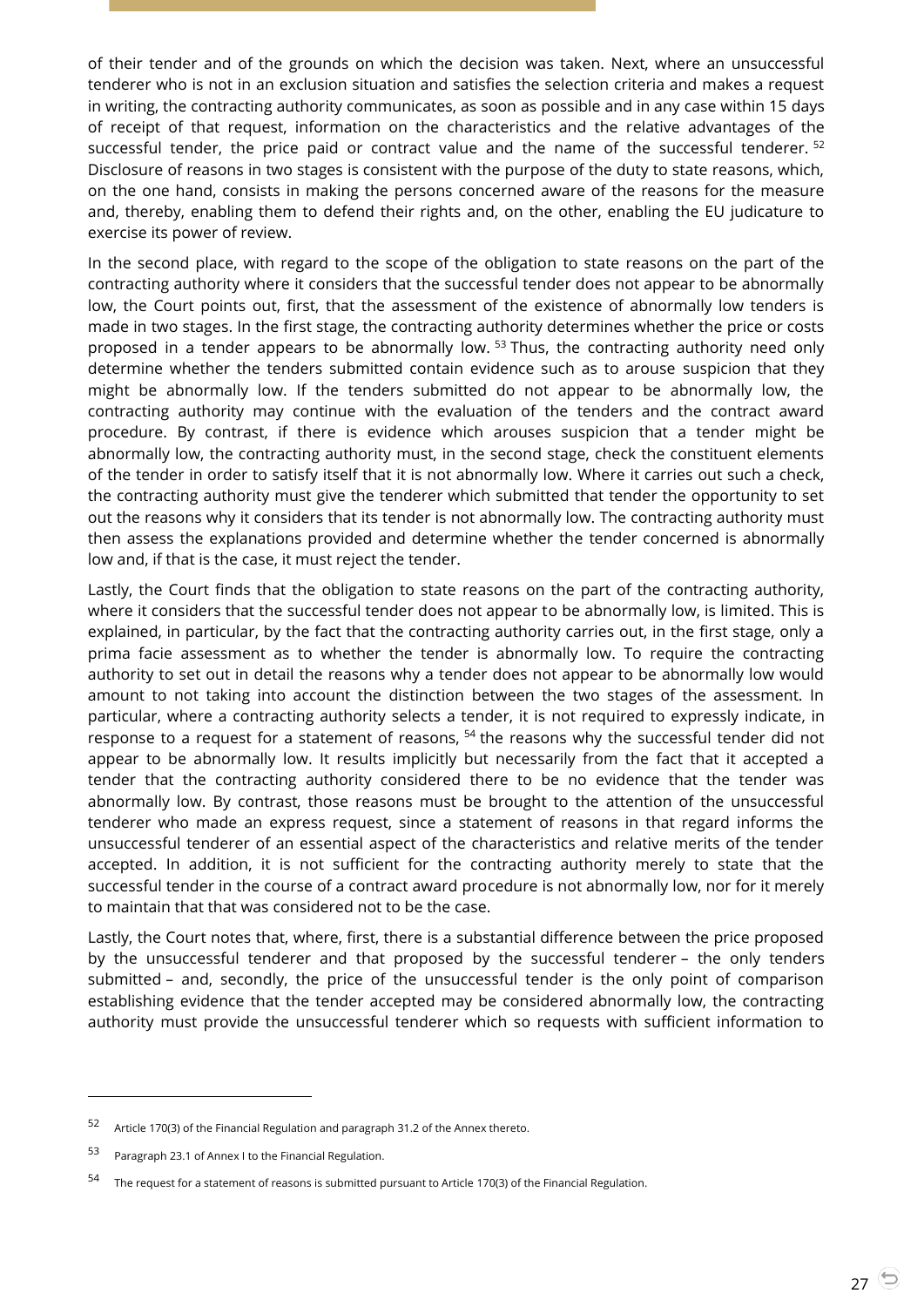<span id="page-27-0"></span>make it possible to understand the reasons why the successful tender did not appear abnormally low and to potentially challenge the merits of that assessment.

# **2. ENVIRONMENT: AARHUS CONVENTION**

#### <span id="page-27-1"></span>**Judgment of the General Court (Second Chamber) of 15 December 2021, Stichting Comité N 65 Ondergronds Helvoirt v Commission, T-569/20**

Environment – Regulation (EC)  $N^{\circ}$  1367/2006 – Obligation of the Member States to protect and improve ambient air quality – Request for internal review – Refusal of the request as inadmissible

Stichting Comité N 65 Ondergronds Helvoirt is an action committee that was founded in 2011 when certain Netherlands municipalities presented their vision for the N 65 regional road and its environs.

On 29 August 2019, that committee lodged a complaint with the European Commission against the Kingdom of the Netherlands, seeking a declaration establishing an infringement of Directive 2008/50 on ambient air quality <sup>55</sup> in connection with the Netherlands' authorities quality control as regards the air around the regional road in question. The Commission, however, taking the view that it was not in possession of any relevant new evidence such as to warrant the initiation of proceedings against the Kingdom of the Netherlands for failure to fulfil obligations, informed the committee, by letter of 30 January 2020, of its decision to close the file on the complaint without taking further action.

The action committee consequently submitted a request to the Commission under Article 10 of the Aarhus Regulation <sup>56</sup> for internal review of the decision to close the file on the complaint. The Commission rejected that request as inadmissible ('the contested decision') on the ground that the decision in question was neither an 'administrative act' <sup>57</sup> nor an 'administrative omission' <sup>58</sup> capable of forming the subject matter of an internal review pursuant to the Aarhus Regulation, having been adopted within the framework of the procedure for failure to fulfil obligations provided for in Article 258 TFEU.

An action for annulment of the contested decision was brought before the General Court, which dismissed it after considering, in particular, the novel question of whether or not a review procedure, initiated with regard to a decision to close the file as regards a complaint made against a Member State, may be distinct from the procedure for failure to fulfil obligations under Articles 258 et 260 TFEU.

#### *Findings of the Court*

 $\overline{a}$ 

In the first place, the General Court points out that Article 10(1) of the Aarhus Regulation confers on non-governmental organisations the right to make a request for internal review to the EU institution that has adopted an 'administrative act' under environmental law. However, Article 2(2)(b) of that regulation excludes from the concept of administrative act measures or omissions on the part of an

<sup>55</sup> Directive 2008/50/EC of the European Parliament and of the Council of 21 May 2008 on ambient air quality and cleaner air for Europe (OJ 2008 L 152, p. 1).

<sup>56</sup> Regulation (EC) Nº 1367/2006 of the European Parliament and of the Council of 6 September 2006 on the application of the provisions of the Aarhus Convention on Access to Information, Public Participation in Decision-making and Access to Justice in Environmental Matters to Community institutions and bodies (OJ 2006 L 264, p. 13, 'the Aarhus Regulation').

<sup>57</sup> Article 2(1)(g) of the Aarhus Regulation.

<sup>58</sup> Article 2(1)(h) of the Aarhus Regulation.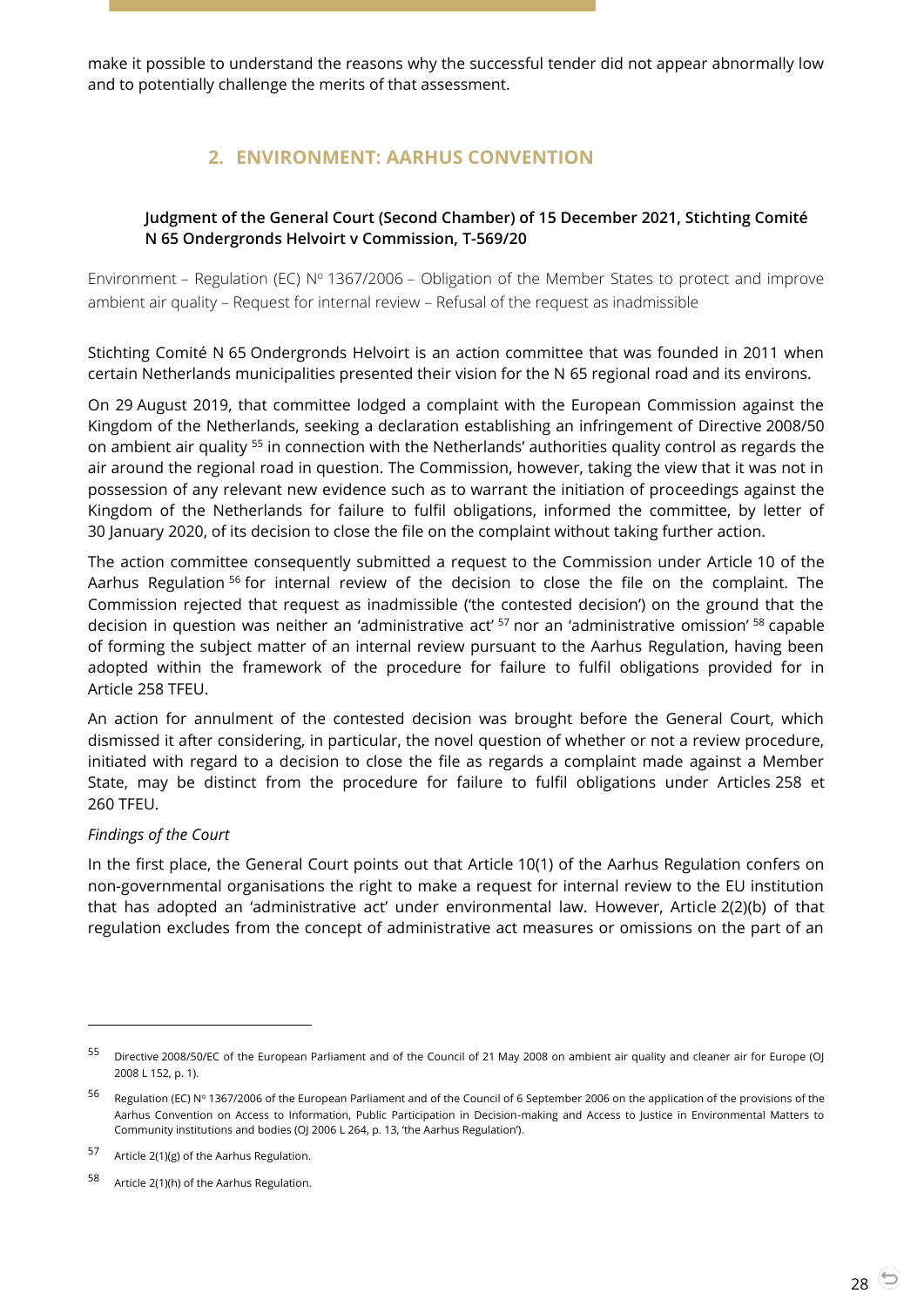EU institution or body acting in its capacity as an administrative review body in infringement proceedings under Articles 258 and 260 TFEU.

The General Court takes the view that, in this case, the Commission's decision to close the file on the committee's complaint without taking further action expresses its refusal to bring infringement proceedings under Article 258 TFEU against the Kingdom of the Netherlands, for want of sufficient evidence of the alleged infringement of EU law. That decision closed a 'CHAP' procedure, designed to handle investigation requests and complaints received by the Commission concerning infringements of EU law by Member States.

In the second place, the General Court states that, contrary to the arguments put forward by the committee, a CHAP procedure, like the EU Pilot procedure which is regarded as its precursor, is inextricably linked to infringement proceedings. It points out in that regard that the CHAP complaint submitted by the committee constituted a first stage of a procedure which could have led to the initiation of infringement proceedings. The only favourable outcome to that complaint would have been precisely the commencement of proceedings against the Kingdom of the Netherlands for failure to fulfil its obligations. In addition, while the CHAP procedure can result in other informal problemsolving mechanisms which, like the EU Pilot procedure, enable the initiation of infringement proceedings to be avoided, recourse to such mechanisms remains at the discretion of the Commission, which may always resume the official procedure.

The General Court thus concludes that the decision to close the file on the complaint in question without taking further action was adopted by the Commission in its capacity as administrative review body in infringement proceedings under Article 258 TFEU, and could not therefore constitute an administrative act amenable to internal review pursuant to Article 10 of the Aarhus Regulation.

With regard to the committee's argument that, by rejecting its request for internal review, the Commission hindered the effective access to justice of environmental protection organisations, the General Court points out that the aim of the internal review procedure is to facilitate for such organisations access to justice which they would not have under Article 263 TFEU, relating to actions for annulment, for lack of standing. Nevertheless, in this instance, the Commission adhered to the restriction laid down by the Aarhus Regulation itself, which in particular excludes from the concept of administrative act acts adopted pursuant to Article 258 TFEU. The General Court infers from that that the internal review procedure is not intended to enable actions to be brought against measures, like the Commission's refusal to bring infringement proceedings, which, for reasons unrelated to the lack of standing of the organisations in question, cannot be challenged pursuant to Article 263 TFEU.

Lastly, the General Court dismisses the plea of illegality directed against Article 2(2)(b) and Article 10 of the Aarhus Regulation, in the light of Article 9(3) of the Aarhus Convention. <sup>59</sup> In that regard, the General Court recalls the case-law of the Court of Justice according to which the provisions of an international agreement to which the European Union is a party can be relied upon in support of an action for the annulment of an act of secondary EU legislation or a plea based on the illegality of such an act only where, first, the nature and the broad logic of the agreement do not preclude that and, second, those provisions appear, as regards their content, to be unconditional and sufficiently precise. The Court of Justice has previously held that Article 9(3) of the Aarhus Convention, on which Article 10 of the Aarhus Regulation is based, does not contain any unconditional and sufficiently precise obligation capable of directly regulating the legal position of individuals, with the result that it cannot be relied on for the purposes of assessing the legality of Article 10(1) of the Aarhus Regulation.

In the light of those findings, the General Court confirms the Commission's decision rejecting the committee's request for internal review as inadmissible.

<sup>59</sup> Convention on access to information, public participation in decision-making and access to justice in environmental matters, signed at Aarhus on 25 June 1998 and approved on behalf of the European Community by Council Decision 2005/370/EC of 17 February 2005 (OJ 2005 L 124, p. 1).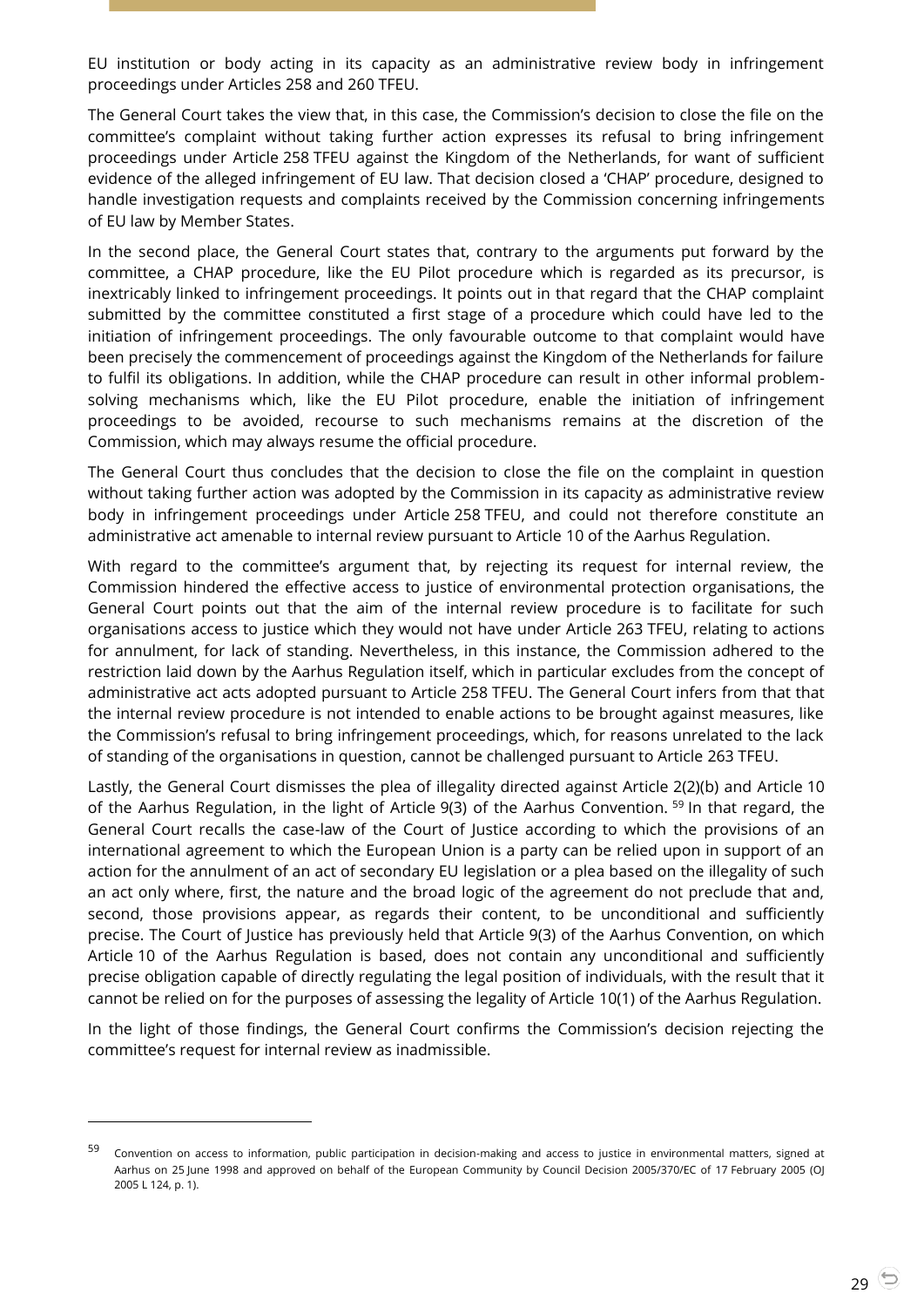# **3. COMMON FOREIGN AND SECURITY POLICY: RESTRICTIVE MEASURES**

#### <span id="page-29-1"></span><span id="page-29-0"></span>**Judgment of the General Court (Fifth Chamber) of 21 December 2021, Klymenko v Council, T-195/21**

Common foreign and security policy – Restrictive measures taken having regard to the situation in Ukraine – Freezing of funds – List of the persons, entities and bodies covered by the freezing of funds and economic resources – Maintenance of the applicant's name on the list – Council's obligation to verify that the decision of an authority of a third State was taken in accordance with the rights of the defence and the right to effective judicial protection

Following the suppression of demonstrations in Independence Square in Kiev (Ukraine) in February 2014, the Council of the European Union adopted, on 5 March 2014, Decision 2014/119/CFSP <sup>60</sup> and Regulation  $N^{\circ}$  208/2014. <sup>61</sup> The purpose of those acts is, inter alia, to freeze the funds of persons identified as responsible for the misappropriation of public funds. The applicant had been included on the list of persons and entities covered by those measures on 14 April 2014, on the ground that he was the subject of preliminary investigations in Ukraine for offences related to the misappropriation of public funds and their illegal transfer outside Ukraine. The Council had subsequently extended that listing on several occasions,  $62$  on the ground that the applicant was the subject of criminal proceedings by the Ukrainian authorities for the misappropriation of public funds or assets.

Following the adoption of Decision 2021/394  $63$  and Regulation 2021/391,  $64$  by which the Council had extended the inclusion of his name on the list at issue on the same grounds against him, the applicant brought an action for annulment of those acts.

By its judgment, the General Court annuls those two acts in so far as they concern the applicant and recalls that it is for the Council, when it bases restrictive measures on decisions of a non-Member State, to satisfy itself that, when those decisions by the authorities of the non-Member State in question were adopted, the fundamental rights recognised by the Charter of Fundamental Rights of the European Union ('the Charter') and, more particularly, the rights of the defence and the right to effective judicial protection of the person concerned by those measures, were observed.

#### *Findings of the Court*

 $\overline{a}$ 

The Court notes, first of all, that the Courts of the European Union must review the lawfulness of all Union acts in the light of those fundamental rights. The EU courts must ensure, in particular, that the contested act has a sufficiently solid factual basis. In that regard, although the Council may base the

 $60$  Council Decision 2014/119/CFSP of 5 March 2014 concerning restrictive measures directed against certain persons, entities and bodies in view of the situation in Ukraine (OJ 2014 L 66, p. 26).

<sup>61</sup> Regulation (EU) Nº 208/2014 of 5 March 2014 concerning restrictive measures directed against certain persons, entities and bodies in view of the situation in Ukraine (OJ 2014 L 66, p. 1).

<sup>62</sup> See order of 10 June 2016, *Klymenko* <sup>v</sup>*Council* (T-494/14, EU:T:2016:360) ; judgments of 8 November 2017, *Klymenko* <sup>v</sup>*Council* (T-245/15, not published, EU:T:2017:792) ; of 11 July 2019, *Klymenko* v *Council* (T-274/18, EU:T:2019:509) ; of 26 September 2019, *Klymenko* v *Council* (C-11/18 P, not published, EU:C:2019:786) ; of 25 June 2020, *Klymenko* v *Council* (T-295/19, EU:T:2020:287) ; and of 3 February 2021, *Klymenko* v *Council* (T-258/20, EU:T:2021:52).

<sup>63</sup> Council Decision (CFSP) 2021/394 of 4 March 2021 amending Decision 2014/119/CFSP concerning restrictive measures directed against certain persons, entities and bodies in view of the situation in Ukraine (OJ 2021 L 77, p. 29).

 $^{64}$  Council Implementing Regulation (EU) 2021/391 of 4 March 2021 implementing Regulation (EU) N° 208/2014 concerning restrictive measures directed against certain persons, entities and bodies in view of the situation in Ukraine (OJ 2021 L 77, p. 2).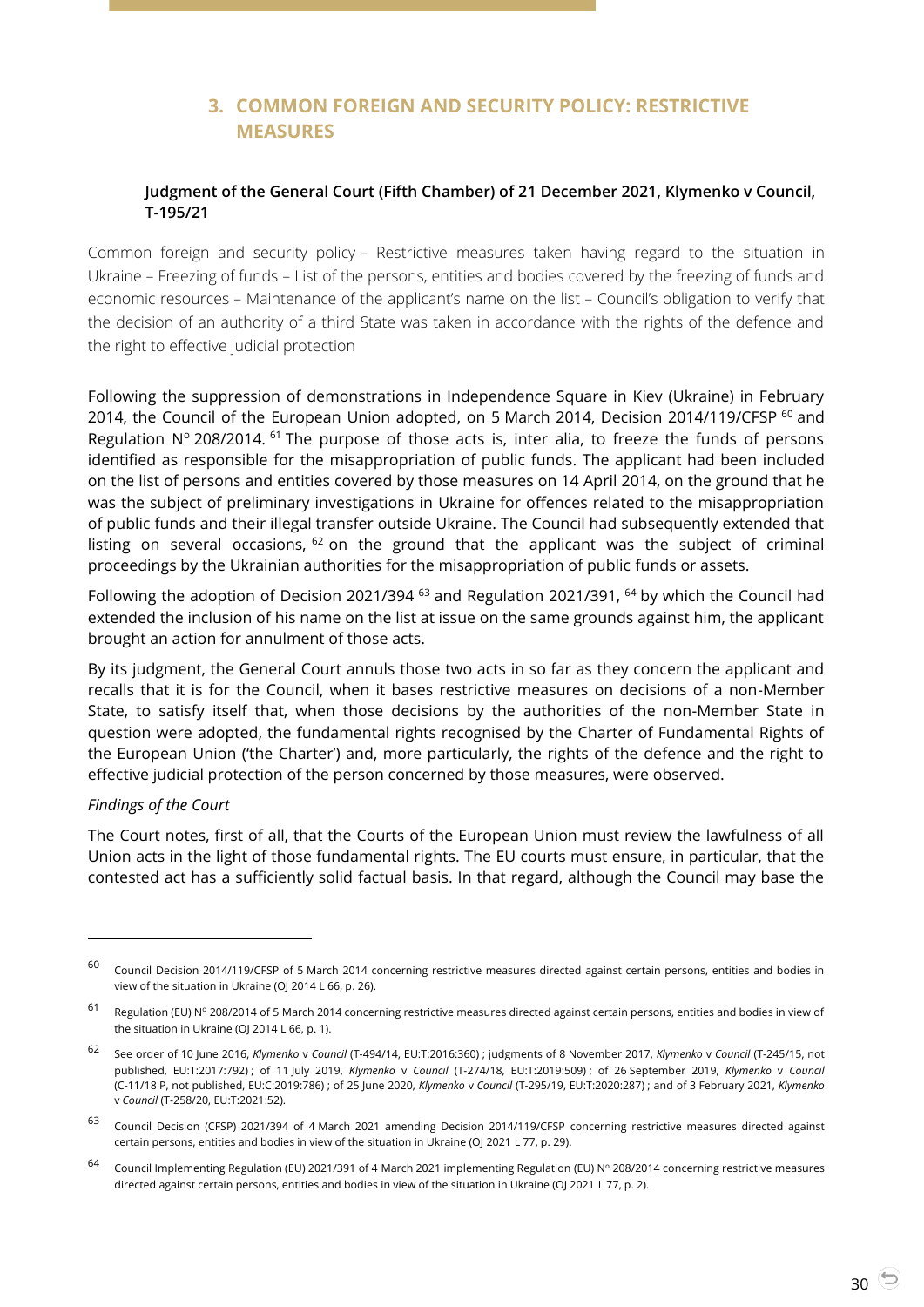adoption or the maintenance of restrictive measures on the decision of an authority of a non-Member State to initiate and conduct criminal investigation proceedings concerning an offence of misappropriation of public funds, it must verify that that decision was taken in accordance with the rights of the defence and the right to effective judicial protection. That obligation is all the more imperative given that the decisions adopted by the Council having regard to the situation in Ukraine were adopted as part of a policy to strengthen and support the rule of law and respect for human rights in that country.

Moreover, while the fact that a non-Member State is among the States which have acceded to the Convention for the Protection of Human Rights and Fundamental Freedoms ('the ECHR') entails review, by the European Court of Human Rights of the fundamental rights guaranteed by the ECHR, that fact cannot render superfluous the verification requirement on the part of the Council.

In the present case, the Court finds, in the first place, that the decisions of the investigating judge of the Petchersk District Court in Kiev of 1 March 2017 and 5 October 2018, which have already been the subject of judgments of the Court in *Klymenko* v *Council* (T-295/19) and *Klymenko* v *Council* (T-258/20), are not, in themselves, capable of establishing that the decision of the Ukrainian authorities to conduct the criminal proceedings, on which the maintenance of the restrictive measures is based, was taken in accordance with the rights of the defence and the right to effective judicial protection. Those decisions were taken, respectively, more than two and a half years and more than four years before the adoption of the contested acts. The Court then observes that, given that those decisions are procedural in nature, they are merely incidental in the light of the criminal proceedings which justified the inclusion and maintenance of the applicant's name on the list. Lastly, the mere reference made by the Council to repeated statements made by the Ukrainian authorities concerning the applicant's fundamental rights and the mere possibility of the applicant invoking an infringement of his rights before the Ukrainian courts cannot suffice in that regard.

The Court considers, in the second place, that the Council has also failed to demonstrate to what extent the information available to it concerning, in particular, the process of familiarisation of the defence in criminal proceedings and the judicial decisions relating thereto, led it to conclude that the protection of the rights in question was guaranteed. The Court notes that the Council merely accepted the laconic explanations given by the Ukrainian Prosecutor General's Office, when the Ukrainian criminal proceedings were still at the preliminary investigation stage and the cases in question, concerning acts allegedly committed between 2011 and 2014, had not yet been brought before a court on the merits. In that regard, the Court refers to the ECHR <sup>65</sup> and the Charter, <sup>66</sup> according to which the principle of the right to effective judicial protection includes, inter alia, the right to a hearing with a reasonable time. The Court states that the European Court of Human Rights has already pointed out that the infringement of that principle may be established, in particular, where the investigation phase of criminal proceedings is characterised by a certain number of stages of inactivity attributable to the authorities responsible for that investigation or there is a lack of progress in the preliminary investigations. In that regard, where a person has been subject to the restrictive measures at issue for several years, on account of the same criminal proceedings brought in the relevant non-Member State, the Council is required to satisfy itself, prior to the adoption of the contested acts, that the right of that person to be heard within a reasonable time was respected. In view of the precautionary nature of the freezing of the applicant's assets and the case-law of the Court on this subject,  $67$  it falls to the Council to ensure that such a measure is not extended unnecessarily, to the detriment of the applicant's rights and freedoms, merely because the criminal proceedings on which it is based and which are still at the preliminary investigation stage have been

<sup>65</sup> Article 6(1) ECHR.

<sup>66</sup> Article 47 of the Charter.

<sup>67</sup> See to that effect, judgment of 19 December 2018, *Azarov* <sup>v</sup>*Council* (C-530/17 P, EU:C:2018:1031).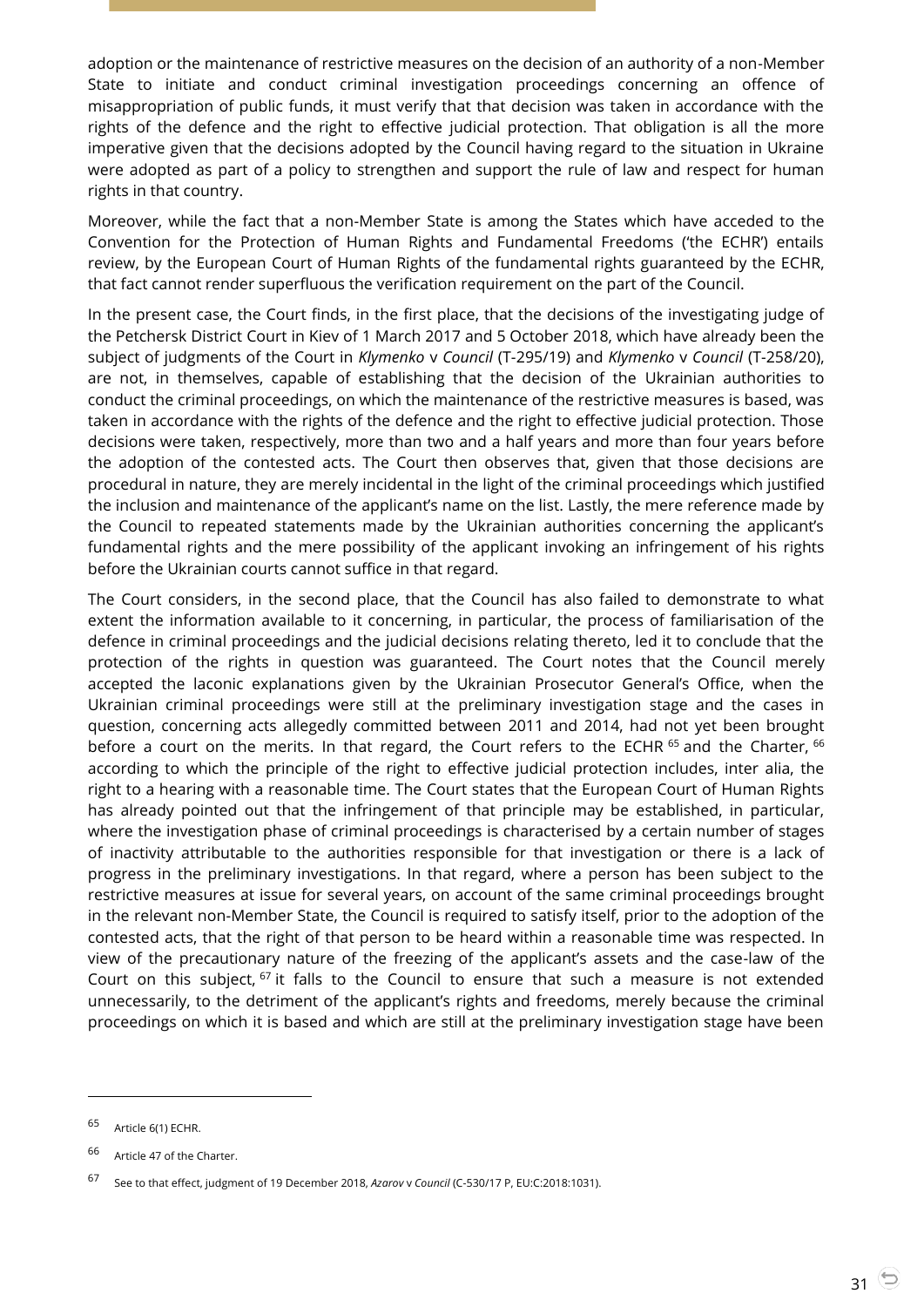left open, in essence, indefinitely. Therefore, the Council should, at the very least, have set out the reasons why, following an independent and thorough analysis of the evidence provided by the Ukrainian Prosecutor General's Office and by the applicant, it took the view that those rights had been observed with regard to whether the applicant's case had been heard within a reasonable time.

The Court concludes that it has not been established that the Council satisfied itself that the Ukrainian authorities complied with the applicant's rights of defence and his right to effective judicial protection in the criminal proceedings on which the Council based its decision-making and, consequently, annuls Decision 2021/394 and Regulation 2021/391 in so far as they concern the applicant.